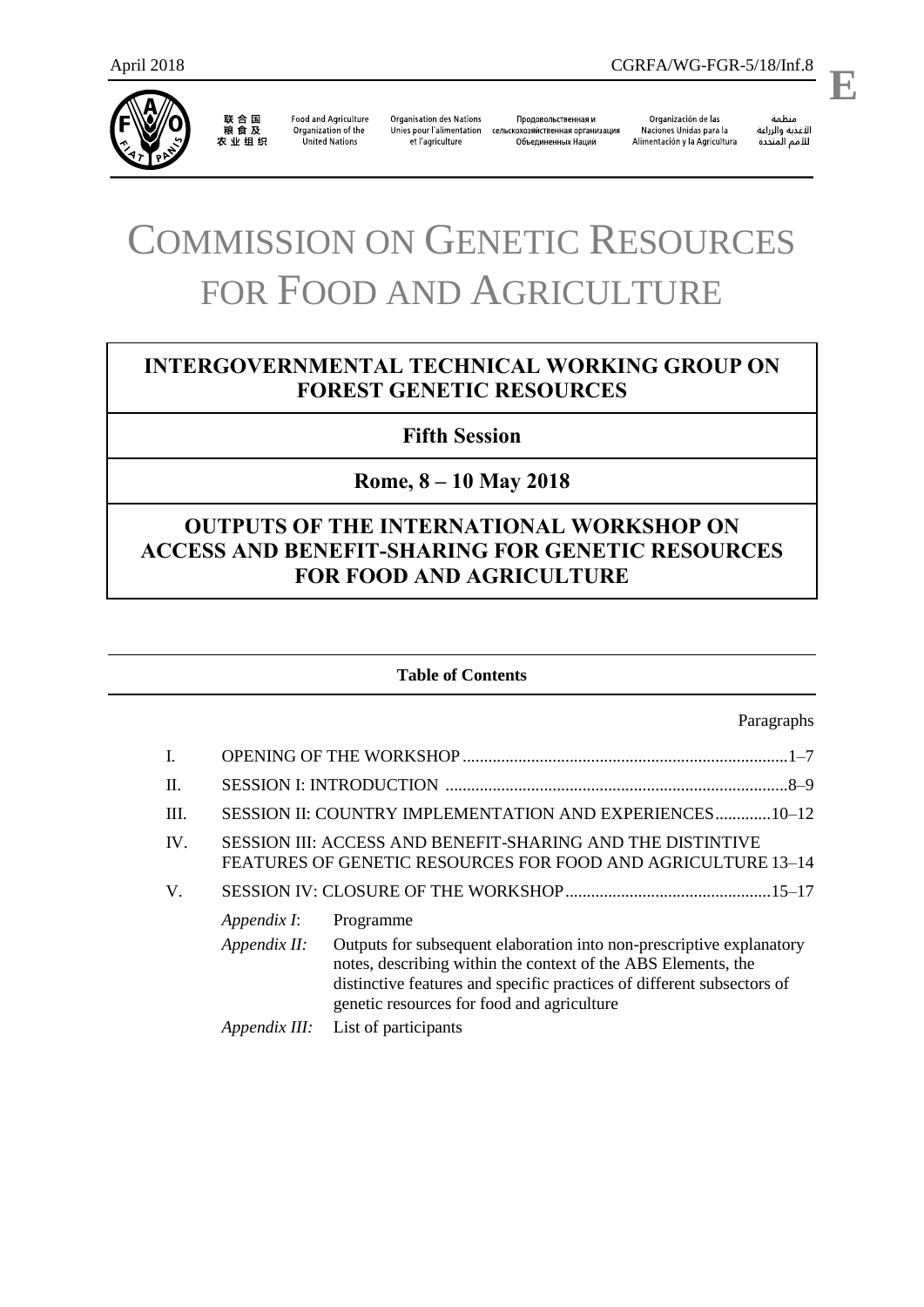## **I. OPENING OF THE WORKSHOP**

1. The International Workshop on Access and Benefit-sharing for Genetic Resources for Food and Agriculture (Workshop) was held in Rome, Italy from 10 to 12 January 2018. The programme of the workshop is contained in *Appendix I* to this report. The meeting was organized by the Secretariat of the Commission on Genetic Resources for Food and Agriculture (Commission) in collaboration with the Secretariats of the International Treaty on Plant Genetic Resources for Food and Agriculture (Treaty) and the Convention on Biological Diversity (CBD).

2. Mr William Wigmore (Cook Islands), Chair of the Commission, welcomed participants. He reminded the participants that the Commission, at its last session, requested the Secretariat to convene, in collaboration with the Secretariats of the Treaty and the CBD, an "international workshop to assist countries to identify and raise awareness of distinctive features and specific practices of subsectors of genetic resources for food and agriculture in the context of the Elements to facilitate domestic implementation of access and benefit-sharing for different subsectors of genetic resources for food and agriculture (ABS Elements)"<sup>1</sup> . He also noted that the Commission had agreed to produce nonprescriptive explanatory notes describing, within the context of the ABS Elements, the distinctive features and specific practices of different subsectors of genetic resources for food and agriculture (GRFA), to complement the ABS Elements and that it had mandated the Workshop to provide outputs for subsequent elaboration into non-prescriptive explanatory notes.

3. Mr René Castro-Salazar, Assistant Director-General, Climate, Biodiversity, Land and Water Department, FAO, opened the meeting. Mr Castro-Salazar welcomed participants; he noted that access to GRFA and the fair and equitable sharing of benefits derived from these genetic resources are at the heart of FAO's and the Commission's mandates. He stressed that benefit-sharing is equally important as it provides an important incentive as well as a reward for the conservation and sustainable use of genetic resources. He pointed out that that the workshop provided not only a forum for participants to exchange information, experiences and views but would also contribute to providing outputs for the subsequent elaboration of non-prescriptive explanatory notes describing the distinctive features and specific practices of different subsectors of genetic resources for food and agriculture.

4. Ms Irene Hoffmann, Secretary of the Commission, thanked participants for attending the meeting and provided a brief history of the Commission's work on access and benefit-sharing (ABS). She stressed that the workshop was a meeting to exchange views, to brainstorm, to listen to each other and to develop a better understanding of ABS. She echoed the comments made by Mr Castro-Salazar and reiterated that the Commission is committed to ABS as well as to the sustainable use and conservation of genetic resources for food and agriculture.

5. Ms Kathryn Garforth, Programme Officer, Nagoya Protocol Unit, Convention on Biological Diversity, welcomed participants and conveyed her keenness with regard to the outcomes from the workshop and how they would allow for the further elaboration of explanatory notes to the ABS Elements. She encouraged participants to share their experiences in order to be able to draw on those experiences and better understand how ABS and genetic resources for food and agriculture are related to one another.

6. Mr Kent Nnadozie, Secretary, International Treaty on Plant Genetic Resources for Food and Agriculture, expressed his gratitude for the continued collaboration with the Commission and the Convention on Biological Diversity. He noted that ABS remains a fundamental area of work and that the programme of the workshop features an ideal combination of multi-disciplinary and multi-sectoral expertise that combines the presentation of progress of the international frameworks with the review of selected national experiences with ABS implementation.

7. The opening addresses are contained in the *Proceedings of the International Workshop on Access and Benefit-sharing for Genetic Resources for Food and Agriculture.*

 $\overline{a}$ 

<sup>1</sup> CGRFA-16/17/Report, paragraph 25.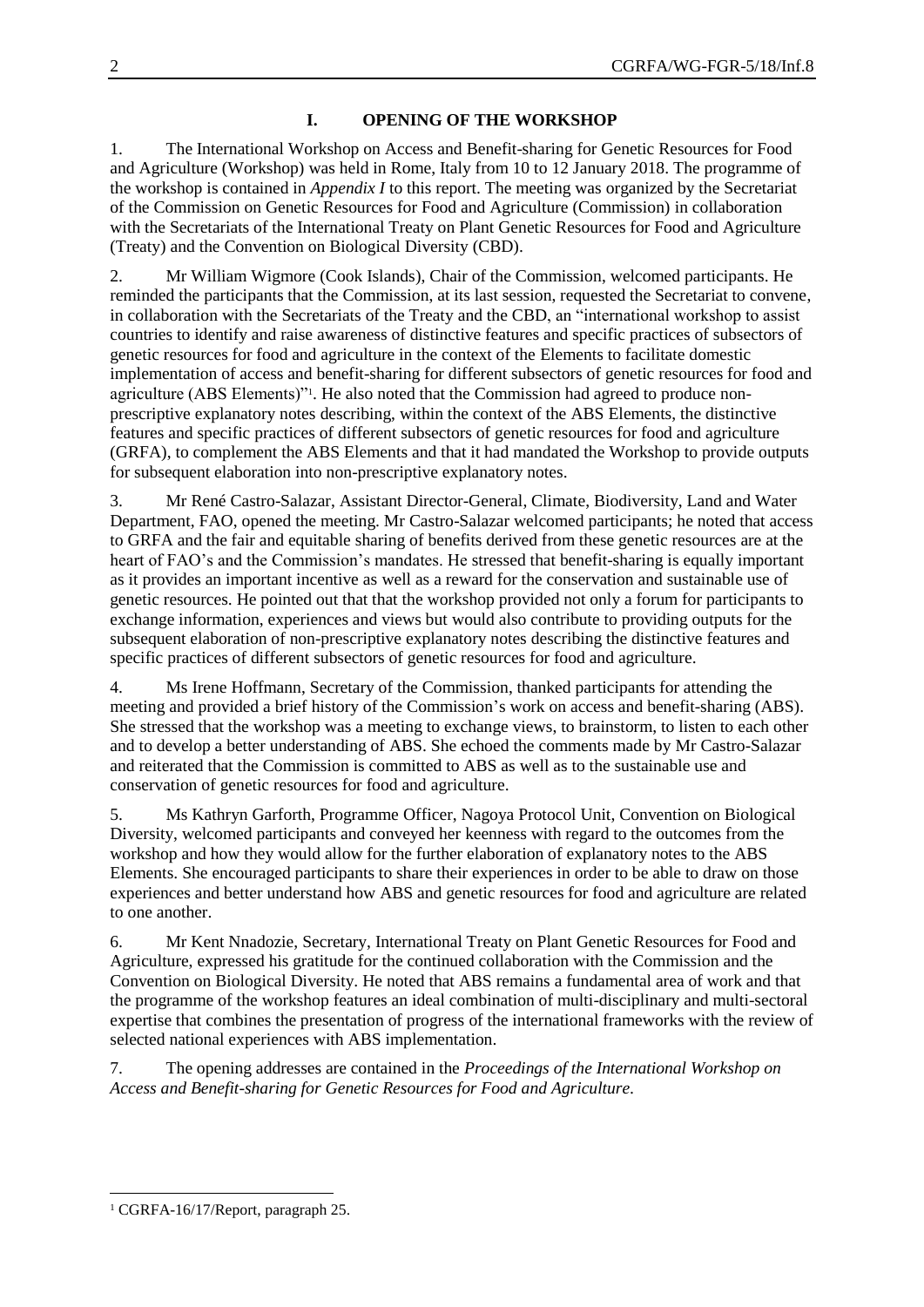## **II. SESSION I: INTRODUCTION**

8. The first session provided an introduction to the Nagoya Protocol, the Treaty and the ABS Elements. Ms Kathryn Garforth, Programme Officer, CBD gave an introduction to the Nagoya Protocol on Access to Genetic Resources and the Fair and Equitable Sharing of Benefits Arising from their Utilization to the Convention on Biological Diversity (Nagoya Protocol). This was followed by Mr Daniele Manzella, Technical Officer, Treaty who provided an introduction to the Treaty. Mr Dan Leskien, Senior Liaison Officer, Commission presented the ABS Elements.

9. The presentations are contained in the *Proceedings of the International Workshop on Access and Benefit-sharing for Genetic Resources for Food and Agriculture.*

## **III. SESSION II: COUNTRY IMPLEMENTATION AND EXPERIENCES**

10. The second session was devoted to country implementation of ABS measures and related experiences. Mr Sélim Louafi, Senior Research Fellow, CIRAD, France, and Mr Eric Welch, Professor and Director of the Center for Science, Technology & Environmental Policy Studies, Arizona State University, United States of America presented first results of a country survey on ABS for GRFA. Mr Pierre du Plessis, Senior Consultant, Centre for Research Information Action, Namibia presented Namibia's Access and Benefit-Sharing and Associated Traditional Knowledge Law. Mr Gurdial Singh Nijar, former Professor of Law, University of Malaya, Malaysia, then presented the access and benefit-sharing legislation of Malaysia, followed by Ms Elzbieta Martyniuk, Professor of Warsaw University of Life Sciences/ Professor of the National Research Institute of Animal Production, Poland, who presented the Regulation (EU) No 511/2014 on Compliance Measures for Users from the Nagoya Protocol on Access to Genetic Resources and the Fair and Equitable Sharing of Benefits Arising from their Utilization in the Union.

11. The session continued the following day with a presentation by Mr Henry Philippe Ibanez de Novion, Director of the Genetic Heritage Department, Vice-President of the ABS National Competent Authority-CGEN, Ministry of Environment, Brazil, on the national implementation of access and benefit-sharing in Brazil. He was followed by Ms Lamis Chalak, Professor, Faculty of Agronomy, The Lebanese University, Head of the National Committee for Plant Genetic Resources, Ministry of Agriculture, Lebanon who presented the proposed regulations on access and benefit-sharing for biological and plant genetic resources of Lebanon. Mr Brad Sherman, Professor of Law, Australian Research Council Laureate Fellow, University of Queensland, Australia, presented the access regime of Australia for biological and genetic resources.

12. The presentations of Session II are contained in the *Proceedings of the International Workshop on Access and Benefit-sharing for Genetic Resources for Food and Agriculture*.

## **IV. SESSION III: ACCESS AND BENEFIT-SHARING AND THE DISTINCTIVE FEATURES OF GENETIC RESOURCES FOR FOOD AND AGRICULTURE**

13. During the third session, participants considered the document *Developing non-prescriptive explanatory notes, describing within the context of the ABS Elements the distinctive features and specific practices of different subsectors of genetic resources for food and agriculture<sup>2</sup> .* Participants identified distinctive features of the different subsectors of GRFA and areas in which the ABS Elements required subsector-specific explanation or clarification. The work was done in five working groups (Animal Genetic Resources; Aquatic Genetic Resources; Forest Genetic Resources; Microorganisms and Invertebrate Genetic Resources; and Plant Genetic Resources).

14. The presentations of Session III are contained in the *Proceedings of the International Workshop on Access and Benefit-sharing for Genetic Resources for Food and Agriculture*.

## **V. SESSION IV: CLOSURE OF THE WORKSHOP**

15. During the final session, the working groups reported back the distinctive features of the different subsectors of GRFA and on ABS Elements which required subsector-specific explanation or

 $\overline{a}$ 

<sup>2</sup> See<http://www.fao.org/nr/cgrfa/cgrfa-meetings/abs/itwg-abs/en/>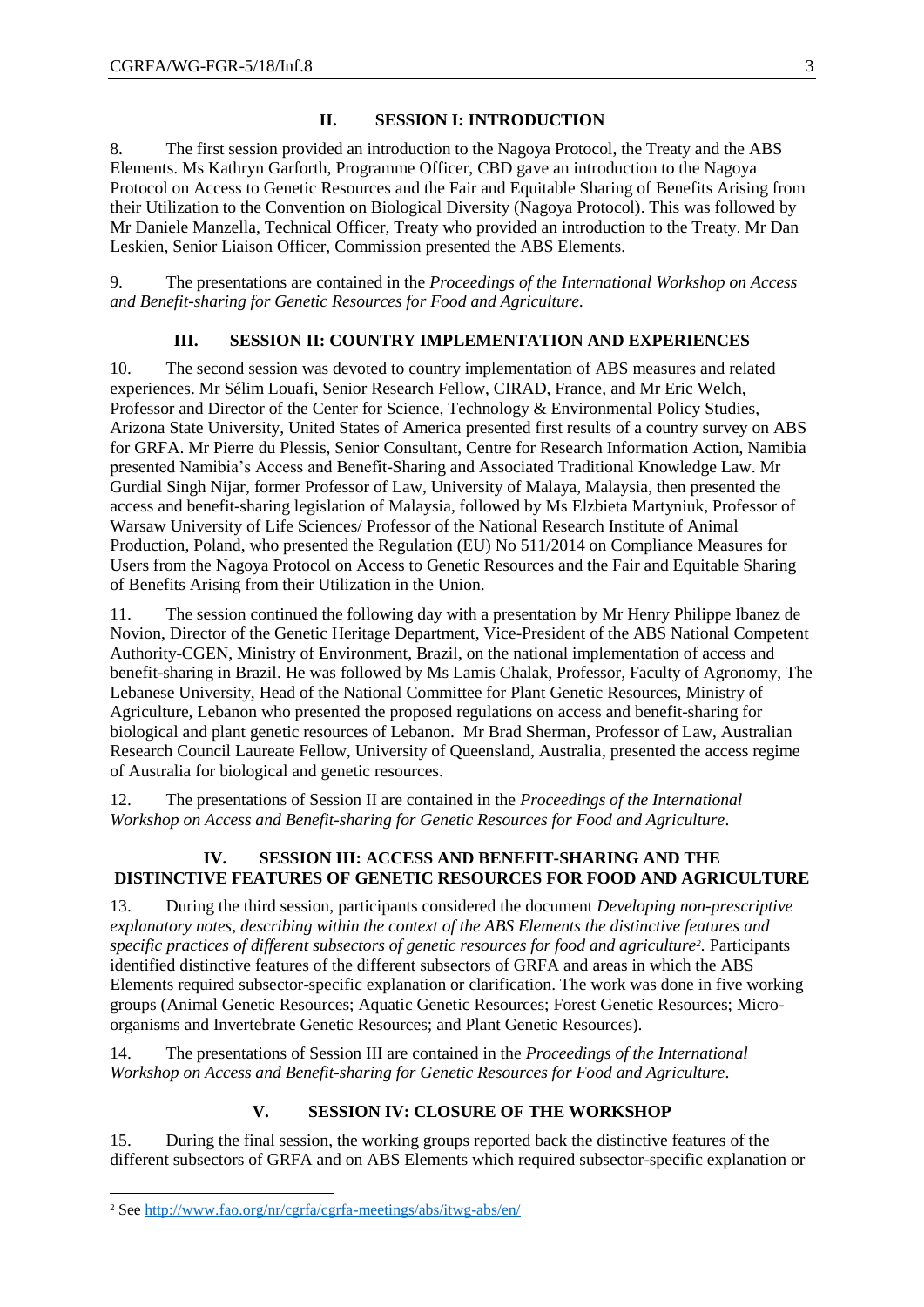clarification. The outputs of the working groups are contained, for each subsector, in *Appendix II* to this report.

16. In a short closing address, Ms Hoffmann thanked participants for their valuable contributions. She noted that there are still many knowledge gaps and the need to learn more. She concluded that ABS is complicated, and even more so when considered in conjunction with GRFA. It was, however, important for the Commission and its Members to continue working on ABS for GRFA. She also expressed gratitude to all participants and speakers for their great work in making this workshop a success.

17. Mr William Wigmore thanked all speakers for their presentations, the Secretariat for the preparation of the workshop and all the participants for having taken the time to attend and contribute to the meeting.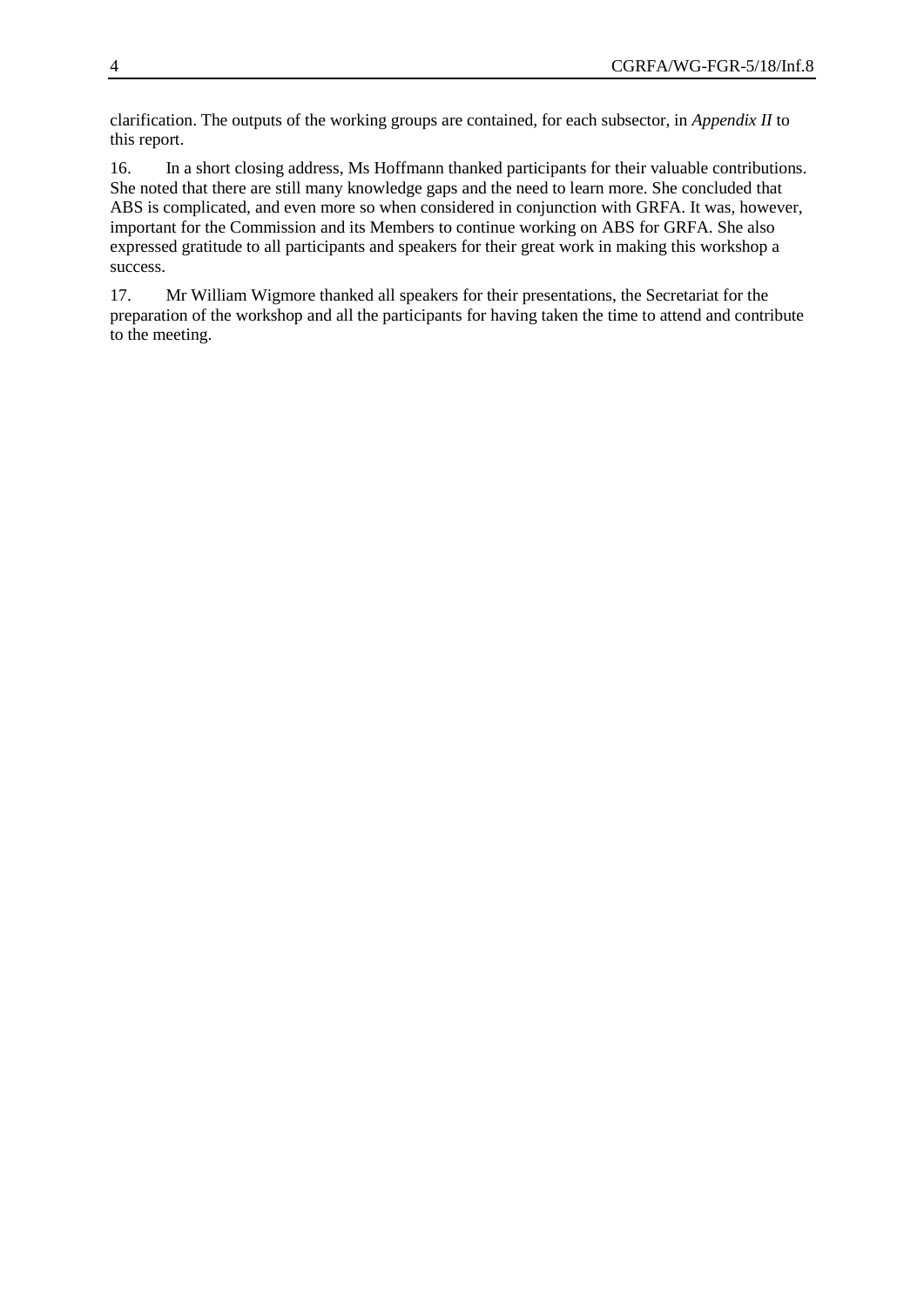# *APPENDIX I* **PROGRAMME**

# **Wednesday, 10 January 2018**

| 8:30  | Registration                                                                                                                                                                                                                                                                                                                                                                                                                                                                                                                                                                                                                                                                                                                                              |
|-------|-----------------------------------------------------------------------------------------------------------------------------------------------------------------------------------------------------------------------------------------------------------------------------------------------------------------------------------------------------------------------------------------------------------------------------------------------------------------------------------------------------------------------------------------------------------------------------------------------------------------------------------------------------------------------------------------------------------------------------------------------------------|
| 10:00 | <b>Opening remarks</b><br>Mr René Castro-Salazar<br>Assistant Director-General, Climate, Biodiversity, Land and Water Department, FAO<br>Ms Irene Hoffmann<br>Secretary, Commission on Genetic Resources for Food and Agriculture, FAO<br>Ms Kathryn Garforth<br>Programme Officer, Nagoya Protocol Unit, Convention on Biological Diversity<br>Mr Kent Nnadozie<br>Secretary, International Treaty on Plant Genetic Resources for Food and Agriculture,<br><b>FAO</b>                                                                                                                                                                                                                                                                                    |
|       | <b>SESSION I: INTRODUCTION</b>                                                                                                                                                                                                                                                                                                                                                                                                                                                                                                                                                                                                                                                                                                                            |
| 10:30 | An introduction to the Nagoya Protocol on Access to Genetic Resources and the<br>Fair and Equitable Sharing of Benefits Arising from their Utilization<br>Ms Kathryn Garforth<br>Programme Officer, Secretariat, Convention on Biological Diversity<br>An introduction to the International Treaty on Plant Genetic Resources for Food<br>and Agriculture<br>Mr Daniele Manzella<br>Secretariat, International Treaty on Plant Genetic Resources for Food and Agriculture,<br><b>FAO</b><br><b>Elements to Facilitate Domestic Implementation of Access and Benefit-Sharing for</b><br>Different Subsectors of Genetic Resources for Food and Agriculture<br>Mr Dan Leskien<br>Secretariat, Commission on Genetic Resources for Food and Agriculture, FAO |
| 12:00 | Questions & answers                                                                                                                                                                                                                                                                                                                                                                                                                                                                                                                                                                                                                                                                                                                                       |
| 12:30 | <b>Lunch break</b>                                                                                                                                                                                                                                                                                                                                                                                                                                                                                                                                                                                                                                                                                                                                        |
|       | <b>SESSION II: COUNTRY IMPLEMENTATION AND EXPERIENCES</b>                                                                                                                                                                                                                                                                                                                                                                                                                                                                                                                                                                                                                                                                                                 |
| 14:30 | Access and benefit-sharing for genetic resources for food and agriculture: country<br>practice and experiences<br>Mr Sélim Louafi, Senior Research Fellow, CIRAD, France and Mr Eric Welch,<br>Professor and Director of Center for Science, Technology & Environmental Policy<br>Studies, Arizona State University, USA<br>Namibia's Access and Benefit-Sharing and Associated Traditional Knowledge<br>Law                                                                                                                                                                                                                                                                                                                                              |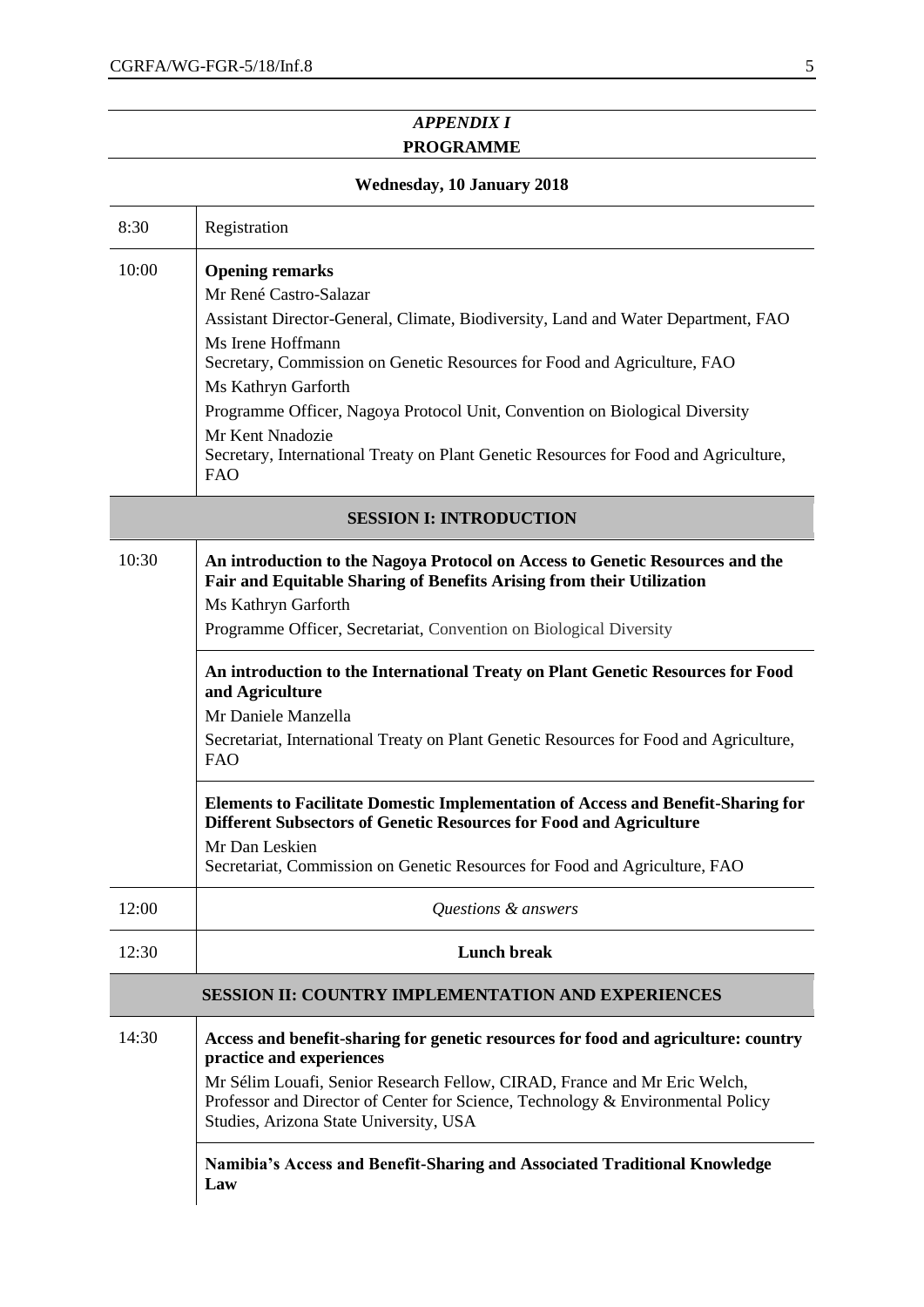|       | Mr Pierre du Plessis, Senior Consultant, Centre for Research Information Action,<br>Namibia                                                                                                                           |  |  |  |
|-------|-----------------------------------------------------------------------------------------------------------------------------------------------------------------------------------------------------------------------|--|--|--|
|       | Access and benefit-sharing legislation in Malaysia                                                                                                                                                                    |  |  |  |
|       | Mr Gurdial Singh Nijar, Former Professor of Law, University of Malaya, Malaysia                                                                                                                                       |  |  |  |
|       | Regulation (EU) No 511/2014 on compliance measures for users from the Nagoya<br>Protocol on Access to Genetic Resources and the Fair and Equitable Sharing of<br>Benefits Arising from their Utilization in the Union |  |  |  |
|       | Ms Elzbieta Martyniuk, Professor of Warsaw University of Life Sciences/Professor of<br>the National Research Institute of Animal Production, Poland                                                                   |  |  |  |
| 16:30 | Questions & answers                                                                                                                                                                                                   |  |  |  |
| 17:30 | End                                                                                                                                                                                                                   |  |  |  |

# **Thursday, 11 January 2018**

|       | <b>SESSION II: COUNTRY IMPLEMENTATION AND EXPERIENCES cont'd</b>                                                                                                                                                                                       |                                                                                                             |                                                    |                                                                   |                                                   |  |  |
|-------|--------------------------------------------------------------------------------------------------------------------------------------------------------------------------------------------------------------------------------------------------------|-------------------------------------------------------------------------------------------------------------|----------------------------------------------------|-------------------------------------------------------------------|---------------------------------------------------|--|--|
| 10:00 | National implementation of access and benefit-sharing in Brazil<br>Mr Henry Philippe Ibanez de Novion, Director of the Genetic Heritage Department,<br>Vice-President of the ABS National Competent Authority-CGEN, Ministry of<br>Environment, Brazil |                                                                                                             |                                                    |                                                                   |                                                   |  |  |
|       |                                                                                                                                                                                                                                                        | Proposed regulations on access and benefit-sharing for biological and plant<br>genetic resources of Lebanon |                                                    |                                                                   |                                                   |  |  |
|       | Ms Lamis Chalak, Professor, Faculty of Agronomy, The Lebanese University                                                                                                                                                                               | Head of the National Committee for Plant Genetic Resources, Ministry of Agriculture,                        |                                                    |                                                                   |                                                   |  |  |
|       | Access to biological and genetic resources in Australia<br>Mr Brad Sherman, Professor of Law, Australian Research Council Laureate Fellow,                                                                                                             |                                                                                                             |                                                    |                                                                   |                                                   |  |  |
| 11:30 | Questions & answers                                                                                                                                                                                                                                    |                                                                                                             |                                                    |                                                                   |                                                   |  |  |
| 12:30 | <b>Lunch break</b>                                                                                                                                                                                                                                     |                                                                                                             |                                                    |                                                                   |                                                   |  |  |
|       | <b>SESSION III: ACCESS AND BENEFIT-SHARING AND THE DISTINCTIVE FEATURES</b>                                                                                                                                                                            |                                                                                                             |                                                    | OF GENETIC RESOURCES FOR FOOD AND AGRICULTURE                     |                                                   |  |  |
| 14:30 |                                                                                                                                                                                                                                                        |                                                                                                             | <b>Breakout Groups</b>                             |                                                                   |                                                   |  |  |
|       | <b>Animal</b><br>genetic<br>resources<br>Canada Room                                                                                                                                                                                                   | <b>Aquatic</b><br>genetic<br>resources<br>Ethiopia Room                                                     | <b>Forest genetic</b><br>resources<br>Lebanon Room | Microbial/<br>invertebrate<br>genetic<br>resources<br>Mexico Room | <b>Plant genetic</b><br>resources<br>Nigeria Room |  |  |
| 17:30 |                                                                                                                                                                                                                                                        |                                                                                                             | End                                                |                                                                   |                                                   |  |  |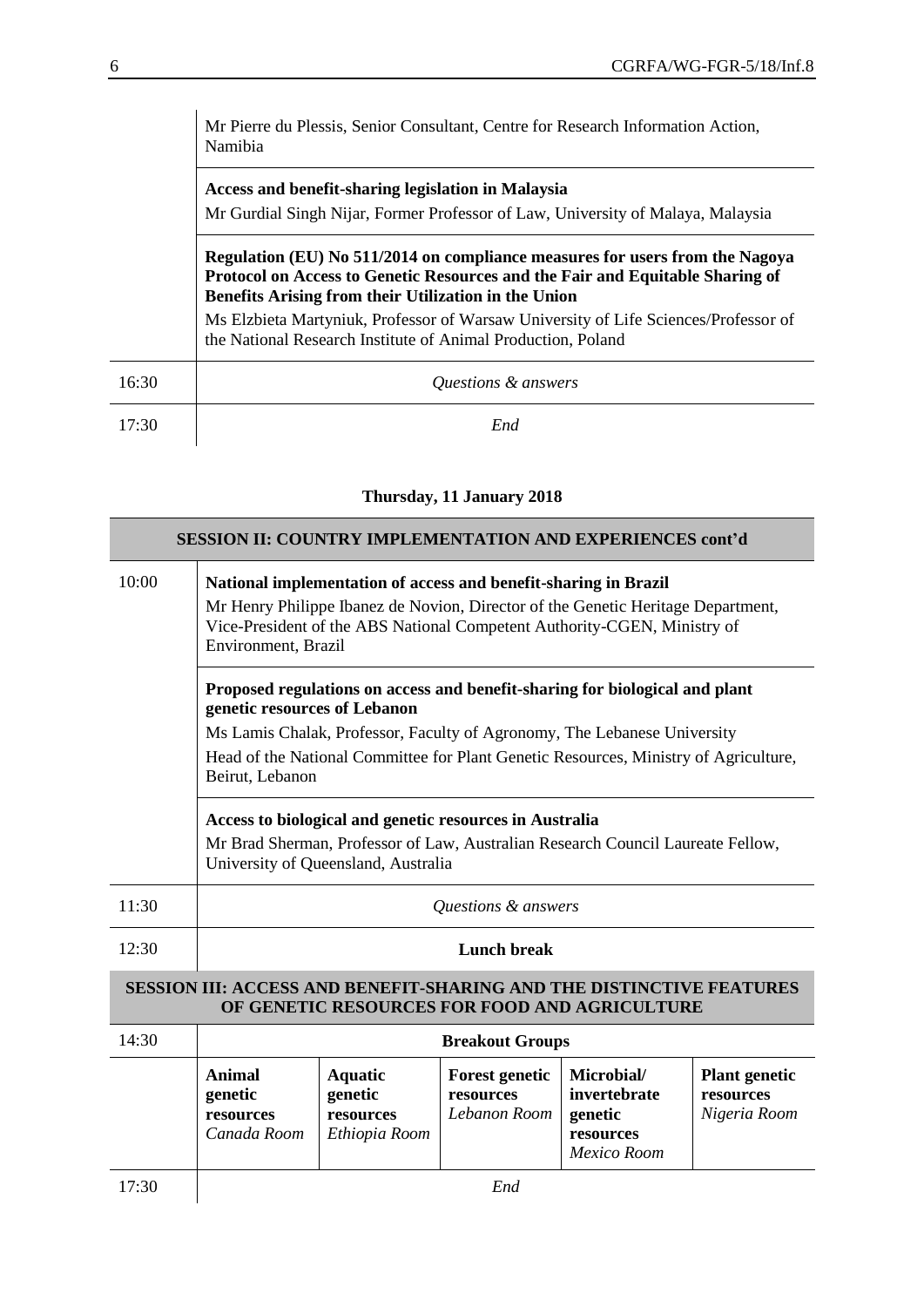|                                 | SESSION III: ACCESS AND BENEFIT-SHARING AND THE DISTINCTIVE FEATURES | OF GENETIC RESOURCES FOR FOOD AND AGRICULTURE cont'd    |                                                    |                                                                            |                                                   |  |  |  |
|---------------------------------|----------------------------------------------------------------------|---------------------------------------------------------|----------------------------------------------------|----------------------------------------------------------------------------|---------------------------------------------------|--|--|--|
| 10:00                           |                                                                      | <b>Breakout Groups cont'd</b>                           |                                                    |                                                                            |                                                   |  |  |  |
|                                 | Animal<br>genetic<br>resources<br>Canada Room                        | <b>Aquatic</b><br>genetic<br>resources<br>Ethiopia Room | <b>Forest genetic</b><br>resources<br>Lebanon Room | Micro-<br>organism/<br>invertebrate<br>genetic<br>resources<br>Mexico Room | <b>Plant genetic</b><br>resources<br>Nigeria Room |  |  |  |
| 12:30                           |                                                                      | <b>Lunch break</b>                                      |                                                    |                                                                            |                                                   |  |  |  |
|                                 |                                                                      | <b>SESSION IV: SUBSECTOR-REPORTS AND CONCLUSIONS</b>    |                                                    |                                                                            |                                                   |  |  |  |
| 14:30                           | <b>Animal genetic resources</b>                                      |                                                         |                                                    |                                                                            |                                                   |  |  |  |
|                                 | <b>Aquatic genetic resources</b>                                     |                                                         |                                                    |                                                                            |                                                   |  |  |  |
| <b>Forest genetic resources</b> |                                                                      |                                                         |                                                    |                                                                            |                                                   |  |  |  |
|                                 | Micro-organism/invertebrate genetic resources                        |                                                         |                                                    |                                                                            |                                                   |  |  |  |
|                                 | <b>Plant genetic resources</b>                                       |                                                         |                                                    |                                                                            |                                                   |  |  |  |
| 16:00                           |                                                                      |                                                         | Final discussion                                   |                                                                            |                                                   |  |  |  |
| 17:30                           | End                                                                  |                                                         |                                                    |                                                                            |                                                   |  |  |  |

# **Friday, 12 January 2018**

# **SESSION III: ACCESS AND BENEFIT-SHARING AND THE DISTINCTIVE FEATURES**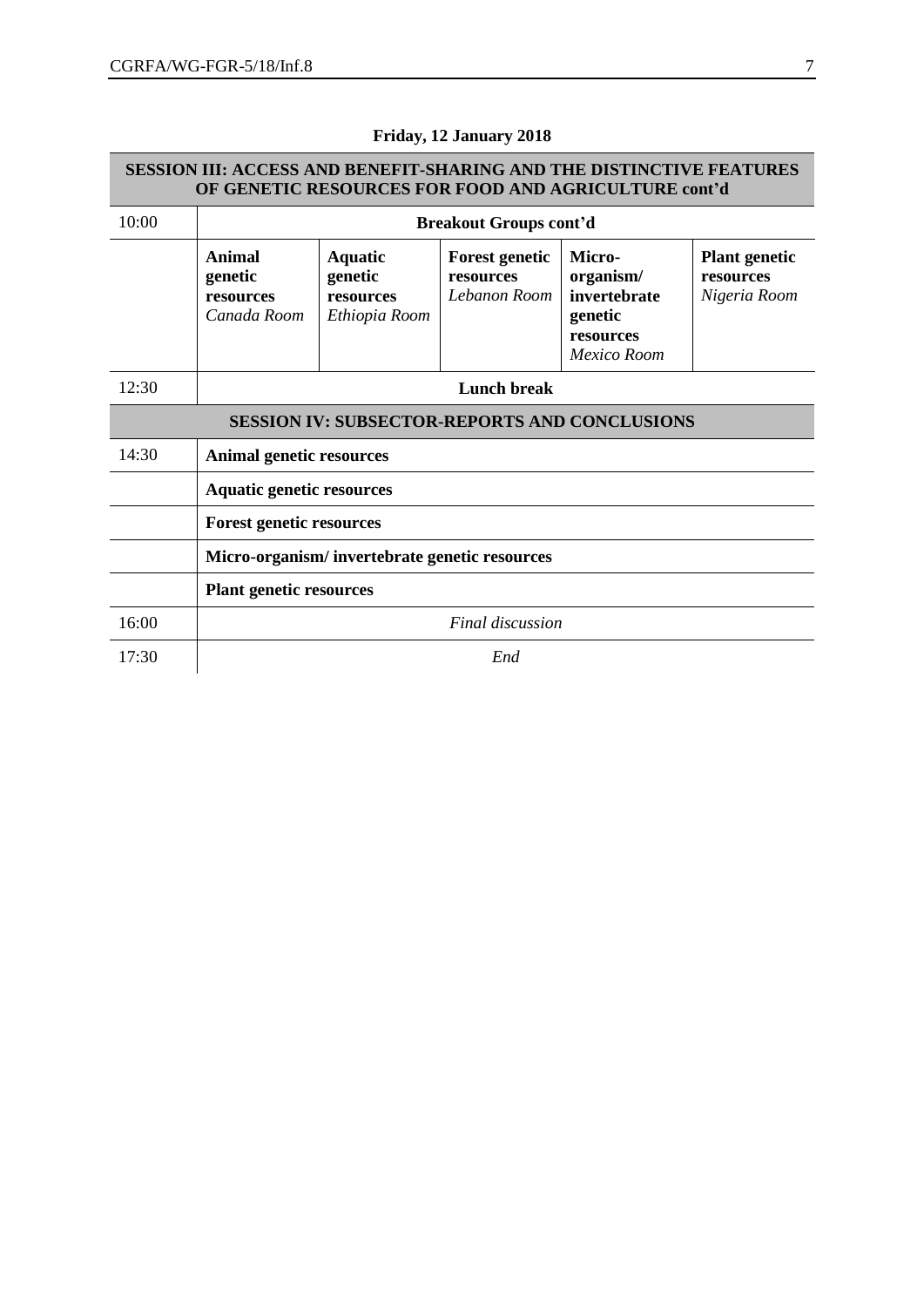# *APPENDIX II*

# **OUTPUTS FOR SUBSEQUENT ELABORATION INTO NON-PRESCRIPTIVE EXPLANATORY NOTES DESCIRIBING WITHIN THE CONTEXT OF THE ABS ELEMENTS, THE DISTINCTIVE FEATURES AND SPECIFIC PRACTICES OF DIFFERENT SUBSECTORS OF GENETIC RESOURCES FOR FOOD AND AGRICULTURE**

1. The Commission on Genetic Resources for Food and Agriculture (Commission) requested, at its Sixteenth Regular Session, the Secretariat to convene, in collaboration with the Secretariats of the International Treaty on Plant Genetic Resources for Food and Agriculture (Treaty) and the Convention on Biological Diversity (CBD), an international workshop to assist countries to raise awareness of distinctive features and specific practices of subsectors of genetic resources for food and agriculture (GRFA) in the context of the *Elements to Facilitate Domestic Implementation of Access and Benefit-Sharing for Different Subsectors of Genetic Resources for Food and Agriculture* (ABS Elements) 3 . The Commission requested the international workshop to provide outputs for subsequent elaboration into non-prescriptive explanatory notes describing, within the context of the ABS Elements, the distinctive features and specific practices of different subsectors of GRFA<sup>4</sup> .

2. The International Workshop on Access and Benefit-Sharing for Genetic Resources for Food and Agriculture (IWABS), was held in Rome from 10 to 12 January 2018. During the Workshop, five working groups were established to produce outputs for subsequent elaboration into non-prescriptive explanatory notes describing, within the context of the ABS Elements, the distinctive features and specific practices of the following subsectors of GRFA:

- animal genetic resources;
- aquatic genetic resources;
- forest genetic resources;
- micro-organism/invertebrate genetic resources; and
- plant genetic resources.
- 3. Each of the subsector working groups had to identify:
	- Distinctive features and practices of the subsector, taking into account the distinctive features of GRFA, as listed in the *Annex* to the ABS Elements.
	- Areas in the ABS Elements that, from the perspective of the subsector, would benefit from explanation, clarification or supplementation as well as issues relevant to the subsector that are not addressed in the ABS Elements.

4. This document brings together the outputs from the five working groups. The working groups dealing with aquatic genetic resources and micro-organism and invertebrate genetic resources limited themselves to the identification of distinctive features and practices of their subsectors. The outputs were provided and reviewed by the (Co-) Chair(s) of the working groups established during the IWABS.

5. Following the workshop, the Secretariat circulated the working group outputs to all workshop participants and the Team of Technical and Legal Experts on Access and Benefit-Sharing, for their comments. The outputs were consolidated in the light of comments received, for the information of the Commission's intergovernmental technical working groups, the ABS Expert Team and the Commission.

 $\overline{a}$ 

<sup>3</sup> CGRFA-16/17/Report, paragraph 25(v).

 $4 \text{ CGRFA-16/17/Report}$ , paragraph  $25(v)$ , e-g.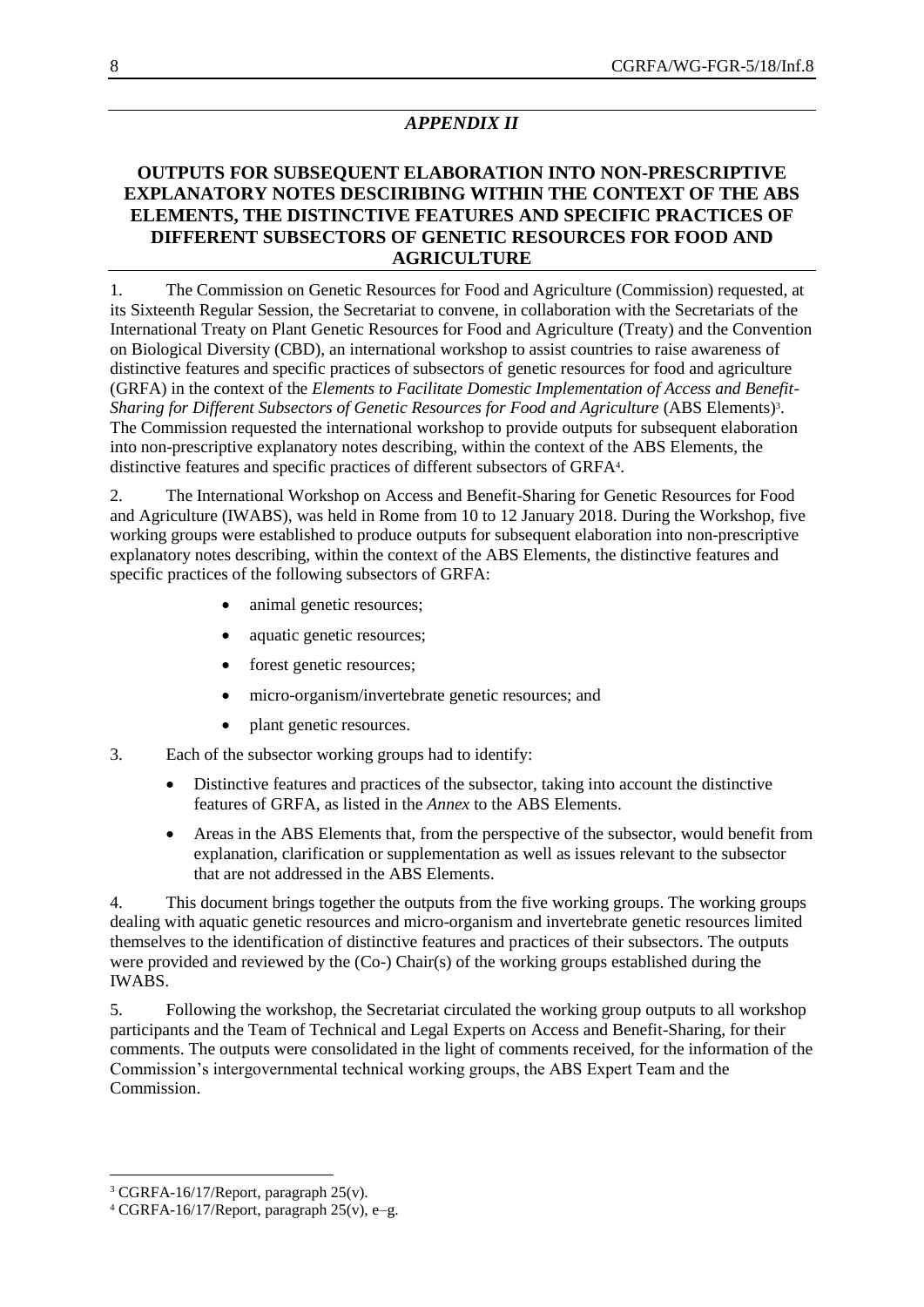## **I. DISTINCTIVE FEATURES AND PRACTICES OF THE SUBSECTORS OF GENETIC RESOURCES FOR FOOD AND AGRICULTURE**

#### **GENERAL REMARKS**

It should be noted that the comments on specific distinctive features provided by the five working do not address all the distinctive features given in Table 1.

## AQUATIC GENETIC RESOURCES:

- Major developments occurred in the last 60 years (except carp: domesticated 2–3K years)
- Number of species used grew from 70 in 1950 to 400+ in 2018
- Rate of industry growth 8–10 percent per annum for the last 20 years
- Proportion of farmed finfish people eat has increased from near zero to 50 percent of fish eaten worldwide today
- 96 percent of finfish farmed are non-marine
- Farmed fish production now exceeds beef production worldwide

## *Comments on specific distinctive features (as given in Table 1)*

**A.2**: Applicable to aquaculture in the understanding of agricultural ecosystems as including aquatic ecosystems in this context. The aquatic genetic resources group recommends that A.2 also refer to "aquatic ecosystems", rather than just "agricultural ecosystems".

**C.1**: For aquaculture, this has occurred for a few species and development has been recent.

**C.2**: Applicable to aquaculture, but at this stage it only applies to relatively few species.

**C.3**: Applicable to aquaculture, but the international exchange of aquatic genetic resources is of smaller volume than the exchange of agricultural genetic resources, and the amount is likely to grow as aquaculture matures.

**D.1**: Applicable to aquaculture, but we note that the modern aquaculture industry is still young, and the life cycle of aquaculture is much shorter than that of agriculture.

**D.2**: Applicable to aquaculture but not to the degree of agriculture. The modern aquaculture industry is still young, and the life cycle of aquaculture is much shorter than that of agriculture. Many aquatic GRFA products, but not all, are developed out of individual GRs.

**E.3**: A majority of important genetically improved stocks are in private hands. The penetration of improved GRFA in production systems is relatively small at present.

**E.4**: Not applicable to aquaculture. Only few *ex situ* collections exist for aquatic genetic resources*.*

**F.1**: Applicable to aquaculture to a certain degree. There are some established practices from

traditional aquaculture, but in general aquaculture is young with practices gradually being established.

# MICRO-ORGANISM AND INVERTEBRATE GENETIC RESOURCES:

**B.1**: Not relevant to invertebrate (INV), except for honey bees.

**B.2**: Not relevant to either sector, with the exception of honey bees.

- The vast majority of micro-organisms (MO) and INV are not under human management. For generations they have been cultivated indirectly rather than directly; their diversity in agricultural landscapes has been maintained through traditional and sustainable agricultural practices or reduced through unsustainable agricultural practices.
- This distinctive feature needs to be re-discussed in an ABS-context.

**C.2**: Relevant to both sectors (examples: yeasts [MO]; honey bees and biological control agents  $[INV]$ ).

**D.1:** Not relevant for either sector. There are exceptions in the MO sector: commercial species (fungi), MO that have been used in traditional food production for generations.

**D.3**: Relevant to both sectors, but not from a breeding perspective. The biological resource is used in its original form (live organism).

**E.2**: Tends not to be relevant for either sector. There are exceptions: biological control (a biological control agent is often an exotic species, i.e. from a different area/country than where it is used) and honey bees.

**E.4**: INV cannot be kept in culture collections.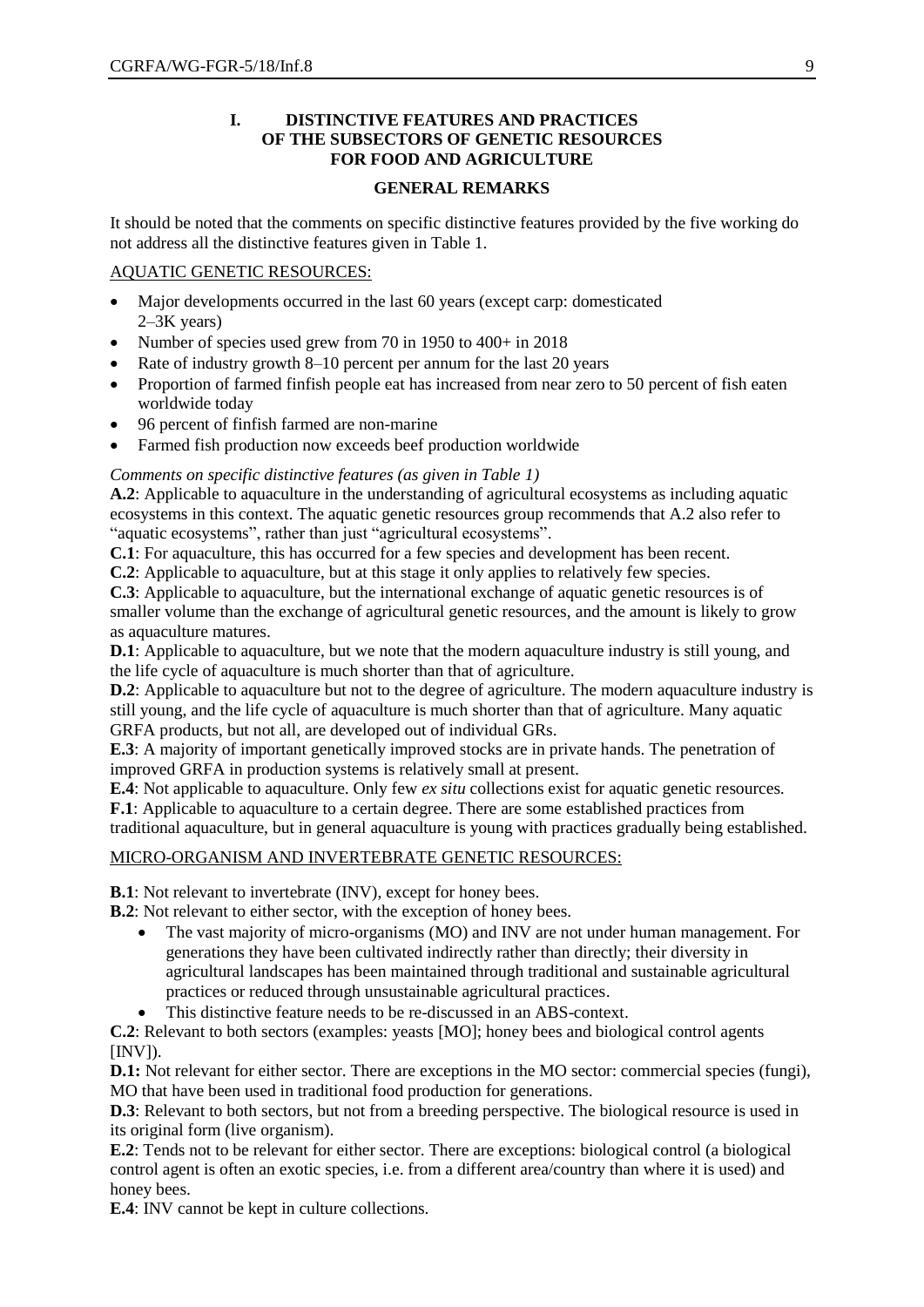**E.5**: Relevant to both sectors. There is no active *in situ* conservation of MO and INV. However, through habitat/ecosystem conservation, these organisms are maintained. This form of conservation also contributes to maintaining biodiversity.

**F.1**: "Traditional" customary practices have little relevance to either sector. However, "academic customary practices" have developed. There are many protocols and networks for the exchange of MO and INV in this academic customary way.

**F.2**: Relevant to MO, but not for INV (with the exception of honey bees). The transfer of genetic material is focused rather than extensive.

**G.1 (a)**: "While the overall benefits of GRFA are very high": relevant to MO, not so much to INV. A transfer could have very high benefits, but there are exceptions. The monetary benefits in biological control are fairly low. The potential of not exchanging biological control agents freely (e.g. for classical biological control) would hinder their use. This question fits less for MO and INV than for other sectors.

**G.1 (b)**: "It is difficult to estimate at the time of the transaction the expected benefits of an individual sample of GRFA": relevant to both sectors. Much is unexplored. The value of the functions of MO and INV in production systems is invaluable in terms of the delivery of ecosystem services.

## PLANT GENETIC RESOURCES:

- **1. Review of distinctive features as they relate to plant genetic resources for food and agriculture (PGRFA)**
- In summary: confirm all "+" ratings and change all ratings and the non-rated fields in column three referring to PGRFA to "+", i.e. they are all particularly relevant.
- Comments to: A.1 PGRFA are not only integral but also essential for agriculture.
- To **C.2**: countries can be and are for the most providers as well as recipients, often sometimes for one and the same crop.
- To **E.2:** there is interdependence among stakeholders, in particular in industrialized countries with very specialized functions along the value chain, i.e. farmer, breeder, genebank, indigenous communities. There is less obvious interdependence in countries in which farmers are the main keepers and developers of GRFA.
- No rating for **E.2** and also no rating for **E.3** possible.
- **E.4** and **E.5** both receive a "+" but comments required:

One cannot say that *ex situ* is more important than *in situ*/on-farm or *vice versa*. The situation is different for various plant genetic resources:

- Major crops: more emphasis is put on *ex situ* conservation
- Minor crops: more emphasis is put on-farm conservation
- Crop wild relatives: more emphasis is put on *in situ* conservation.
- **2. Additional features of PGRFA**
- Add under **B.2**: add that traditional use and management of PGRFA support the evolution and maintenance of diversity in PGRFA.
- Add under **C**: the volume of exchange of PGRFA nationally and internationally is very considerable compared to other GRFA; the number of the standard material transfer agreements (SMTAs) and numbers of accessions recorded by the Treaty demonstrate that clearly.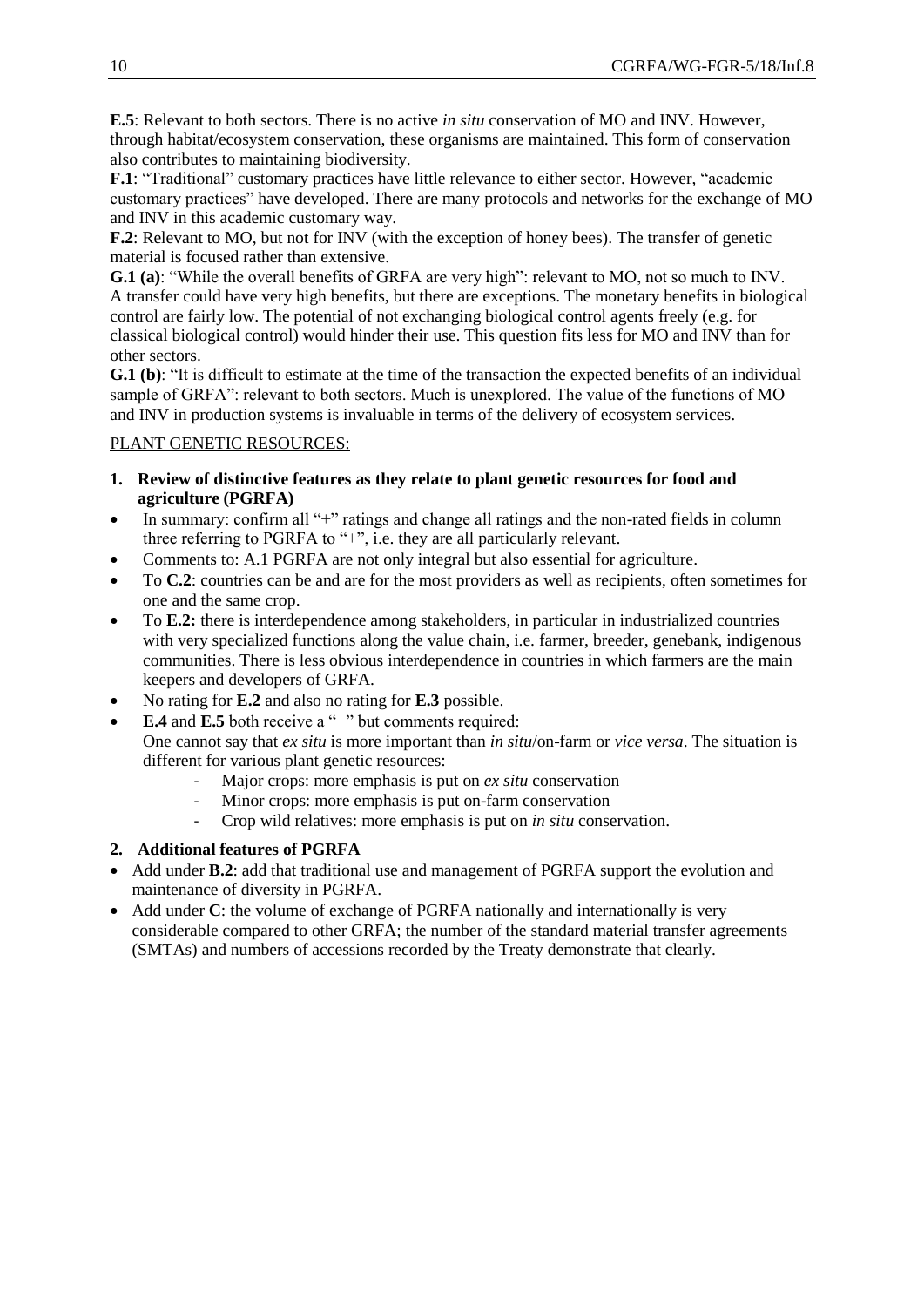|                                                      |                                                                                                                                                                                                                                                                                                                    | AnGR <sup>5</sup> | FGR <sup>6</sup> | PGR <sup>7</sup> |        | $AqGR8$ MiGR <sup>9</sup> | InGR <sup>7</sup>  |
|------------------------------------------------------|--------------------------------------------------------------------------------------------------------------------------------------------------------------------------------------------------------------------------------------------------------------------------------------------------------------------|-------------------|------------------|------------------|--------|---------------------------|--------------------|
| A. The role of<br><b>GRFA</b> for food<br>security   | GRFA are an integral [and essential*] part<br>A.1<br>of agricultural and food production systems and<br>play an essential role for achieving food security<br>and the sustainable development of the food and<br>agriculture sector.                                                                               |                   | $^{+}$           | $^{+}$           | $+$    | $^{+}$                    | $^{+}$             |
|                                                      | Plant, animal, invertebrate and micro-<br>A.2<br>organism GRFA form an interdependent<br>network of genetic diversity in agricultural<br>ecosystems.                                                                                                                                                               |                   | $^{+}$           | $+^*$            | $^{+}$ | $^{+}$                    | $^{+}$             |
| <b>B.</b> The role of<br>human<br>management         | (a) The existence of most GRFA is closely<br>B.1<br>linked to human activity and (b) many GRFA<br>can be regarded as human-modified forms of<br>genetic resources.                                                                                                                                                 |                   |                  | $+^*$            |        | $(a)$ : -<br>$(b): +$     |                    |
|                                                      | The maintenance and evolution of many<br>B.2<br>GRFA depend on continued human intervention,<br>and their sustainable utilization in research,<br>development and production is an important<br>instrument to ensure conservation.                                                                                 | $^{+}$            |                  | $+^*$            | $^{+}$ |                           |                    |
| C. International<br>exchange and<br>inter-dependence | C.1 Historically, GRFA have been widely<br>exchanged across communities, countries and<br>regions over often long periods of time, and a<br>relevant part of the genetic diversity used in<br>food and agriculture today is of exotic origin.                                                                      | $^{+}$            |                  | $^{+}$           | $^{+}$ | $^{+}$                    | $^{+}$             |
|                                                      | C.2 Countries are interdependent with regard<br>to GRFA and act both as providers of some<br>GRFA and as recipients of others.                                                                                                                                                                                     |                   | $^{+}$           | $+^*$            | $+$    | $^{+}$                    |                    |
|                                                      | C.3<br>The international exchange of GRFA is<br>essential to the functioning of the sector, and its<br>importance is likely to increase in future.                                                                                                                                                                 | $^{+}$            | $^{+}$           | $^{+}$           | $^{+}$ | $^{+}$                    | $\hspace{0.1mm} +$ |
| the innovation<br>process                            | <b>D.</b> The nature of $ D.1 $ The innovation process for GRFA is<br>usually of incremental nature and the result of<br>contributions made by many different people,<br>including indigenous and local communities,<br>farmers, researchers and breeders, in different<br>places and at different points in time. | $^{+}$            | $+$              | $+$              |        |                           |                    |
|                                                      | Many GRFA products are not developed<br>D.2<br>out of an individual genetic resource, but with<br>the contributions of several GRFA at different<br>stages in the innovation process.                                                                                                                              |                   |                  | $^{+}$           |        |                           |                    |

## **TABLE 1: DISTINCTIVE FEATURES OF GENETIC RESOURCES FOR FOOD AND AGRICULTURE**

 $\hat{\mathbf{r}}$ 

 $\overline{a}$ 

<sup>5</sup> As identified by the ITWG AnGR, see CGRFA-14/13/12, paragraph 32.

<sup>6</sup> As identified by the ITWG PGR, see CGRFA-14/13/10, paragraph 21.

<sup>7</sup> As identified by the ITWG FGR, see CGRFA-14/13/20, *Table 2*.

<sup>8</sup> As proposed by the AqGR working group during the *International Workshop on Access and Benefit-Sharing for Genetic Resources for Food and Agriculture* (Rome, 10–12 January 2018).

<sup>9</sup> As proposed by the experts on MO and INV genetic resources during the *International Workshop on Access and Benefit-Sharing for Genetic Resources for Food and Agriculture* (Rome, 10–12 January 2018).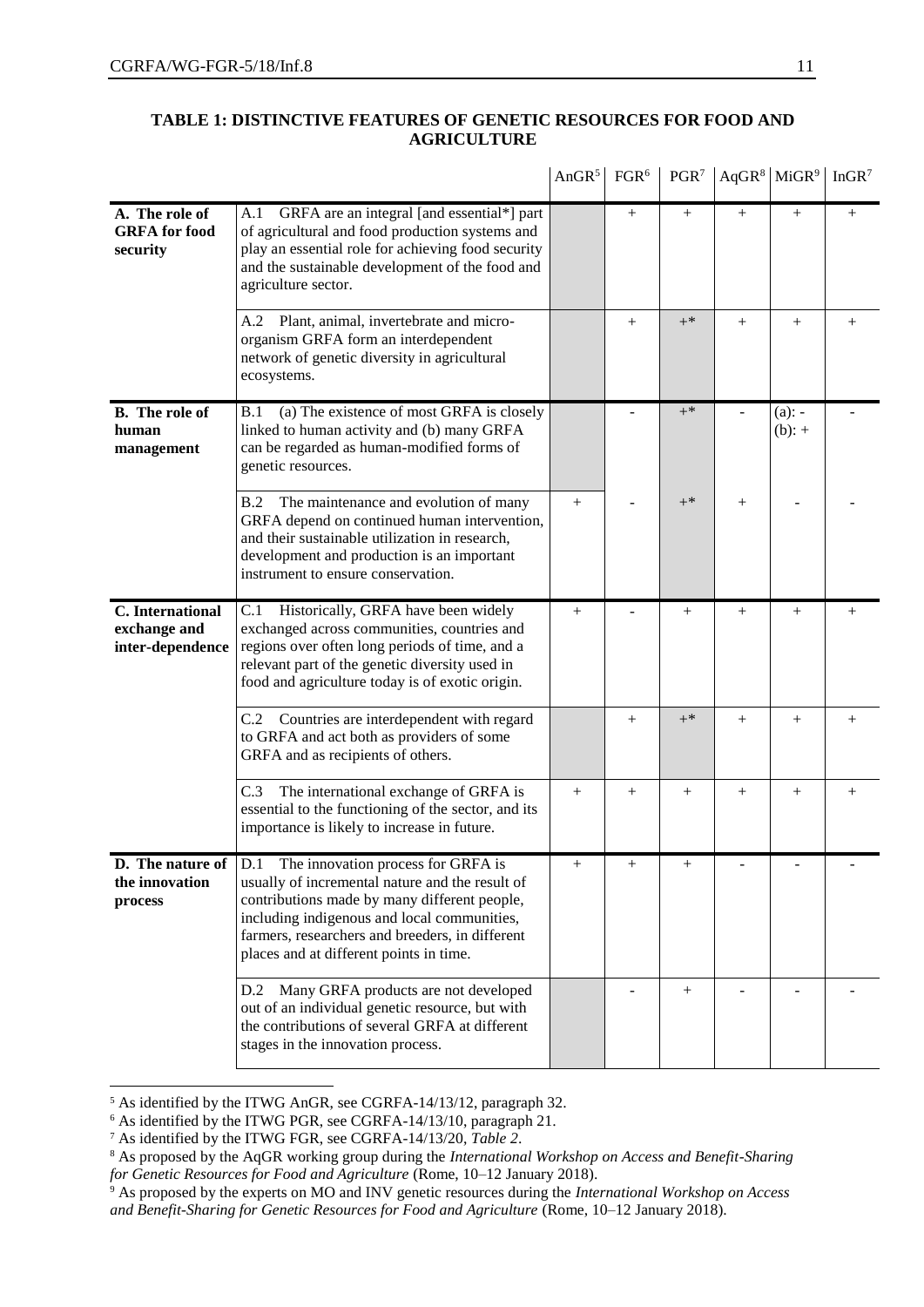|                                                  | D.3 Most products developed with the use of<br>GRFA can in turn be used as genetic resources<br>for further research and development, which<br>makes it difficult to draw a clear line between<br>providers and recipients of GRFA. |        | $^{+}$ | $^{+}$ | $^{+}$ | $^{+}$                | $^{+}$                |
|--------------------------------------------------|-------------------------------------------------------------------------------------------------------------------------------------------------------------------------------------------------------------------------------------|--------|--------|--------|--------|-----------------------|-----------------------|
|                                                  | Many agricultural products reach the<br>D.4<br>market place in a form in which they may be<br>used both as biological resources and as genetic<br>resources.                                                                        |        | $^{+}$ | $+$ *  | $+$    | $^{+}$                | $^{+}$                |
| E. Holders and<br>users of GRFA                  | E.1<br>(a) GRFA are held and used by a broad<br>range of very diverse stakeholders. (b) There are<br>distinct communities of providers and users with<br>respect to the different subsectors of GRFA.                               | $^{+}$ |        | $+$    | $+$    | $(a)$ : -<br>$(b): +$ | $(a)$ : -<br>$(b): +$ |
|                                                  | E.2<br>The different stakeholders managing and<br>using GRFA are interdependent.                                                                                                                                                    |        | $^{+}$ |        | $^{+}$ |                       |                       |
|                                                  | E.3<br>A significant amount of GRFA is<br>privately held.                                                                                                                                                                           | $^{+}$ |        |        |        | $^{+}$                |                       |
|                                                  | An important part of GRFA is held and<br>E.4<br>can be accessed ex situ.                                                                                                                                                            |        |        | $+^*$  |        | $^{+}$                |                       |
|                                                  | An important part of GRFA is conserved<br>E.5<br>in situ and on farm under different financial,<br>technical and legal conditions.                                                                                                  | $^{+}$ | $^{+}$ | $+$ *  | $^{+}$ | $^{+}$                | $^{+}$                |
| F. GRFA<br>exchange<br>practices                 | The exchange of GRFA takes place in the<br>F.1<br>context of customary practices and existing<br>communities of providers and users.                                                                                                | $^{+}$ | $^{+}$ | $^{+}$ |        | $^{+}$                |                       |
|                                                  | An extensive transfer of genetic material<br>F <sub>12</sub><br>between different stakeholders along the value<br>chain occurs in research and development.                                                                         | $^{+}$ |        | $+$ *  | $+$    | $^{+}$                |                       |
| G. Benefits<br>generated with<br>the use of GRFA | (a) While the overall benefits of GRFA<br>G.1<br>are very high, (b) it is difficult to estimate at the<br>time of the transaction the expected benefits of<br>an individual sample of GRFA.                                         |        | $^{+}$ | $^{+}$ | $+$    | $(a): +$<br>$(b): +$  | $(a)$ : -<br>$(b): +$ |
|                                                  | The use of GRFA may also generate<br>G.2<br>important non-monetary benefits.                                                                                                                                                        |        | $^{+}$ | $+^*$  | $^{+}$ | $^{+}$                | $^{+}$                |
|                                                  | The use of GRFA may lead to external<br>G.3<br>effects going far beyond the individual provider<br>and recipient.                                                                                                                   |        | $^{+}$ | $+^*$  | $^{+}$ |                       | $^{+}$                |

*Note:* The Intergovernmental Technical Working Groups on Plant, Animal, and Forest Genetic Resources, in reviewing the distinctive features identified by the *Ad Hoc* Technical Working Group on Access and Benefit-Sharing for Genetic Resources for Food and Agriculture, highlighted features particularly relevant (marked in the table above by plus signs [+]) or less (or not) relevant (marked in the table by minus signs [-]) to their subsectors. For shaded fields no rating was provided by the relevant intergovernmental technical working group.

\*: As proposed by the PGRFA working group during the *International Workshop on Access and Benefit-Sharing for Genetic Resources for Food and Agriculture* (Rome, 10–12 January 2018).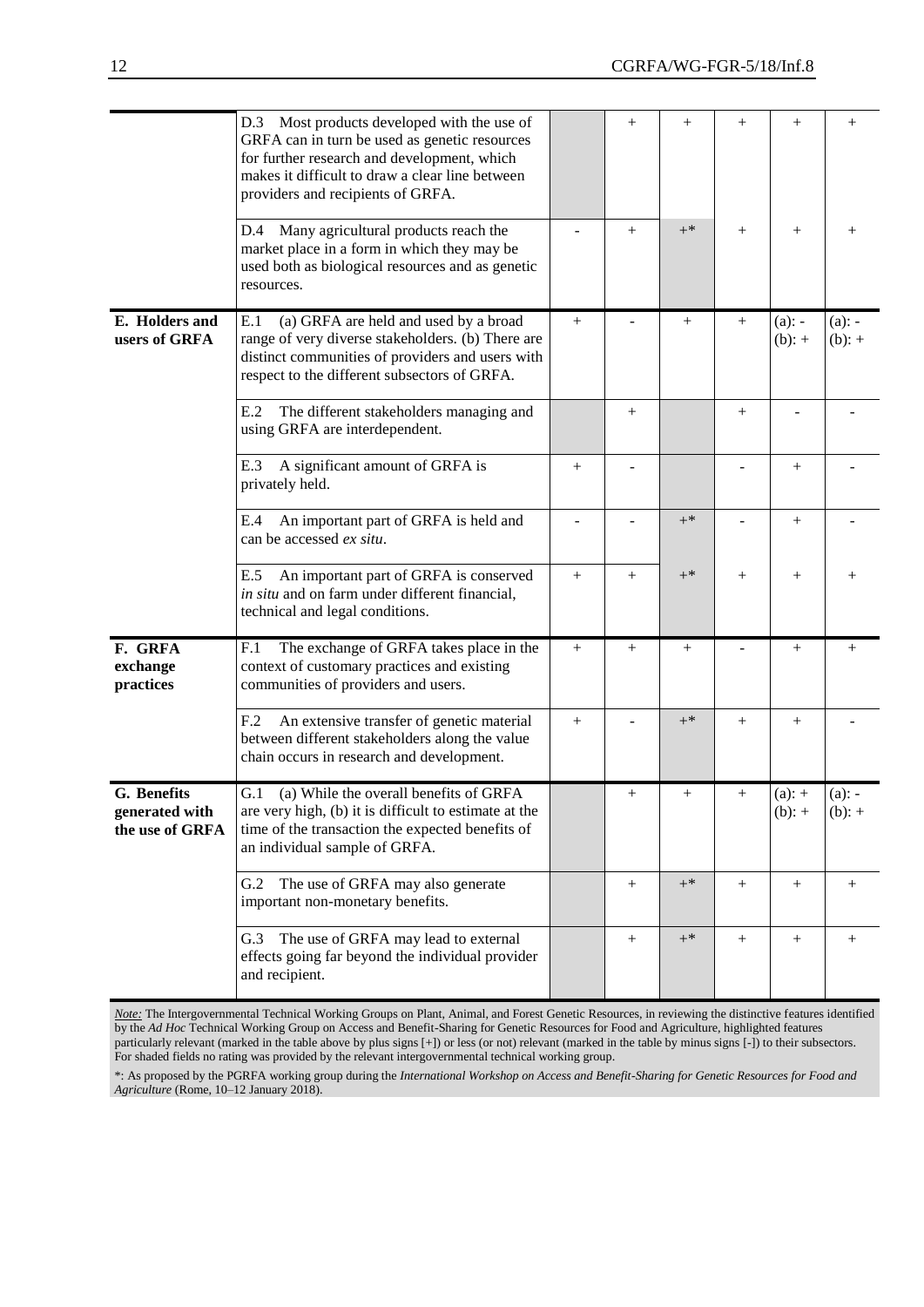## **II. OUTPUTS FOR ELABORATION INTO SUBSECTOR-SPECIFIC EXPLANATORY NOTES**

## **A. GENERAL REMARKS**

#### AQUATIC GENETIC RESOURCES:

- Strong dependence on wild aquatic genetic resources.
- Not much practice about ABS in this subsector.
- Awareness should be raised in this subsector.
- Overlapping areas between AqGRFA and AqGR-non-FA.
- Mass production of some of the GRFA (algae, zooplancton, microalgae, artemia, seaweed, etc.).
	- Risks related to "use and exchange" of AqGR: diseases, genetic pollution, adverse effects on ecosystems.

#### MICRO-ORGANISM AND INVERTEBRATE GENETIC RESOURCES:

*The use(s) of MO and INV in food and agriculture* The use of the following functional groups of MO and INV are described in the draft *State of the World's Biodiversity for Food and Agriculture*10:

- Pollinators
- Honey bees

 $\overline{a}$ 

- Biological control agents
- $\bullet$  Soil MO and INV<sup>11</sup>
- Pests and diseases
- Rumen microbial biodiversity
- $\bullet$  MO for food processing<sup>12</sup>
- $\bullet$  MO for agro-industrial processes<sup>13</sup>
- Edible INV, such as insects, snails and aquatic invertebrates (molluscs, crustaceans, etc.)

The group discussed the above classification and agreed it covered the activities of the subsector.

#### *List of distinctive features of MO and INV for food and agriculture compared to other GRFA in an ABS-context*

- MO can be used for different purposes within food and agriculture. They can also be used for multiple purposes not related to food and agriculture (e.g. health, energy etc.). Clearly specifying their actual use is therefore of importance to ABS for GRFA.
- The diversity of MO and INV is enormous, includes multiple kingdoms and therefore they have very high potential for research and innovation.
- More wild MO and INV are cosmopolitan compared to other subsectors. This makes ABS more difficult to assess.
- Both MO and INV play major roles as biological control agents and are indispensable in degradation and recycling of organic matter in soils.
- Problems with taxonomic descriptions make it hard to identify what you are actually exchanging and new species are continuously discovered. In the context of ABS for GRFA this creates complications that need to be solved.

<sup>&</sup>lt;sup>10</sup> Honey bees and aquatic invertebrates are included in the scope of animal and aquatic genetic resources respectively.

<sup>11</sup> Functions include regulating nutrient cycles, controlling the dynamics of soil organic matter, supporting soil carbon sequestration, regulating greenhouse gas emissions, modifying soil physical structure and soil water regimes, nutrient acquisition through symbiotic association, nitrogen fixation and protecting plant and animal health via biological control (taken from the draft State of the World Report on Biodiversity for Food and Agriculture, see CGRFA-16/17/Inf.10).

<sup>&</sup>lt;sup>12</sup> Uses include fermentation, production of enzymes, flavourings, fragrances and bacteriocins.

<sup>&</sup>lt;sup>13</sup> Uses include biofertilization, biopesticides, composting agro-industrial by-products, livestock slurry management, production of microbial metabolites (organic acids, chemical additives, pigments, enzymes, food additives, antibiotics, biofuels, solvents, bioplastics, protein-enriched feed and biologically active polysaccharides), bioremediation and ensiling.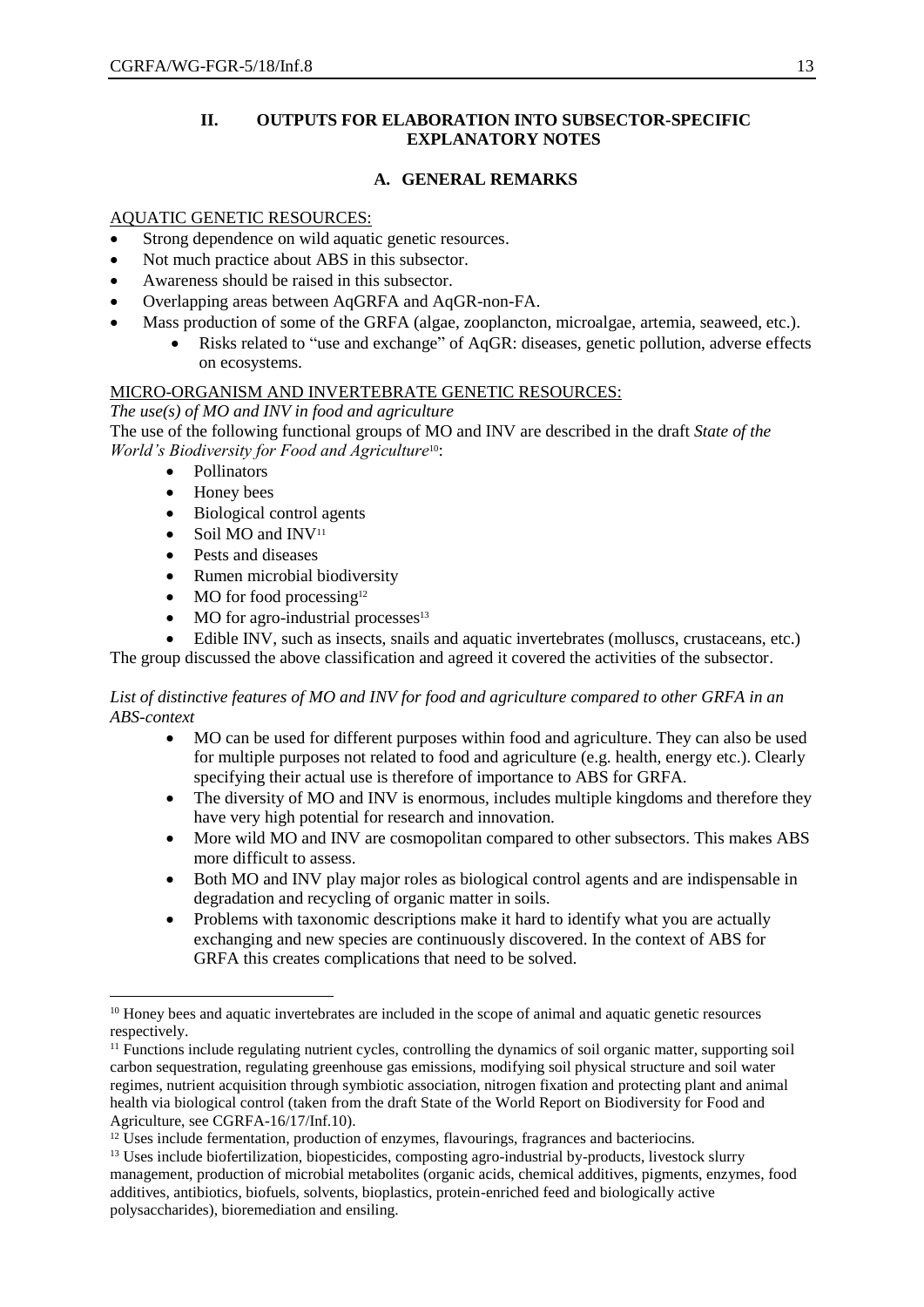- Sometimes MO are associated with specific PGR.
- MO: horizontal gene exchange, high mutation rate and short generation interval.
- In terms of the development of possible ABS measures, MO and INV have coherent communities of practice with existing codes of conduct and standards for best practices that can be adapted for GRFA purposes.
- An important part of MO and INV are used in their original form without the involvement of selective breeding practices. However, a large number of microbial strains are being improved/new strains developed for different purposes.
- MO and INV have a different role in food and agriculture than the other subsectors. They are often used in the production processes of food and agriculture, but are often (with important exceptions, e.g. edible insects and mushrooms) not a food or other end-product themselves.
- Research and development of MO and (to a lesser extent) INV often requires a high level of knowledge and technology (e.g. in laboratories). There are also very straightforward uses of MO and INV.
- Provisions to ensure fast access to MO and INV might be necessary in certain cases (e.g. to deal with pest and pathogen outbreaks).

## *Issues raised and open questions*

- In an ABS-context, listing and categorizing the main use(s) of MO and invertebrates as they relate to food and agriculture could be the best starting point.
- There were some doubts as to whether the use of MO for medical/veterinary developments (e.g. antibiotics and the use of ticks as anticoagulants in the animal health sector) are part of food and agriculture or of the pharmaceutical sector. In the discussions, it was noted that in the Treaty "plant genetic resources for food and agriculture means any genetic material of plant origin of **actual** or **potential** value for food and agriculture".
- Are prior informed consent (PIC) and mutually agreed terms (MAT) currently required under any ABS laws for MO and/or INV? And if so, what is the consequence on the exchange of these organisms (is their exchange hindered, what has been the impact on food and agriculture, food security, etc.). In developing ABS legislation, countries should avoid developing any measures that could hinder the exchange of MO and INV. In view of the countries' interdependency with respect to MO and INV, and the difficulty to identify the organisms' country of origin, it was discussed that perhaps the best way to exchange MO and INV would be through a multi-lateral system.
- There is a need to better understand traditional knowledge and the practices and innovations of indigenous peoples and local communities regarding the management of MO and INV.

#### *Possible way forward*

- 1. Completing our task via an electronic consultation with the group members:
	- Check whether the original list of distinctive features needs to be completed from a MO and INV perspective.
	- Check and complete the draft explanatory notes with regard to the distinctive features of MO and INV (A1-B2 already done).
- 2. Circulate the draft explanatory notes to different stakeholders using the network of the different group members.
- 3. Issues to be discussed with the Secretariat:
	- Timeframe.
	- The need for a physical meeting.

## PLANT GENETIC RESOURCES

- ABS laws may take into account the Treaty.
- Key questions:
	- o Relationship between the Nagoya Protocol and the Treaty, in particular when implemented into national legislation
	- o Country of origin in case of /provider country question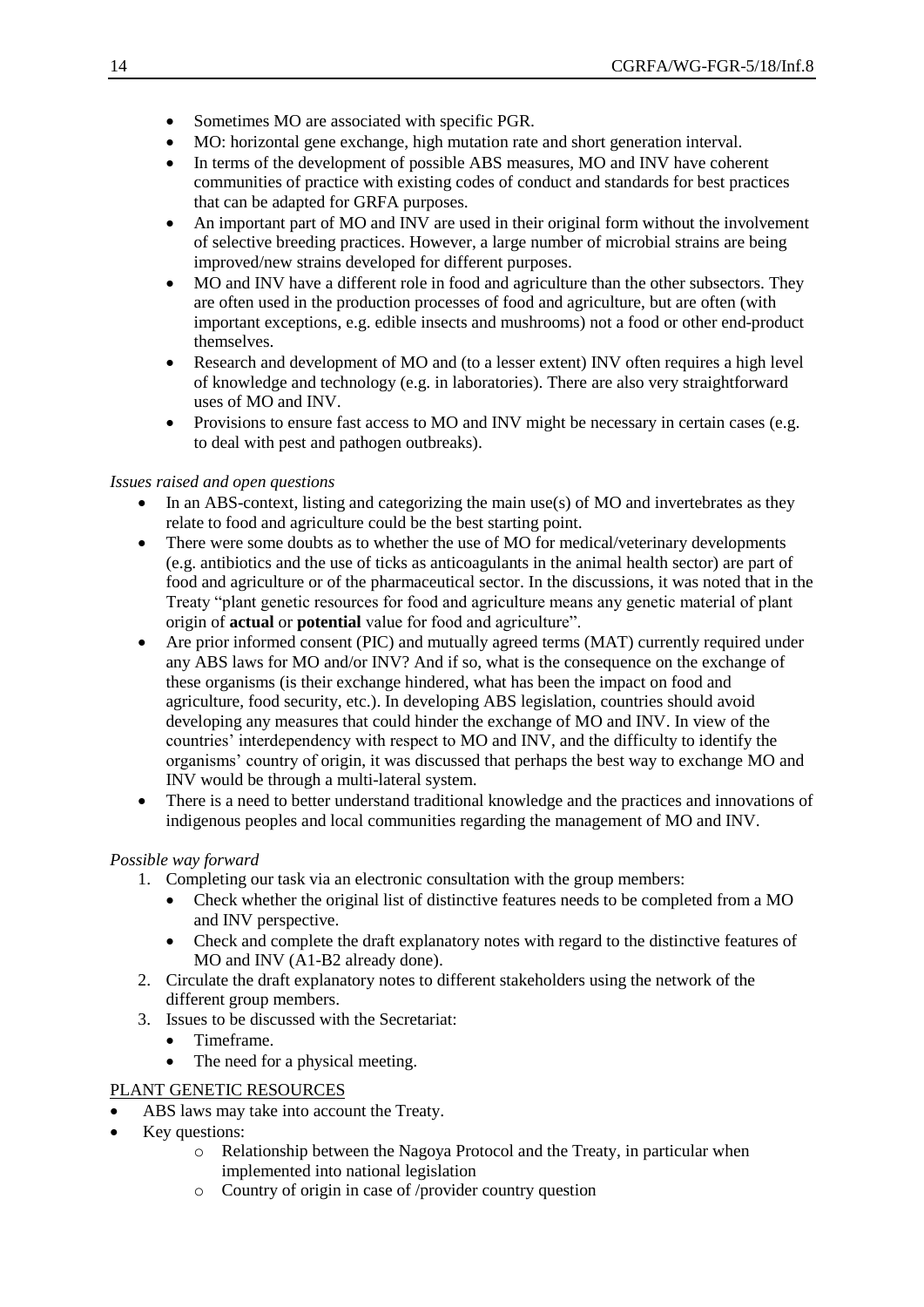- o National laws or international agreements for plant variety protection (e.g. International Convention for the Protection of New Varieties of Plants)
- o National law and possible expansion of Annex 1 of the Treaty
- o Other agreements between countries on certain crops exist (e.g. cacao in SoutheEast Asia)
- o Scope of laws
	- **Temporal scope**
	- Genetic material and/or information

## **B. OUTPUTS FOR EXPLANATORY NOTES TO THE ABS ELEMENTS**

#### **1. Considerations for developing, adapting or implementing access and benefit-sharing measures for genetic resources for food and agriculture (ABS Elements, Ch.3)**

#### **1.1 Assessment of the concerned subsectors of GRFA, including their activities, socioeconomic environments and use and exchange practices (ABS Elements, III.1)**

As a first step in developing, adapting or implementing ABS measures for GRFA, the ABS Elements list various aspects governments may wish to take into account, including

- the distinctive features of the subsector relevant to use and exchange of GRFA;
- different forms of utilization of the subsector and variations within the subsector;
- existing legal, policy and administrative measures, including use and exchange practices;
- possible implications of the scope, including subject matter and temporal scope of ABS measures on the subsector;
- flows of germplasm, including international flows, within the different subsectors, and
- possible gaps in ABS measures.<sup>14</sup>

# **EXPLANATORY NOTES TO ADDRESS:**

#### ANIMAL GENETIC RESOURCES

- Working Group recommends to consider submissions by Members and observers to further elaborate distinctive features
- Veterinary/sanitary law, breeding law, food safety law, identification of products, bio-cultural community protocols, environmental impact, transportation/welfare
- Most geneflow is N–N and N–S; no substantial demand is foreseen for S material in the N (which may possibly change due to climate change).
- Insufficient assessment/understanding of implications of ABS measures on the sector. Impact assessment on livestock sector of ABS is needed.

#### FOREST GENETIC RESOURCES

- See Aspects of forest genetic resources to consider when dealing with Access and Benefit-Sharing (CGRFA/WG-FGR-3/14/Report, Appendix D):
	- $\Box$  FGR are often undomesticated species and populations.
	- $\Box$  Forest species migrate on their own (albeit slowly) and do not recognize borders.
	- $\Box$  There is a long history of moving species around the world. Many plantation programmes depend on exotic species (e.g. Pinus, Eucalyptus, Gmelina, etc.).
	- $\Box$  Many of the benefits derived from forests are "ecosystem services" and are difficult to value. Unlike production crops, it is difficult to put a monetary value on what may come from a breeding or restoration programme.
	- $\Box$  The benefits derived from tree breeding take decades to realize. Breeding intervals range from 10 to 15 years, plantation ages can range from 8 to 40 years. A temperate forest tree breeding programme would need close to 35 years to see any real economic value from a material transfer (maybe less if the seed could be sold for increased value, but the economic benefit of the seed would be minimal).

 $\overline{a}$ 

<sup>14</sup> ABS Elements, paragraph 15.I.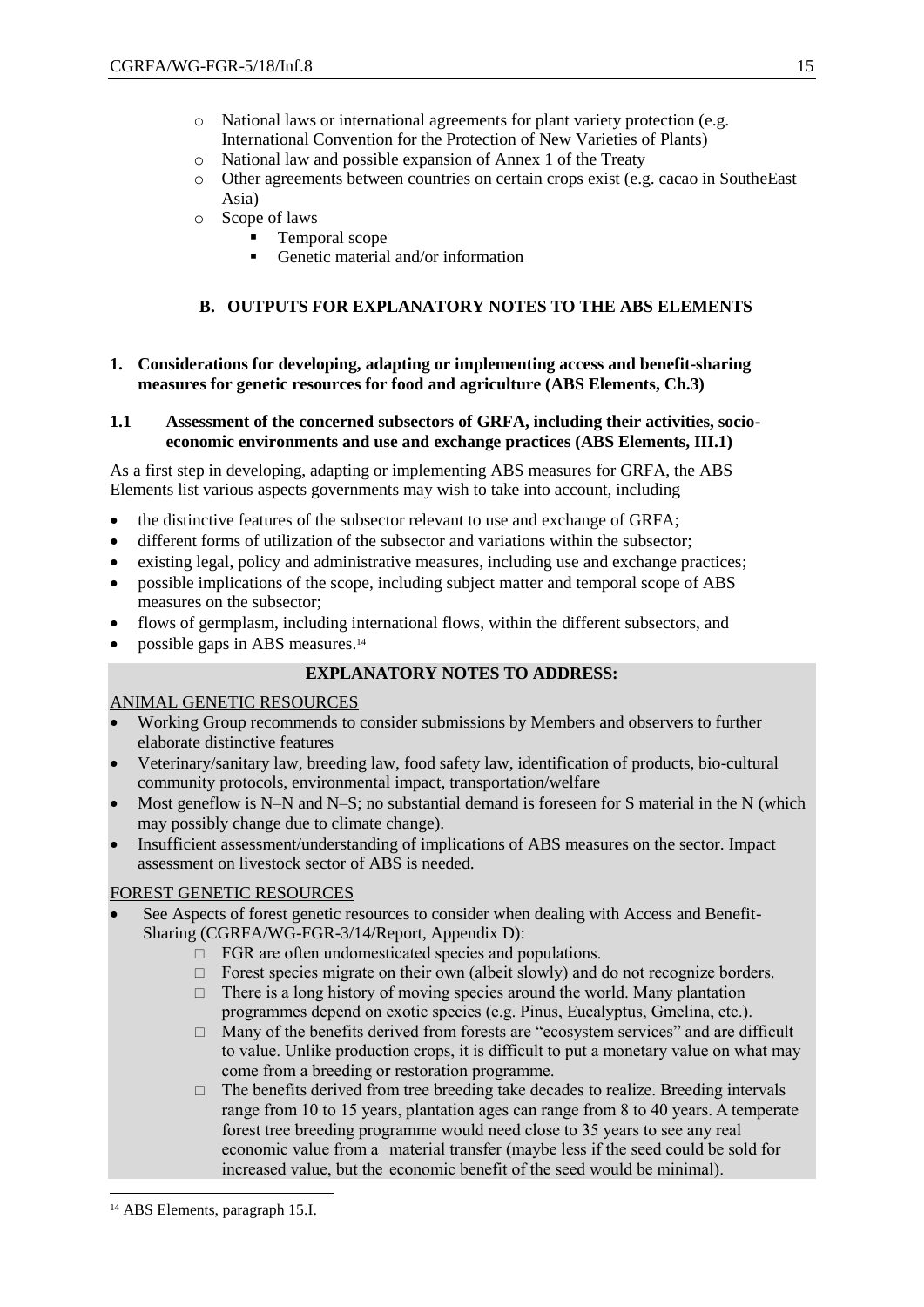- $\Box$  Unlike agricultural crops, a forest does not need a new crop every year; there is no large market for seed sales as is the case for maize, beans, rice, etc.
- $\Box$  Disease resistance is a key trait for which exotic germplasm is often needed. Aspects
- to consider:
	- sometimes the benefits are simply establishment of a healthy forest, with no plans for harvest in some cases;
	- often the disease for which resistance is sought through breeding programmes originates from the same region of the germplasm (i.e. the problem originated from the source of the resistance).
- Scope of FGR/"utilization"
	- □ According to FAO, *Forest genetic resources (FGR)* are the heritable materials *maintained within and among tree and other woody plant species that are of actual or potential economic, environmental, scientific or societal value. They are crucial to the adaptation and protection of our ecosystems, landscapes and production systems, yet are subject to increasing pressures and unsustainable use. Conservation and sustainable management of FGR are therefore a must to ensure that present and future generations continue to benefit from forests and trees.*
	- $\Box$  According to the first SOW report on FGR, only 8 000 forest tree species were inventoried on an estimated total of 60 000 species. This means that there is a huge potential of utilization, in particular for species and genetic resources that are not identified yet. National reports on FGR illustrate the high diversity of views on FGR.
- According to countries, there are several definitions of forests and other woodlands, that may differ from FAO's definition. This may have an impact on the genetic resources that are considered at national level as FGR or not.
- Issues to be considered include whether FGR-specific ABS measures should apply to all "forest genetic resources" or a subcategory, such as "forest genetic resources for food and agriculture" that could either focus exclusively on FGR that contribute directly to food security or also embrace other primary forestry products. FGR could thus include all established use and exchange practices for forest reproductive and genetic material (e.g. seeds, seedlings, rooted cuttings, genes) ranging from tree species providing tree fruits, other edible products for humankind and cattle, and/ or species providing other services relevant to food and agriculture (e.g. erosion control; water storage and filtration; soil fertility improvement; wind shelter; biodiversity conservation, bee forage for honey; nitrogen fixation; shade, etc.) to trees that allow foresters to generate income from non-food forest products (e.g. timber, fibre, clothing, shelter, energy, tannin, resin, ecotourism, etc.). In many cases, trees will of course serve several purposes at the same time (multi-functional management) or their originally envisaged purpose will change, which may raise the question of how access to FGR for utilization may be regulated in such cases.
- More clarity could be provided on non-timber food products (NTFP): seeds, wild fruits, mushrooms, etc.
	- $\Box$  *NB: the forest wild animal genetic resources are not in the mandate of the FGR working group*
	- $\Box$  In the ABS context, this poses a challenge because these materials may be sold. There is a question concerning which NFTP (mushrooms, honey etc.) fall under FGR. We noted that these products are important for food security but not necessarily taken into account in other GRFA sectors.
- There are existing legislation and practices on FGR at national level prior to the Nagoya Protocol.
- The part of public forest is very important in many countries. It means that forest management may directly involve public authorities as owner, manager, wood seller, public research funder, in parallel to the public responsibility of forest law and regulation preparation, enforcement and control.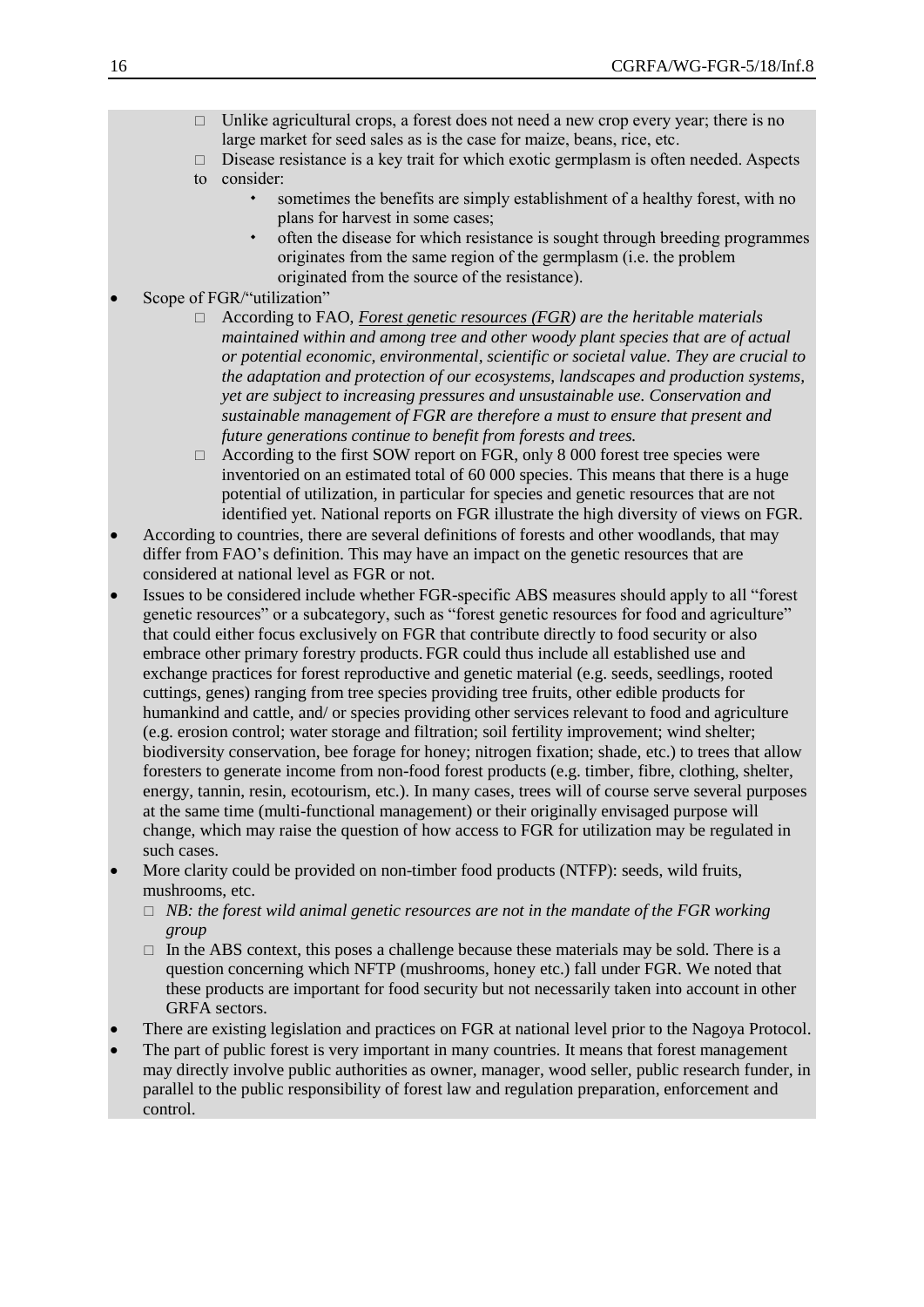- The Treaty considers not only monetary benefit-sharing but also non-monetary benefit-sharing, e.g. sharing of information.
- Capacity building is important as some stakeholders lack capacity to use information

#### **1.2 Identification and consultation of relevant governmental entities and non-governmental stakeholders holding, providing or using GRFA (ABS Elements, 3.II)**

The ABS Elements emphasize the importance of consultations with relevant governmental and nongovernmental stakeholders.

## **EXPLANATORY NOTES TO ADDRESS:**

## ANIMAL GENETIC RESOURCES

- Breeders, pastoralists and their associations, livestock keepers, non-governmental organization (NGOs), trade, Ministries (e.g. of agriculture/husbandry, veterinary service, environment (especially where competent authority for Nagoya Protocol is under Environment Ministry), AnGR research centres/conservation facilities of Ministries, National Focal Points for AnGR, education, research and universities, extension services should be consulted
- Pastoralists and their associations, livestock keepers, communities with traditional knowledge are specific holders of traditional knowledge associated with AnGR
- Little awareness raising on ABS for AnGR has been done

## FOREST GENETIC RESOURCES:

- Give a purpose and aim for specific consultations in the forest sector
- List of forest stakeholders: forest owners and managers, indigenous communities, wood industry, academia, NGOs, national or subnational governments and forest public organizations, local communities, breeding cooperatives or networks, regional or global research networks, as examples.
- National Forest Programmes exist in 170 countries and already include the diversity of stakeholders at national levels. Possibility to build on this base.

## PLANT GENETIC RESOURCES:

- Mapping of stakeholders is a very important first step so as not to forget a group in consultations.
- Do not exclude relevant user groups
- Need to inform stakeholders about processes intended.
- There are very many stakeholders in PGRFA and they are very different: farmers, indigenous and local communities, scientists, breeders, taxonomists, private sector industry, botanical gardens, genebanks.

## **1.3 Integration of ABS measures with broader food security and sustainable agricultural development policies and strategies (ABS Elements, 3.III)**

The ABS Elements stress the importance of coordinating different policy areas and goals and integrating them into a broader and consistent agriculture strategy. The integration of ABS measures with broader food security and sustainable agricultural development policies and strategies is particularly important, as those responsible for ABS will not always be those in charge of food security and sustainable agricultural development.

## **EXPLANATORY NOTES TO ADDRESS:**

## ANIMAL GENETIC RESOURCES:

 In many countries ABS laws/ regulatory measures stand alone, do not specifically consider typical users of AnGR and their practices and may therefore sometimes create difficulties for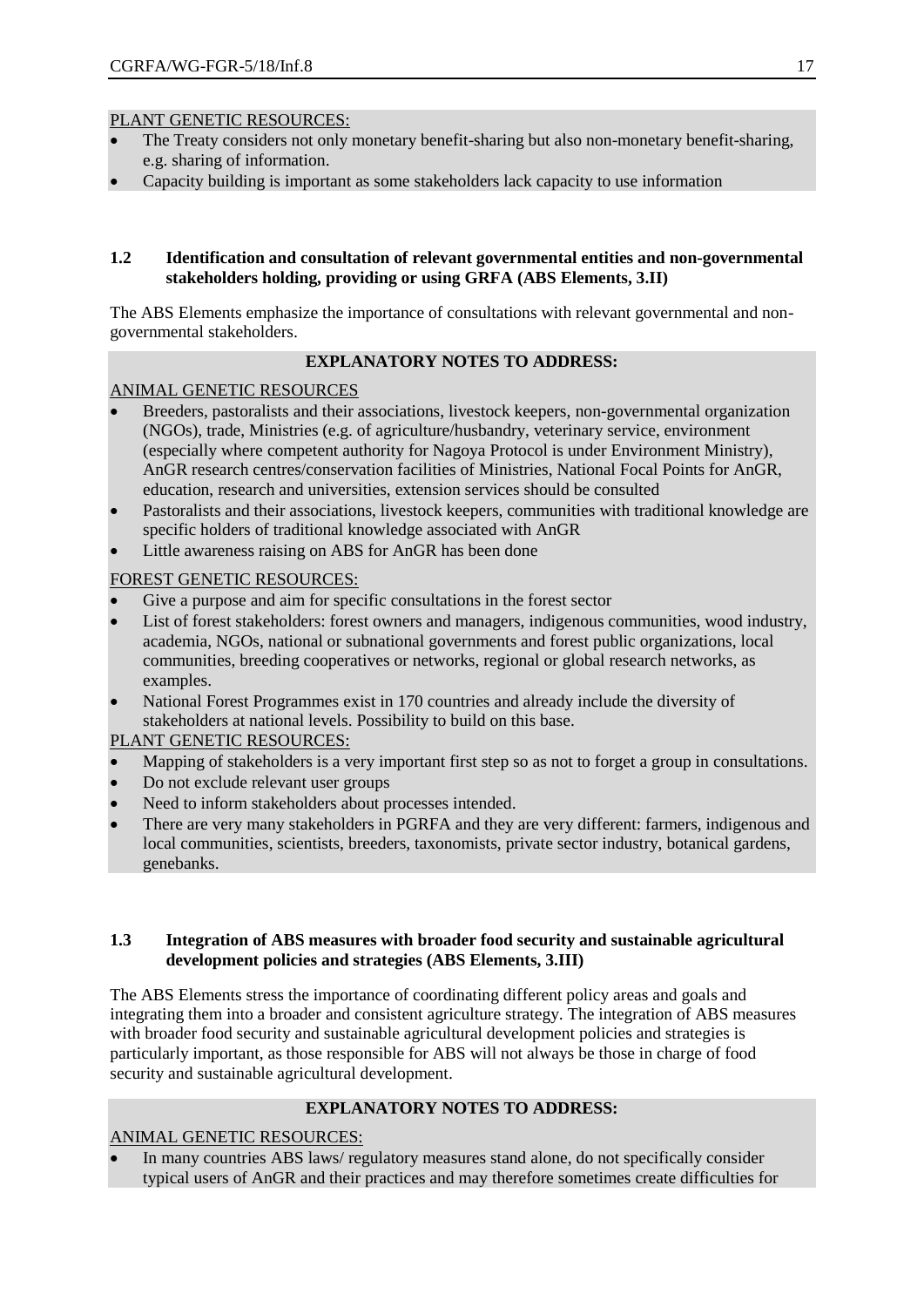users of AnGR. Agricultural polices/ laws, on the other hand, usually do not consider ABS requirements.

 In the development of ABS measures, the agriculture sectors should be involved from the onset. Countries need to strengthen communication between concerned ministries and stakeholders to improve development and implementation of policies and laws.

## FOREST GENETIC RESOURCES:

- Forest restoration and climate change adaptation.
- Sustainable forest management of UN Forest Partnership and its seven goals, including biodiversity conservation.
- Discuss the food security dimension. Forest as an integral part of food security. Take language from the FAO report "Forest and food security" and policy guidance note "Strengthening forest policy for better food security and nutrition results" (2017).
- SDG 2.5 and 15. 5 and/or 6.
- Connection to ecosystem services (soil protection and improvement, protecting water resources, regulation of microclimates, carbon sequestration). Considered that most of the forest investment is wood production with the FGRs considered a biological resource. This makes it difficult to mobilize funding in forest that cannot be used for wood. Need to generate funding for functions other than wood production. Use of FGR for other functions than wood production is an area that will be increasingly important in the future.

## PLANT GENETIC RESOURCES:

- National legislative, administrative and policy measures of subsector are relevant.
- Integration of ABS across various sectors
- ABS laws and practices exist in many countries for subsector.
- ABS laws could support innovation, rather than hinder access to genetic resources.
- Need to consider many existing regional strategies or networks, such as the European Cooperative Programme for Plant Genetic Resources (ECPGR).
- Consider other strategies in country: e.g. seed sector regulations, biofuel strategies.
- Possible conflicts of interest exist among:
	- $\Box$  Agriculture
	- □ Environment
- Possible solutions to such conflicts:
	- $\Box$  create inclusive mechanisms; e.g. in Germany consent by agriculture ministry is
	- required if agriculture sector is impacted by ABS measures led by environment
	- $\Box$  create a new body that integrates all interests
- The goal: clear structures are required for users.
- Need to map all relevant bodies in country on governmental/institutional side.
- Governments and institutional stakeholders need to be included.
- Economic impact and utilization strengthen the conservation of genetic diversity in plants, it is not a conflict.
- Mainstreaming biodiversity is important in PGRFA.

## **1.4 Consideration and evaluation of options for ABS measures (ABS Elements, 3.IV)**

The ABS Elements suggest considering and evaluating options of ABS measures based on the above steps 1.1 to 1.3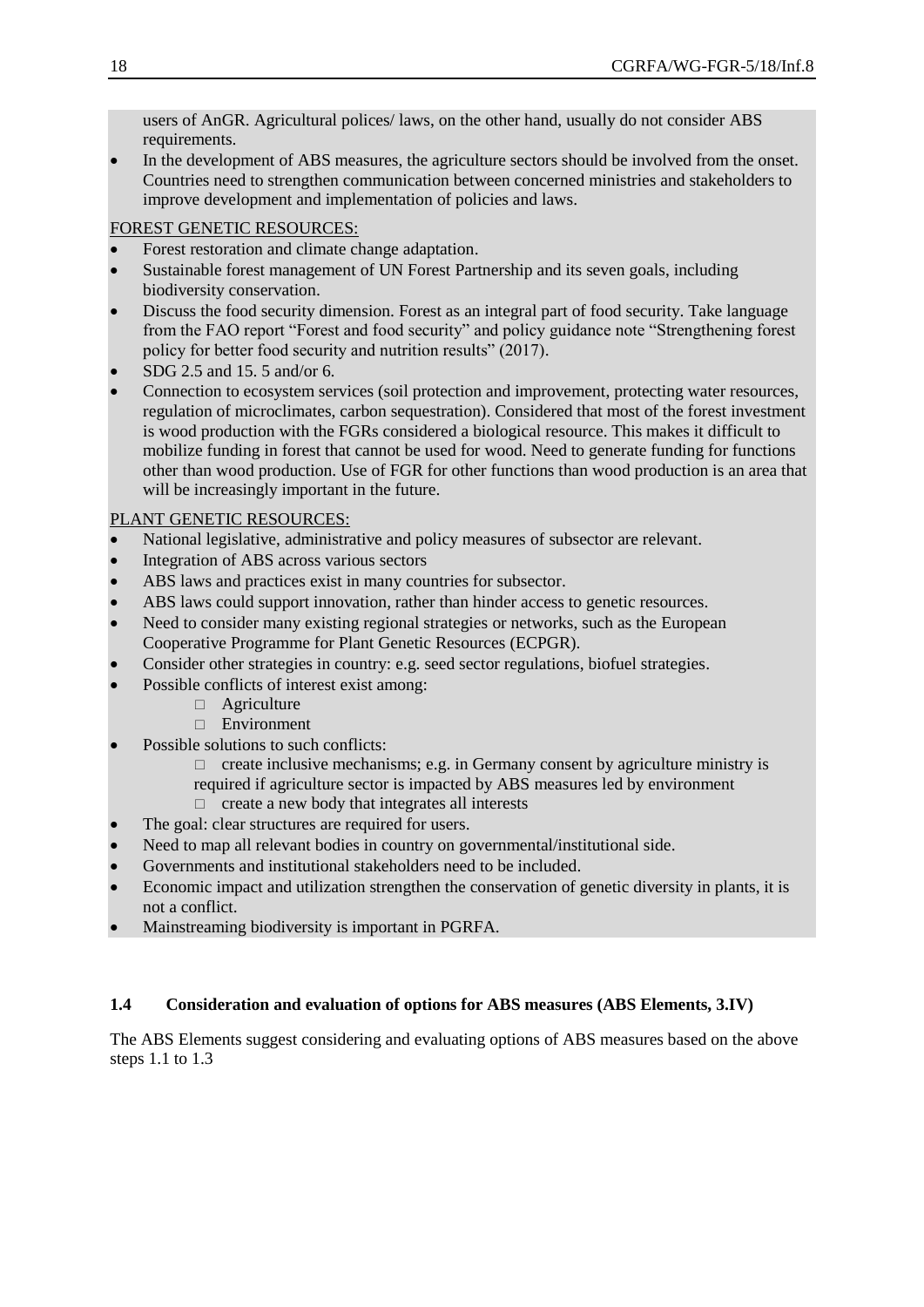## **1.5 Integration of implementation of ABS measures into the institutional landscape (ABS Elements, 3.V)**

The ABS Elements consider the use and adaptation of existing administrative structures, administrative procedures and sectoral practices for the administration of ABS as this may facilitate the smooth operationalization and integrated implementation of ABS measures.

## **EXPLANATORY NOTES TO ADDRESS:**

## ANIMAL GENETIC RESOURCES:

- Institutional structures are diverse. AnGR are usually covered by Ministries of Agriculture or Ministries of Animal Resources/Animal Husbandry; most countries have veterinary services and National Focal Points for AnGR. Most of these lack legal procedures/are not well equipped to incorporate ABS.
- In many countries, there is no subsector-specific approach to ABS.

# FOREST GENETIC RESOURCES:

- Global certification schemes on sustainable forest management.
- EU Standing forestry committee, Paneuropean Forest Europe, etc.
- Networks on FGR, global associations: Interconnecting Forests, Science and People (IUFRO), Central American and Mexico Coniferous Resources Cooperative (CAMCORE), European forest genetic resources programme (EUFORGEN), The sub-Saharan African Forest Genetic Resources Programme (SAFORGEN), etc.

## **1.6 Communication of, and awareness-raising regarding, ABS measures for potential providers and users of GRFA (ABS Elements, 3.VI)**

The ABS Elements stress the importance of communicating ABS measures to potential providers and users of GRFA.

# **EXPLANATORY NOTES TO ADDRESS:**

## ANIMAL GENETIC RESOURCES:

- Training, workshops, conferences, communication with stakeholders, publications, newsletters, media, radio, social media.
- Users want partners in provider countries to be aware of their national ABS.
- BCPs and ABS elements are awareness-raising tools.

## FOREST GENETIC RESOURCES:

- Regional Commissions, Forest Commissions.
- IUFRO.
- Networks of FGR.

## **1.7** *Ex-ante* **assessment and monitoring of the effectiveness and impact of ABS measures for GRFA (ABS Elements, 3.VII)**

The ABS Elements consider scenario-based testing and monitoring of ABS measures as tools to anticipate/identify effects of ABS measures. Agreed indicators and mechanisms for stakeholder feedback may be useful in this regard.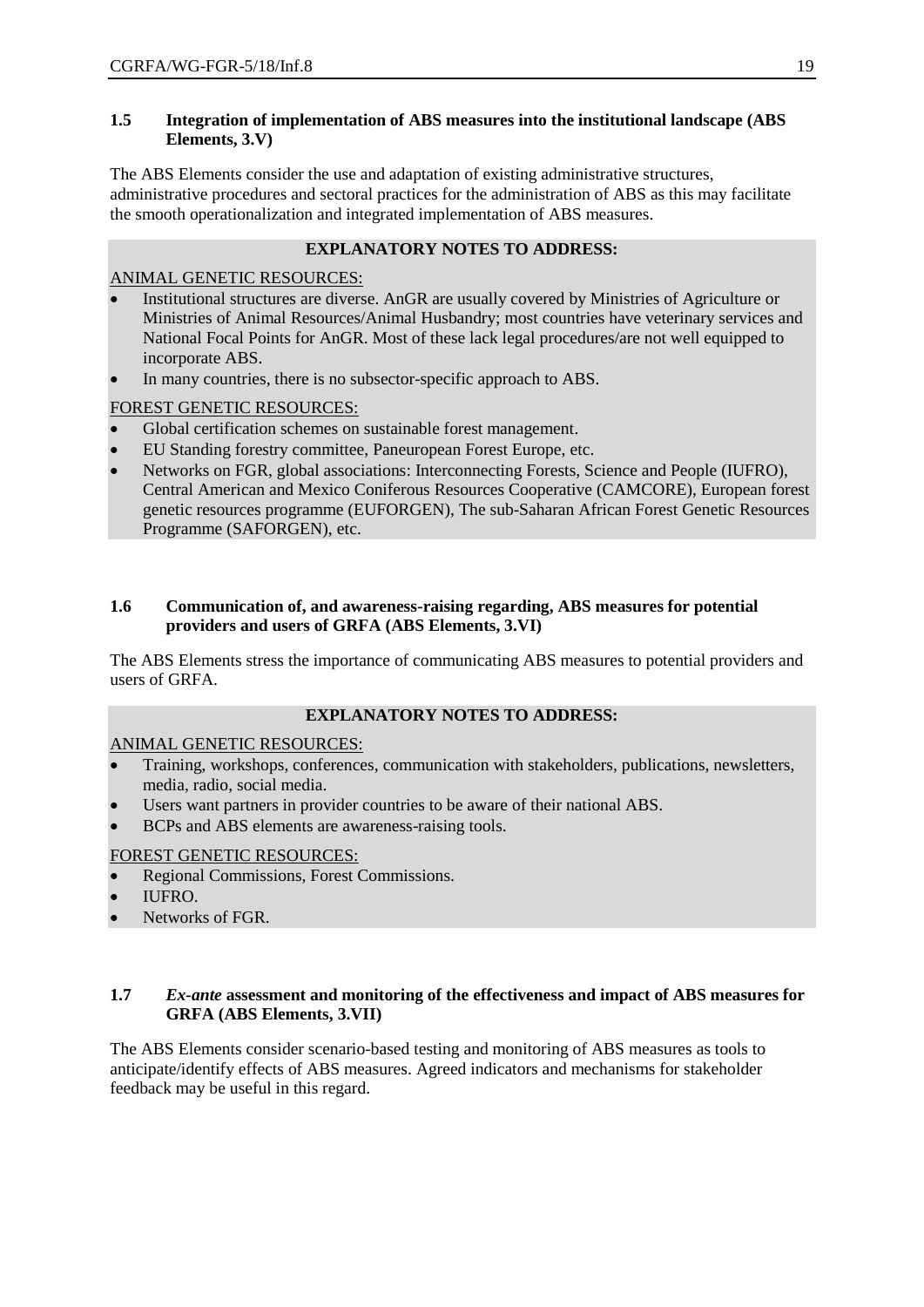# **EXPLANATORY NOTES TO ADDRESS:**

## ANIMAL GENETIC RESOURCES:

- There is a need for *ex-ante* cost–benefit analysis for development of ABS measures and to identify what ABS regulation would do for users (breeders/producers) in the country as well as for providers of AnGR. To our knowledge this has not been done.
- Currently, in many countries there is no impediment to geneflow North-South and South-North because in the absence of ABS measures or due to exemptions this geneflow occurs based on private contracts only. Implementing ABS measures may mostly (and possibly negatively) affect South-South exchange of breeding stock as many Southern countries are considering or have already implemented ABS measures. While low demand for geneflow from South to North is predicted, research projects may well involve partners from North and South. ABS measures would then also apply to South-North gene flows.

## **2. Access and benefit-sharing for genetic resources for food and agriculture: the international legal framework (ABS Elements, Ch.4)**

The ABS Elements refer to three international instruments, which are part of the global framework for ABS for genetic resources: the CBD, the Nagoya Protocol and the Treaty. The Pandemic Influenza Preparedness (PIP) Framework adopted in 2011 by the World Health Assembly also forms part of this framework. In addition, the General Assembly of the United Nations decided in 2015 to develop an international legally binding instrument under the United Nations Convention on the Law of the Sea (UNCLOS) on the conservation and sustainable use of marine biological diversity of areas beyond national jurisdiction which should also address "questions on the sharing of benefits"<sup>15</sup>. The Treaty is a specialized international ABS instrument that addresses plant genetic resources for food and agriculture.

## **EXPLANATORY NOTES TO ADDRESS:**

## ANIMAL GENETIC RESOURCES:

- Soft-law instruments/international frameworks exist: GPA-AnGR (reaffirmed and amended GPA). The Funding Strategy for the Implementation of the GPA-AnGR could play a more important role for benefit-sharing, if strengthened/better financed.
- Community Protocols may assist in identifying links between customary law and legal frameworks.

## FOREST GENETIC RESOURCES:

- Possible overlaps with the Treaty (citrus, apple, coconut etc.)
- AEGIS, use of SMTA for non-Annex 1 material

# PLANT GENETIC RESOURCES:

- Treaty qualifies as "*specialized international access and benefit-sharing*" in the sense of Article 4.4 of the Nagoya Protocol
- The scope of the Treaty: PGRFA
- The scope of the Treaty's Multilateral System of Access and Benefit-sharing:
	- $\Box$  Annex 1 crops and Article 15 collections
	- $\Box$  Access solely for the purpose of utilization and conservation for research, breeding and training for food and agriculture, provided that such purpose does not include chemical, pharmaceutical, and/or other non-food/feed industrial uses
- Commission and its Global Plan of Action need to be respected.
- Need to respect the decisions of the Governing Body of the Treaty.
- National ABS approaches should be in line with relevant obligations under the Treaty and Nagoya Protocol.
- ABS laws of Contracting Parties of the Treaty need to be in in harmony with the Treaty.

 $\overline{a}$ <sup>15</sup> A/RES/69/292.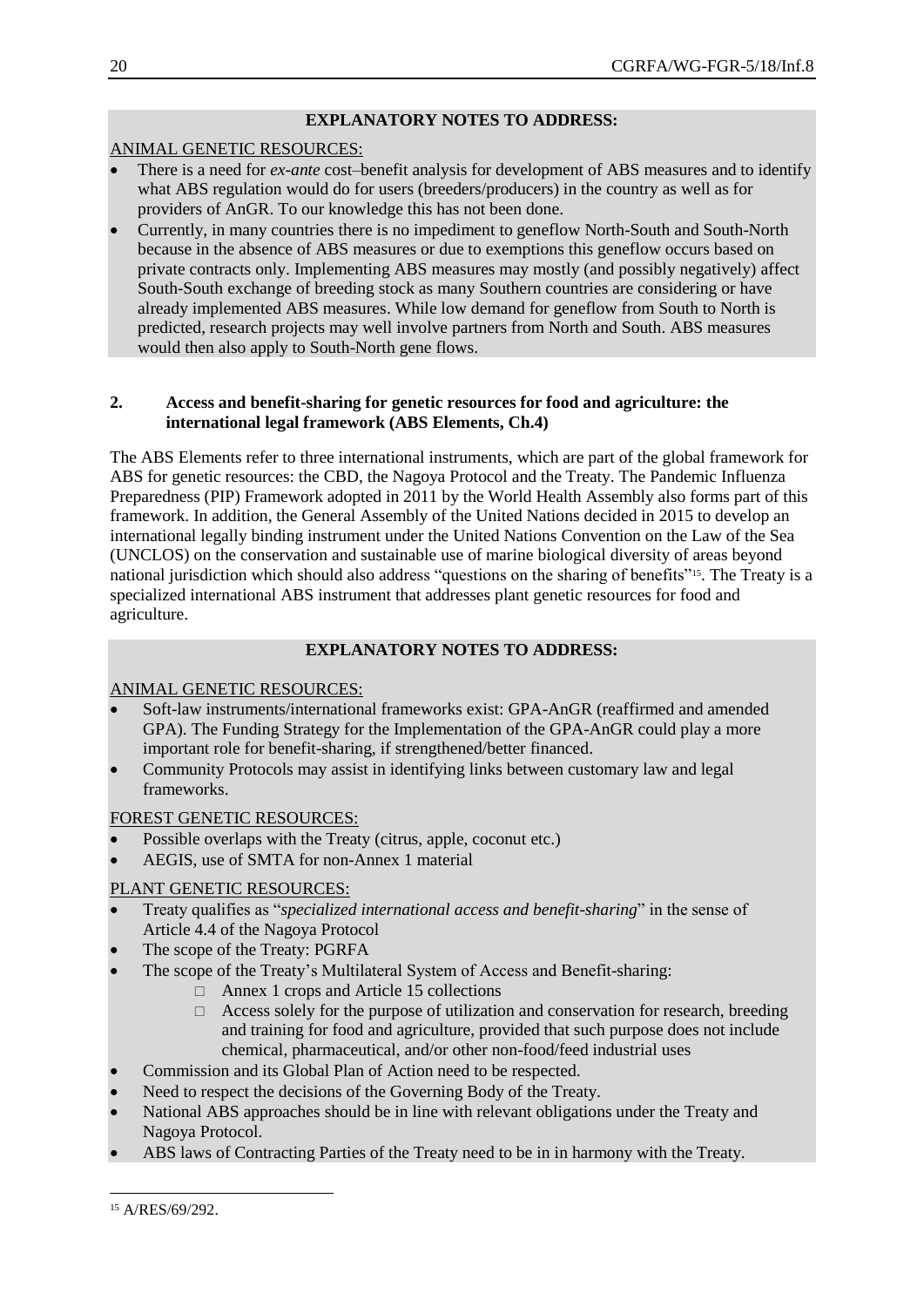The non-monetary benefit-sharing of the Treaty needs to be considered, e.g. information sharing facilitated by Global Information System for PGRFA of Treaty or other systems, such as FAO WIEWS or GENESYS or national online germplasm database management systems.

## **3. Rationale of access and benefit-sharing measures for genetic resources for food and agriculture (ABS Elements, Ch.5)**

ABS measures frequently state their rationale. According to the ABS Elements, "ABS measures may be instrumental in furthering the achievement of food security and improving nutrition. (…) Therefore, ABS measures aimed at achieving food security and the conservation of GRFA should aim to facilitate and actively encourage the continued use and exchange of GRFA and benefit-sharing".

## **EXPLANATORY NOTES TO ADDRESS:**

## ANIMAL GENETIC RESOURCES:

- Current and improved access is a first step to enhance production output and efficiency and contribute to food security and nutrition. It may also increase resilience of production systems and conservation through use.
- Various forms of benefit-sharing could enhance efforts in conservation and sustainable use of AnGR.
- AnGR value is beyond monetary benefit (heritage and cultural value, ecosystem service, etc.).

## FOREST GENETIC RESOURCES:

See above, 1.3

#### **4. Elements of access and benefit sharing measures for genetic resources for food and agriculture (ABS Elements, Ch.6)**

The ABS Elements stress the need for flexibility to allow administrators to adjust the implementation of ABS measures to new and newly identified situations and challenges. ABS measures should therefore allow for an evolutionary implementation approach that allows improvements of the operation of the ABS system through practice, self-perfection and innovation.

The ABS Elements suggest to address, in designing legislative, administrative or policy measures for ABS that reflect the special needs of GRFA, the following issues to facilitate the domestic implementation of ABS for the different subsectors of GRFA:

- institutional arrangements;
- access to and utilization of GRFA:
- access to traditional knowledge associated with GRFA;
- fair and equitable sharing of benefits; and
- compliance and monitoring.

#### **4.1 Institutional arrangements (ABS Elements, 6.I)**

The ABS Elements point out that ABS measures often specify the institutional arrangements for the management of ABS. Depending on the structure of a country, the form of government, the international ABS instruments to which the country is a Party and, where relevant, the jurisdictional division of responsibility and depending on the ABS measures chosen, one or several authorities may be tasked with the administration of ABS measures.

#### **EXPLANATORY NOTES TO ADDRESS:**

ANIMAL GENETIC RESOURCES:

- Institutional arrangements are country specific.
- Institutional arrangements should be set up for GRFA to reflect agriculture sector specificities.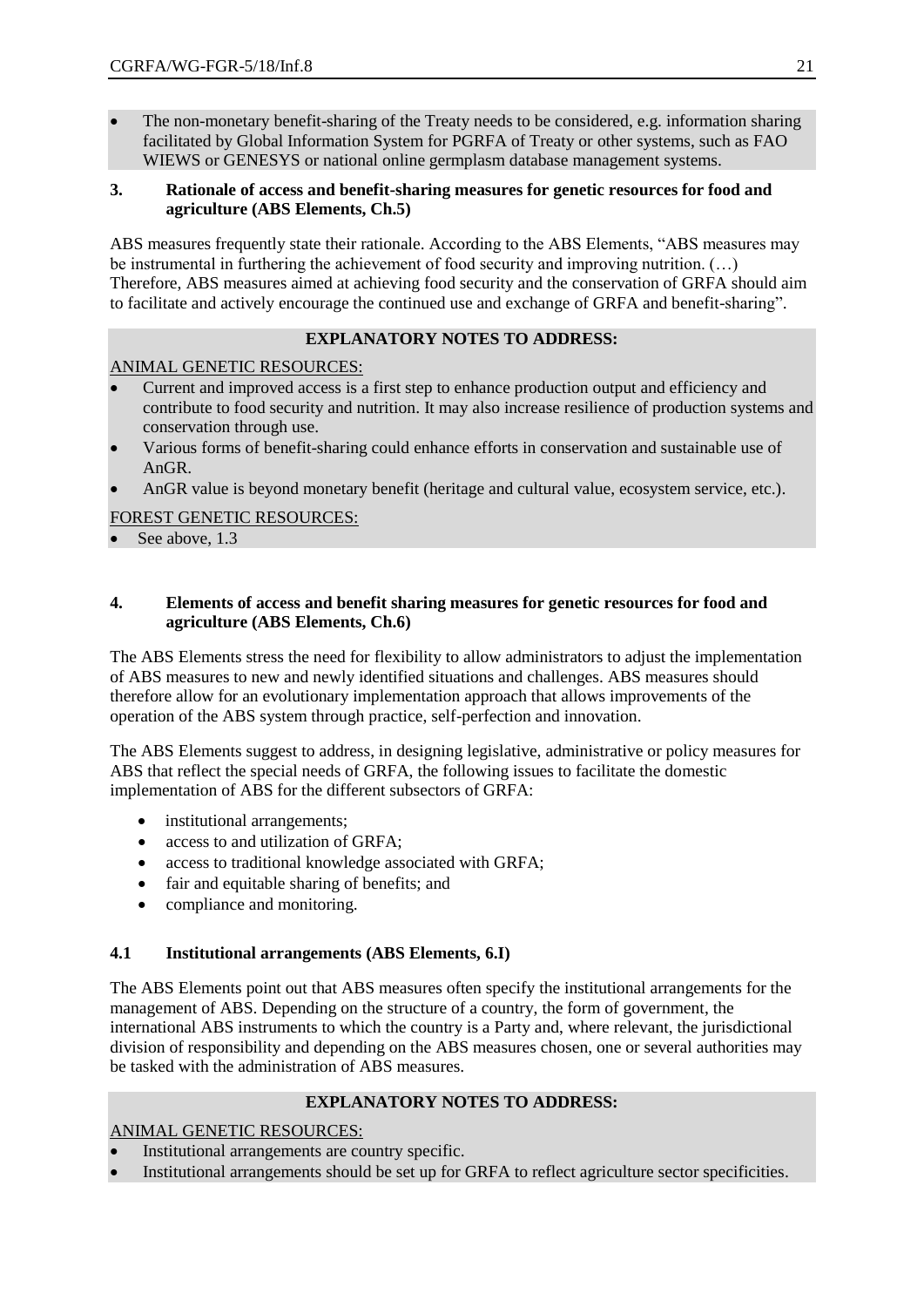## FOREST GENETIC RESOURCES:

- Very much depends on where forestry administrations are located within the national structure (environment vs agriculture).
- Important to keep some flexibility for each country and ensure adequate coordination with other international obligations (e.g. CITES).

## **4.2 Access to and utilization of GRFA (ABS Elements, 6.II)**

According to the ABS Elements, it is necessary to specify, in developing, adapting or implementing ABS measures for GRFA:

- (i) the categories of genetic resources covered by the access provisions;
- (ii) intended uses triggering the application of access provisions;
- (iii) the authorization procedures applicable, depending on the category of genetic resource and the purpose for which the resource is to be used.

## **(i) Categories of genetic resources covered by access provisions (ABS Elements, 6.II.i)**

The ABS Elements address five different "categories" of genetic resources covered by access provisions and these categories may or may not require some more explanation or clarification when it comes to the different subsectors of GRFA.

- Temporal scope of access measures to GRFA
- Genetic resources provided by countries of origin/countries that acquired them in accordance with the CBD
- Privately versus publicly held genetic resources
- Genetic resources versus biological resources
- Genetic resources held by indigenous peoples and local communities

#### **Temporal scope of access measures to GRFA**

The ABS Elements refer to an international debate about the temporal scope national ABS measures could or should have. In this context, the extent to which GRFA of the different subsectors have been accessed/utilized prior to the entry into force of the CBD (29 December 1993) and the Nagoya Protocol (12 October 2014) may be relevant.

## **EXPLANATORY NOTES TO ADDRESS:**

#### ANIMAL GENETIC RESOURCES:

- Since the Second World War, intensive trade in animals and their reproductive material has occurred without ABS restrictions.
- It would be difficult or impossible to trace back the country of origin of AnGR. We suggest to not track before NP/national ABS laws entered into force.

## FOREST GENETIC RESOURCES:

- Not always easy to provide documentation of accurate dates of access.
- Length of forest generation cycle (two centuries to grow an oak for example) has a tremendous impact on results of research on FGR. Generations of forest researchers are more rapidly replaced than forest tree generations. Multiple individuals and generations involved in the research work necessitate long-term sharing of data. Unanticipated changes in economy and society may also arise and change the purpose of research. You may compare the most suitable tree species to build vessels in a century and finally use the wood for other purposes in the next century, because in between the coal revolution permitted the building of ships in steel.
- Many GR could be found *ex situ* but only for temperate trees (tropical trees are often recalcitrant and can only be conserved *in situ*).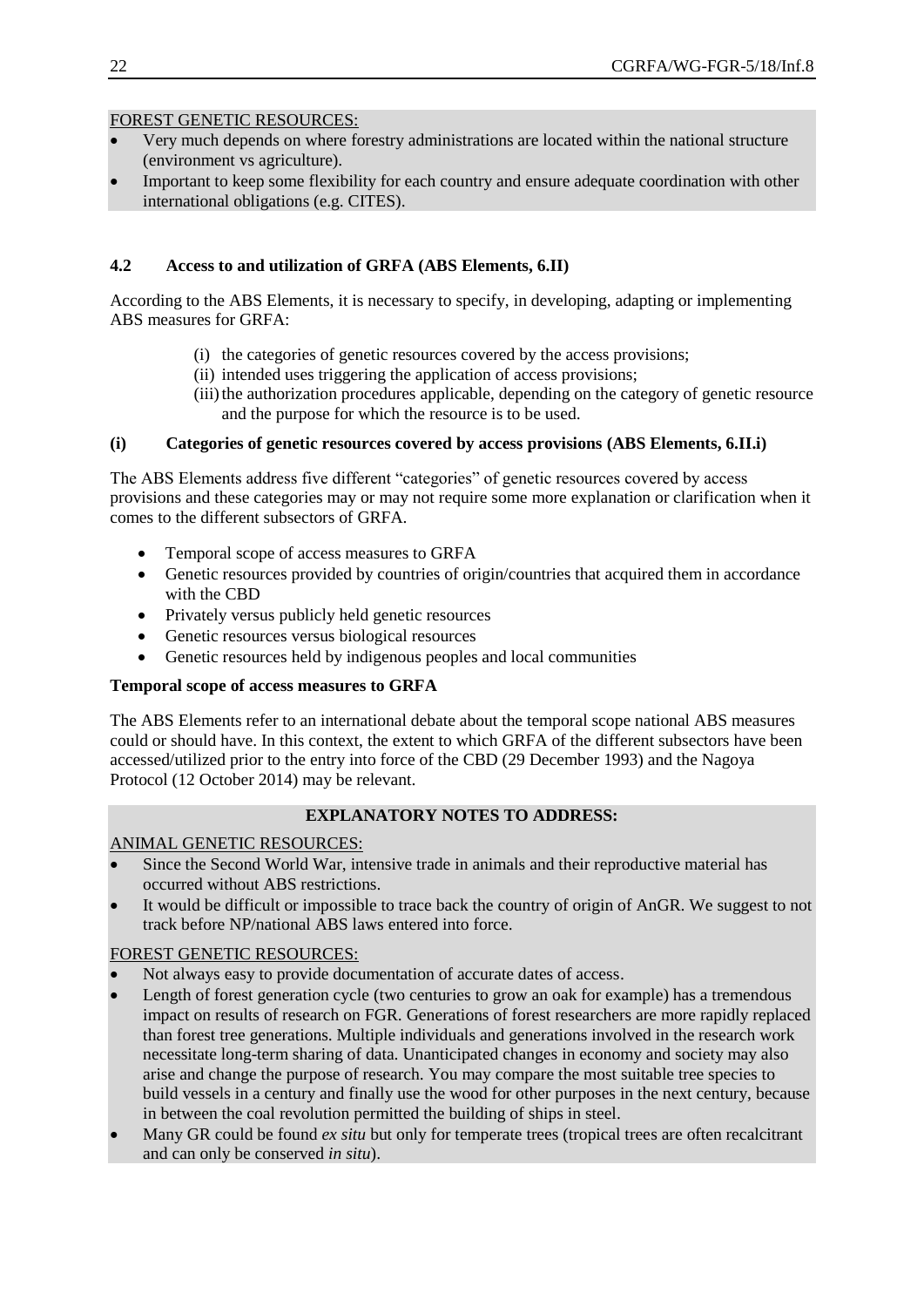- Consider the implications on pre-existing collections (material collected before Nagoya or the Treaty).
- Transitional provisions are required.
- Retro-activity is in most countries not an option.
- Consider that under some national ABS measures, a new use of material accessed prior to the entry into force of the Treaty or Nagoya Protocol may activate ABS requirements in relation to material accessed prior to the entry into force of these instruments.

## **Genetic resources provided by countries of origin/countries that acquired them in accordance with the CBD**

The ABS Elements note that Parties to the CBD will usually apply their access measures to genetic resources for which they are the country of origin or which they have acquired in accordance with the CBD. "Country of origin of genetic resources" means the country that possesses those genetic resources in *in situ* conditions. "*In situ* conditions" means conditions where genetic resources exist within ecosystems and natural habitats and, in the case of domesticated or cultivated species, in the surroundings where they have developed their distinctive properties.

The ABS Elements further note that "in the case of many GRFA, it may be difficult to determine with certainty the country of origin. GRFA have been widely exchanged across regions, countries and communities often over long periods of time. Many different stakeholders, including indigenous and local communities, farmers, researchers and breeders have contributed to the development of GRFA, in different places and at different points in time".

As noted by the ABS Expert Team, at its Third Session, whoever wishes to "utilize" a genetic resource previously generated through "utilization" with PIC, may require separate PIC from the country that granted the first PIC. The ABS Expert Team noted that this could in the future create "permit pyramids" and complicate the use of GRFA for research and development. Breeders could choose to avoid, rather than use, conserve and further improve GRFA. The ABS Expert Team recalled in this context its suggestion that "governments consider distinctive solutions to this issue, including through supporting the development of subsectoral standards building on current practices, such as the breeders' exemption, or putting in place multilateral solutions" .

## **EXPLANATORY NOTES TO ADDRESS:**

## ANIMAL GENETIC RESOURCES:

- Historically, the around 40 species of AnGR have been widely exchanged beyond their centres of domestication across communities and regions, often over long periods of time. They acquired their distinctive features in different countries and production environments. The identification of the country of origin of a specific breed might therefore often be difficult, if not impossible. The Commission has agreed definitions on native, locally adapted and exotic breeds, with the country having conservation commitment for native locally adapted breeds.
- Within the livestock sector, there is no practice and no experience so far in cascades of countries of origin (PIC cascade), as commercial trade in breeding animals is based on breeding values and does not consider origins. In addition, synthetic breeds and crossbreds did not consider origin. Breed introgression takes about 20 years before a final product can be on the market. The more breeds are used, the less probable is a need for conservation, therefore use should be encouraged. It is common practice that the purchase price of an animal covers current and future uses, including for breeding unless prohibited through special clauses. We suggest keeping it like this.

## FOREST GENETIC RESOURCES:

- Generally speaking, with the exception of some species, not too difficult to identify the country of origin (wild populations, few exchanges).
- No extensive breeding programme combining resources from a wide range of provenance over time has taken place for forest trees.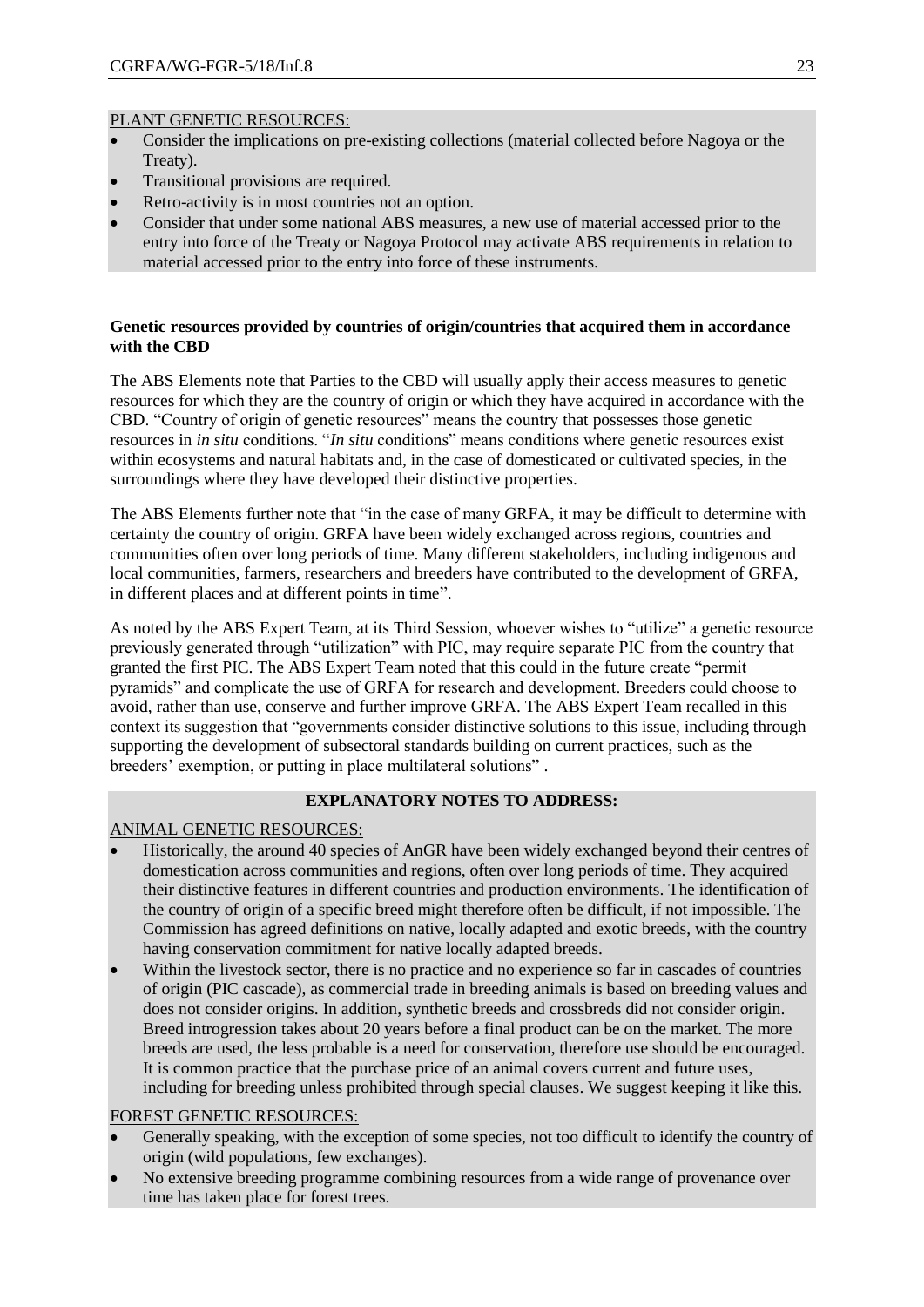- A definition of "country of origin" is contained in the CBD (Article 2). Clarification may be desirable as to the country of origin of crop plants developed over time in various countries.
- The "centre of origin", as defined by the Treaty (Article 2), is different from "country of origin", as defined in the CBD.
- "Distinctness" is defined by the International Convention for the Protection of New Varieties of Plants).
- This is a task for the Commission to better clarify

### **Privately versus publicly held genetic resources**

The ABS Elements note that ABS measures need to be clear as to whether they apply to privately or only to publicly held GRFA and may also need to clarify the hierarchy or relationship of different proprietary, including intellectual property, and quasi-proprietary and other rights related to genetic resources.

## **EXPLANATORY NOTES TO ADDRESS:**

## ANIMAL GENETIC RESOURCES:

- Nearly all livestock is kept under private ownership. Publicly kept AnGR are usually public *exsitu* conservation or breeding schemes/facilities.
- Many legal systems protect the right to property or the right to own property and thus do not allow for the arbitrary deprivation of property. However, it is generally recognized that the use or (international) sale of property may be restricted, e.g. for the protection of cultural heritage.

## FOREST GENETIC RESOURCES:

- Access to FGR takes place mainly from public entities.
- IP protection plays a less important role for most FGR than for crop genetic resources.
- Privately held collections are not very numerous at world level and typically held by the forestry industry for reforestation purposes (clearly commodity/biological resources).
- Importance of public research sector (to compare with private research) facilitates cooperation and collective management of ABS measures. Many partnership examples leading to common codes of conduct, model clauses and SMTA adapted to FGR.

#### **Genetic resources versus biological resources**

The Nagoya Protocol addresses the use of genetic resources for research and development ("utilization"). Some countries have decided to cover biological resources and their use beyond research and development in their national ABS measures. The ABS Elements note that governments should reflect on whether the inclusion of biological resources in ABS measures and their use beyond utilization has any effect on the use of and access to GRFA. The ABS Elements to this also in the context of "intended uses".<sup>16</sup>

# **EXPLANATORY NOTES TO ADDRESS:**

## ANIMAL GENETIC RESOURCES:

- Biological resources and genetic resources mostly go together. Animals sold as genetic resources are those sold for breeding. One can always breed with animals or parts of animals sold for other purpose – under some ABS laws (or ABS agreements) this would be considered a "change of intent" and trigger specific benefit-sharing requirements.
- If biological resources (animals sold for slaughter) are covered by ABS it will obstruct trade.

## FOREST GENETIC RESOURCES:

 Use of reproductive material for plantation may sometimes be considered as research. Not always easy to make a clear distinction upfront since something acquired for direct plantation can be used later on in selection/breeding programmes.

 $\overline{a}$ <sup>16</sup> ABS Elements, paragraphs 42-45.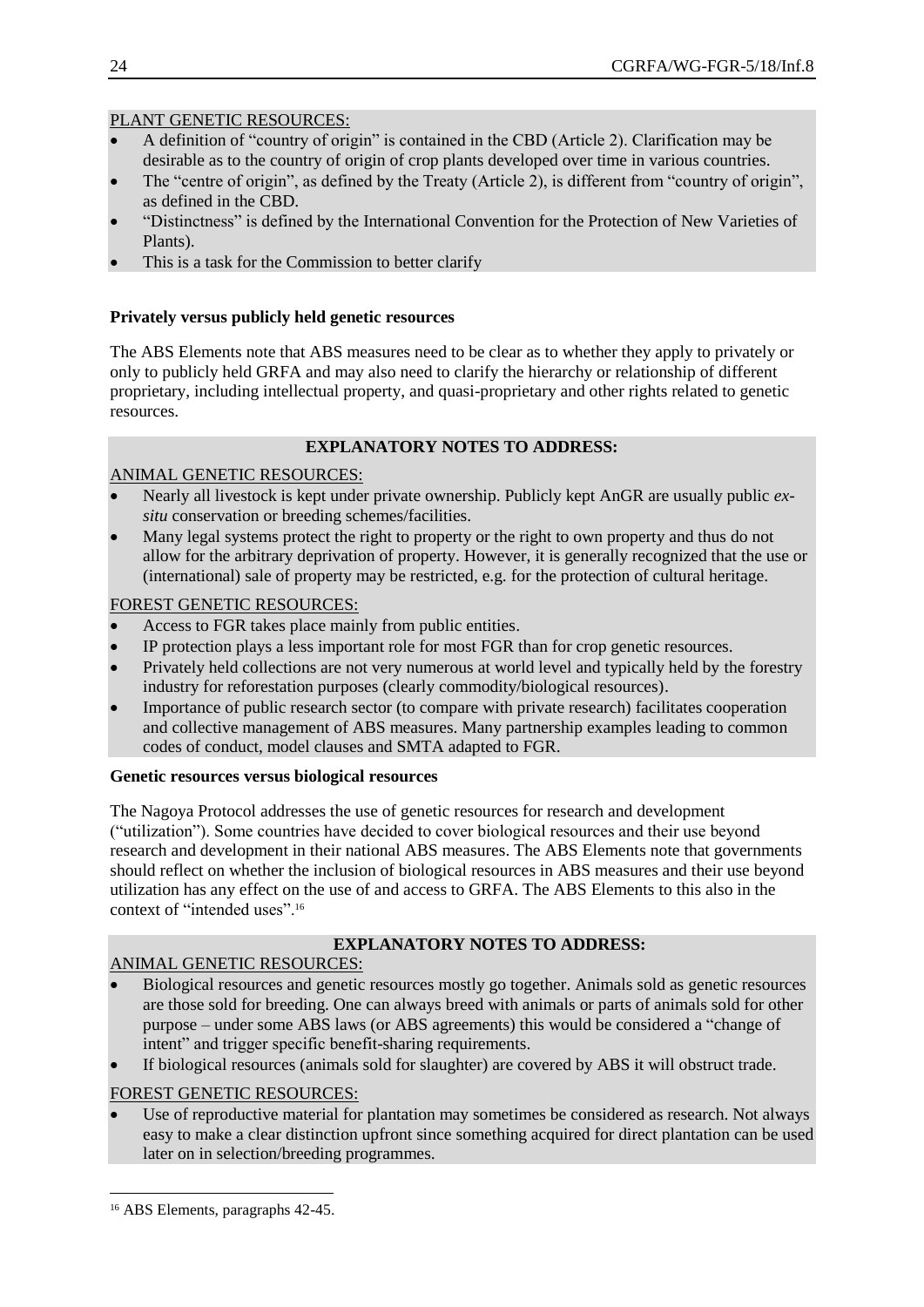- Genetic resources are part of biological resources.
- If ABS laws are going beyond genetic resources and cover biological resources, this has a major impact as simple acts of commercialization of harvested products could trigger ABS requirements.
- Consider the implications as many biological resources are exchanged.
- Consider that the type of use is relevant for triggering benefit-sharing implications.

#### **Genetic resources held by indigenous peoples and local communities**

The Nagoya Protocol also addresses genetic resources held by indigenous peoples and local communities. In the case of genetic resources held by indigenous peoples and local communities, the Nagoya Protocol requires Parties to take measures, in accordance with domestic law, as appropriate, with the aim of ensuring that the PIC or approval and involvement of indigenous peoples and local communities is obtained for access to genetic resources where the communities have the established right to grant access to such resources.

The ABS Elements recommend that national ABS measures clarify "how PIC or approval and involvement of the indigenous [peoples] and local communities may be obtained, taking into consideration [indigenous] peoples and local communities' customary laws, community protocols and procedures, as applicable".

## **EXPLANATORY NOTES TO ADDRESS:**

#### ANIMAL GENETIC RESOURCES:

- Community-based decision to sell is similar to breeder's decision to sell. Community cohesion and decision around animals is stronger than for PGR.
- In the case of AnGR, community protocols serve in some countries as a tool for establishing the connection between communities and breeds, and identifying the relevant customary institution that would grant PIC. Under the Nagoya Protocol, Parties shall take measures to raise awareness of the importance of genetic resources and traditional knowledge associated with genetic resources and related ABS issues, including through awareness-raising of community protocols and procedures of IPLCs.
- Communities are in some countries the entities that continue to develop and conserve the breeds and need support to maintain their livelihoods (non-monetary benefit-sharing), in particular for the value their breeds add to products.

#### **(ii) Intended uses triggering the application of access provisions (ABS Elements, 6.II.ii)**

#### **Research and development on the genetic and/or biochemical composition of GRFA**

The Nagoya Protocol provides that "access to genetic resources for their utilization shall be subject to prior informed consent by the country providing such resources that is the country of origin of such resources or that has acquired the genetic resources in accordance with the Convention (…)" unless otherwise determined by that Party . "Utilization of genetic resources" means "to conduct research and development on the genetic and/or biochemical composition of genetic resources, including through the application of biotechnology (…)".

Among the existing national ABS measures, some are limited to "utilization" of genetic resources, i.e. to their use in research and development. Other ABS measures require PIC also for other uses; these measures often refer to "biological resources", meaning that the resources are not used for their genetic composition, but as an end product or commodity.

The ABS Elements conclude that a "broad definition of purposes that would capture a whole range of activities that typically and regularly happen with agricultural commodities in the course of food production, will obviously imply that access provisions would apply to a possibly large number of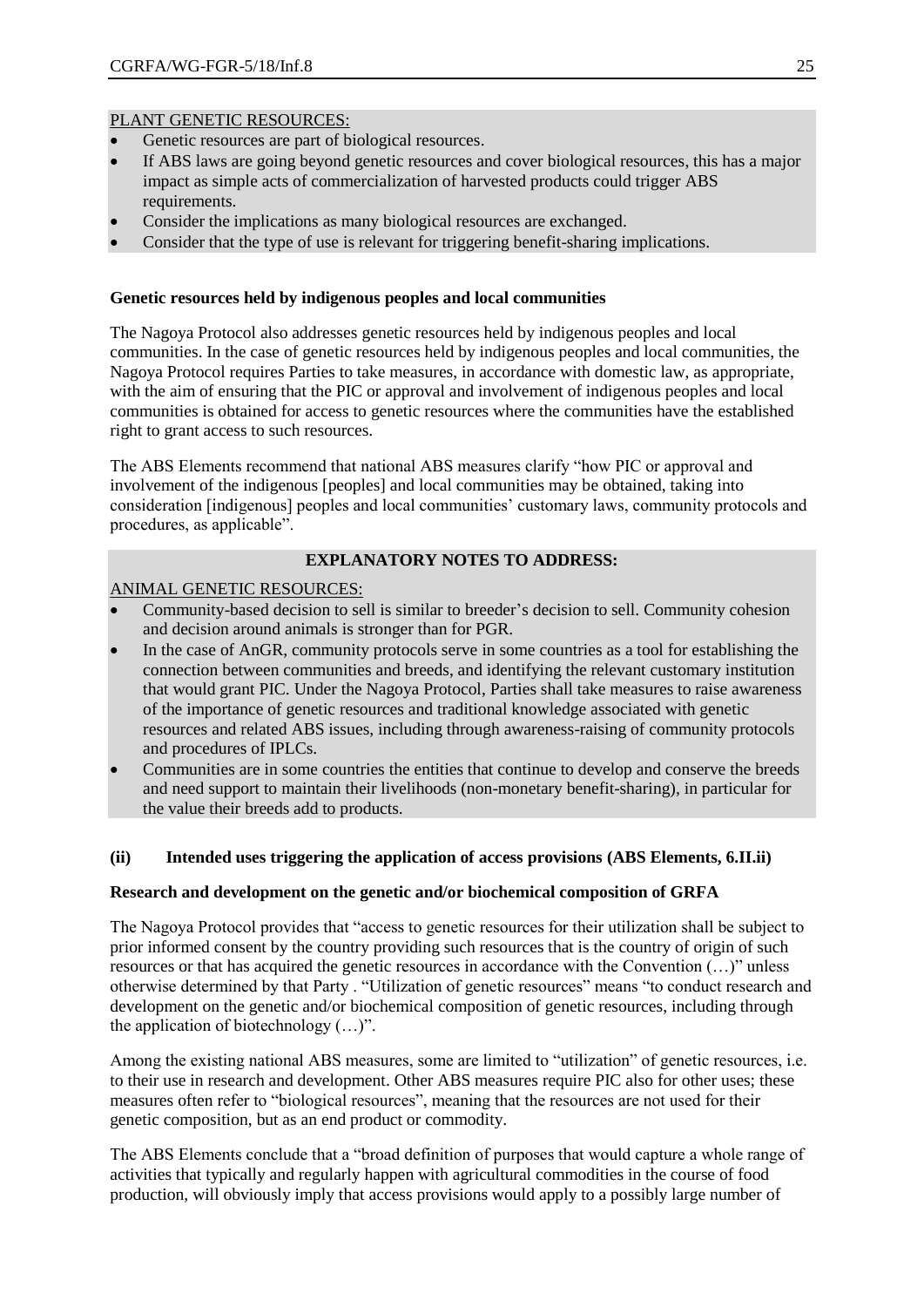transactions where for the time being the assumption of buyers of such commodities in most countries might be that in such cases the sales contract manifests the ABS agreement".

## **EXPLANATORY NOTES TO ADDRESS:**

## ANIMAL GENETIC RESOURCES:

- We consider breeding as R&D. AnGR as natural and biological resources: other uses are related to food and fibre production, reproduction/multiplication, pelt, medicinal/biotech uses, traction, cultural, pleasure, sports, wealth and status, etc.
- ABS measures could clarify if the sale of breeding animals, semen, embryos etc. implies that their value as a genetic resource is already reflected in their price and that the buyer will therefore be free to use them for further research and breeding or if their use for research and breeding triggers ABS requirements.
- Uses/commodities derived from AnGR should not fall under ABS as this would impede their marketing.
- If commodities are used as AnGR, ABS requirements may apply.
- Countries may ensure protection of traditional knowledge associated with AnGR through protection of trademarks, labels, geographical indications or other means of protection.

## FOREST GENETIC RESOURCES:

- The long generational intervals make it sometimes difficult to anticipate technological development that could lead to a completely different and new field of research than the one initially planned at the moment of access
- Provenance testing is such a long-term research process that many tests whose maintenance is no longer subsidized within projects become abandoned and sent back to common forest management, with loss of information on the genetic resources that were initially used.

## PLANT GENETIC RESOURCES:

- In plants, sales contracts are not ABS agreements.
- If commodities are used as genetic resources ABS requirements may be triggered.

#### **Development of genetic resources in the course of agricultural production**

The ABS Elements note that certain typical uses of GRFA, for example the growing of seeds for subsequently using the harvested products for human consumption, do not qualify as "research and development on the genetic and/or biochemical composition of genetic resources".

However, many GRFA are being shaped, developed and improved through their continued use in agricultural production. Where "research and development" and agricultural production occur in tandem, it may be difficult to distinguish "utilization" from activities related to the production of agricultural products for sale and human consumption. The ABS Elements list examples of such grey areas:

- selection and reproduction of plant genetic resources by a farmer or farming community based on phenotypical traits and not entailing any genetic methods;
- fish farming that serves the purpose of producing fish for human consumption and simultaneously contributes, through natural selection due to the hatchery environment, to the genetic development and, in fact, domestication of the fish;
- provenance trials that help to identify tree seedlings best adapted to the conditions of a specific planting site, which may simply serve the purpose of reforestation and the production of timber on sites that are similar to the test environment but may also be important for the planned breeding within and between species;
- use of cattle embryos or bovine semen for reproduction and, ultimately, diary or meat production, which may or may not entail aspects of research and development.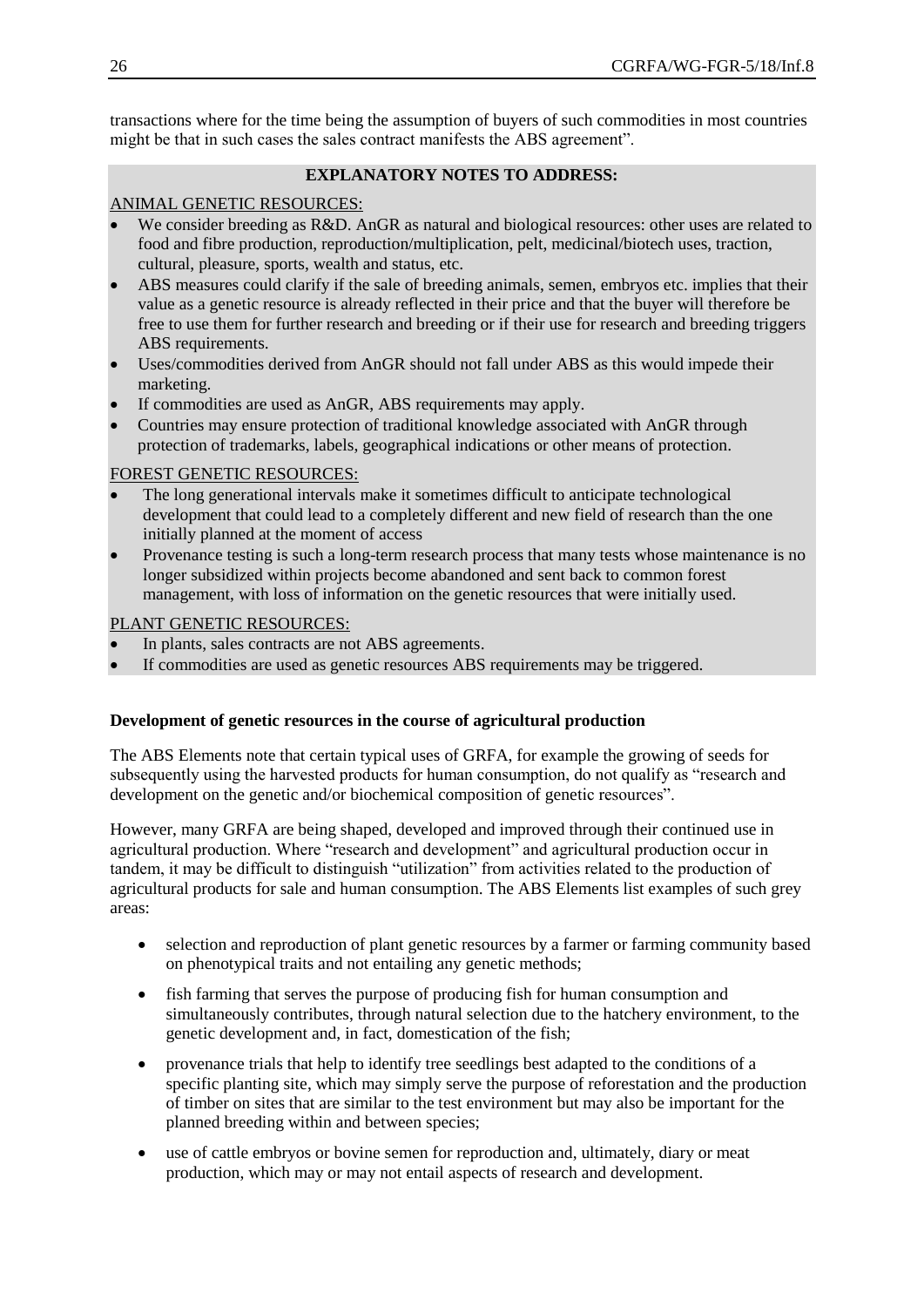The ABS Elements stress in this context, that "further technical guidance will be important to facilitate the implementation of national ABS measures".<sup>17</sup>

# **EXPLANATORY NOTES TO ADDRESS:**

# ANIMAL GENETIC RESOURCES:

 Need to clarify the meaning of "utilization" for AnGR including through positive and negative examples (e.g. breeding, characterization (genomic, phenotypic), basic research on traits; sole trading of AnGR/reproductive material/reproductive biotechnology (artificial insemination, embryo transfer); production of animals for meat production/ human consumption).

## FOREST GENETIC RESOURCES:

 Work to be done in the Intergovernmental Technical Working Group on Forest Genetic Resources.

# PLANT GENETIC RESOURCES:

- Need to define which activities trigger ABS regulations.
- Traditional and customary practice in exchanging PGRFA needs to be taken into account.
- Farmers as breeders may need special consideration.
- Farmers accessing MLS of Treaty is presently also discussed.
- Research and development needs a clear definition so the difference to commercial use becomes evident.

# **Research and development for food and agriculture**

The ABS Elements note that in the light of Article 8(c) of the Nagoya Protocol, governments could consider treating the access to and utilization of genetic resources differently if intended to contribute to food and agricultural research and development. Special procedures could apply to (specific subsectors of) GRFA or a special authority could be responsible for ABS for (specific subsectors of) GRFA. However, such special treatment would require clear definitions and it is important to note that a distinction between food/feed and non-food/feed agricultural products faces the difficulty that at the stage of research and development it will often be unknown for which purpose the outcome will end up being used.

## **EXPLANATORY NOTES TO ADDRESS:**

## ANIMAL GENETIC RESOURCES:

- Research and development aiming to improve efficiency/animal health/genetic potential in the livestock sector are useful for global food security. R&D to support ecosystem services is a public good.
- The entire livestock sector and breeding work with AnGR contribute to global food security and agricultural development.
- Non-agricultural uses: there are cases where milk is being used for cosmetics and medicinal uses.

# FOREST GENETIC RESOURCES:

- Main use is not food or feed production.
- Sector is characterized by the situation of access of FGR for multiple uses (multifunctional sustainable forestry).

## **Commercial/non-commercial research and development**

The ABS Elements note that ABS measures sometimes distinguish between commercial and noncommercial utilization of genetic resources. Non-commercial utilization often benefits from softer authorization requirements and simpler authorization procedures. While PIC is often required for both

 $\overline{a}$ 

<sup>&</sup>lt;sup>17</sup> ABS Elements, paragraph 48.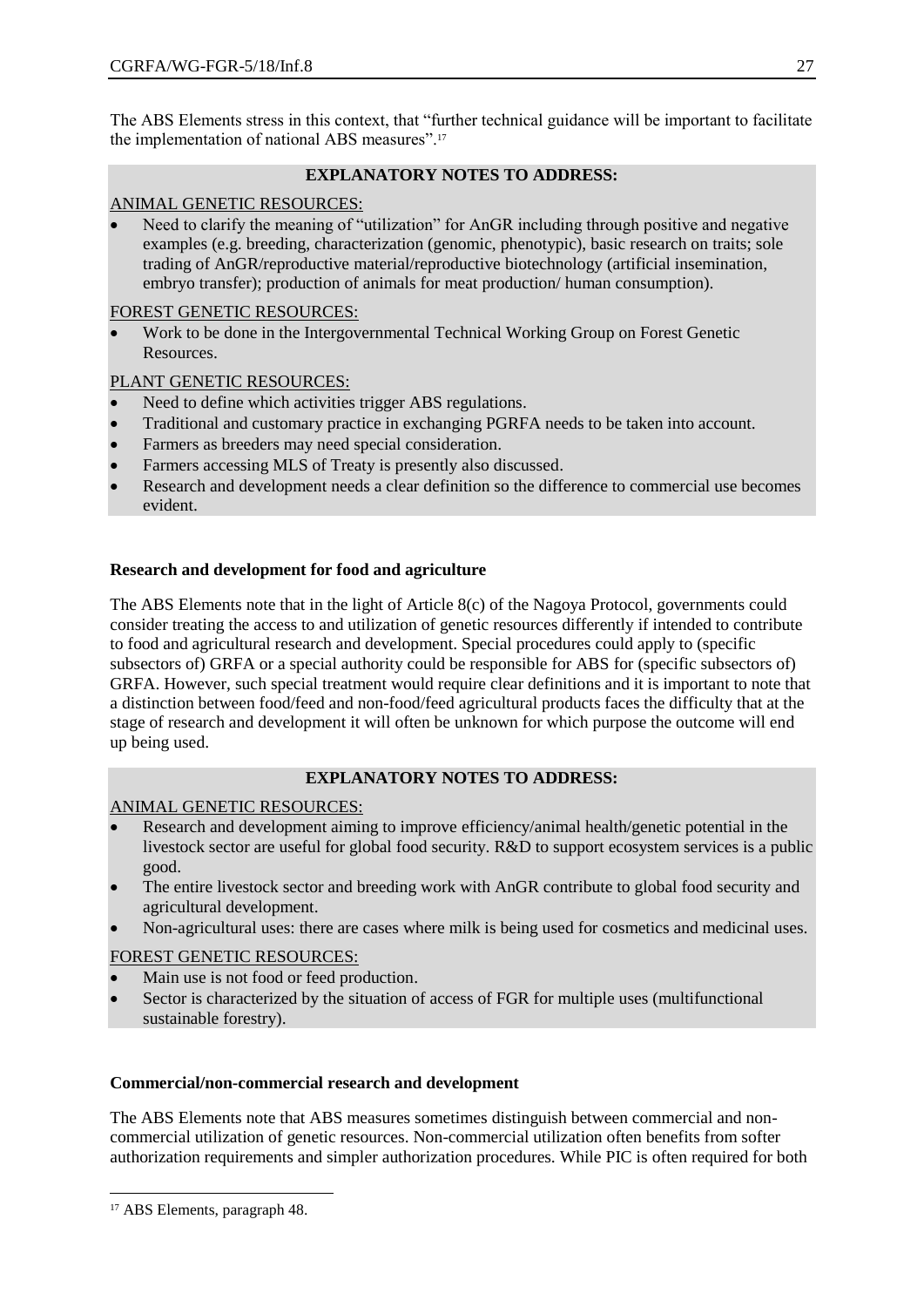forms of utilization, non-commercial users are sometimes given the option not to negotiate the sharing of monetary benefits immediately, if they agree to get back to the provider and negotiate monetary benefit-sharing once their intent changes.

While research and development in the agriculture and food sector might often qualify as commercial, the distinction between commercial and non-commercial research and development could be relevant, for example, for taxonomic research used to build frameworks for distinguishing pests and pathogens and alien taxa from indigenous, or beneficial or harmless taxa.

## **EXPLANATORY NOTES TO ADDRESS:**

## ANIMAL GENETIC RESOURCES:

- Non-commercial research is done to develop methods for public control purposes: veterinary checks, food safety and traceability; research to improve methods on genetic improvement/selection/research on adaptation and disease resistance of AnGR.
- AnGR public research is fundamental for the sector and has moved to precompetitive research on methods or sequencing/genotyping that are freely available.
- Commercial research is focused on utilizing methods of genetic improvement and husbandry, often using own genetic stocks.

## FOREST GENETIC RESOURCES:

 State-funded breeding research is very important. Private/commercial research on FGR is quite limited.

## **Exemption of specific activities**

The ABS Elements note that ABS measures may exempt specific utilizations of genetic resources from any ABS requirements. For example, the exchange of genetic resources within and among indigenous peoples and local communities and among small-scale farmer-breeders as well as exchange practices within nationally recognized research networks could be exempted from any access authorization procedures and, possibly, the ABS measures as such.

## **EXPLANATORY NOTES TO ADDRESS:**

ANIMAL GENETIC RESOURCES:

- Countries are under no obligation to restrict access to AnGR.
- Moreover, many countries exempt from ABS measures traditional use an exchange of GR, incl. AnGR, within and among indigenous peoples and local communities and among small-scale farmer-breeders.
- ABS measures may exempt AnGR from ABS measures.

# FOREST GENETIC RESOURCES:

- Exchange among IPLCs.
- Exemption in case of risks of GR extinction (endangered).
- Traded resources.
- Specific considerations to be envisaged for existing pooling arrangements/networks/cooperative programmes.

## **(iii) Authorization procedures (ABS Elements, 6.II.iii)**

The ABS Elements note that there is a wide range of options as to how authorization procedures for access to genetic resources may be designed. Options include fast-track PIC procedures, implicit PIC, standardization of PIC and mutually agreed terms (MAT) as well as framework agreements that address exchanges of GRFA within the framework of collaboration or partnership agreements. Some of these options may already be common in similar rules or instruments applying to the exchange of GRFA in some of the subsectors and could therefore be used as a model.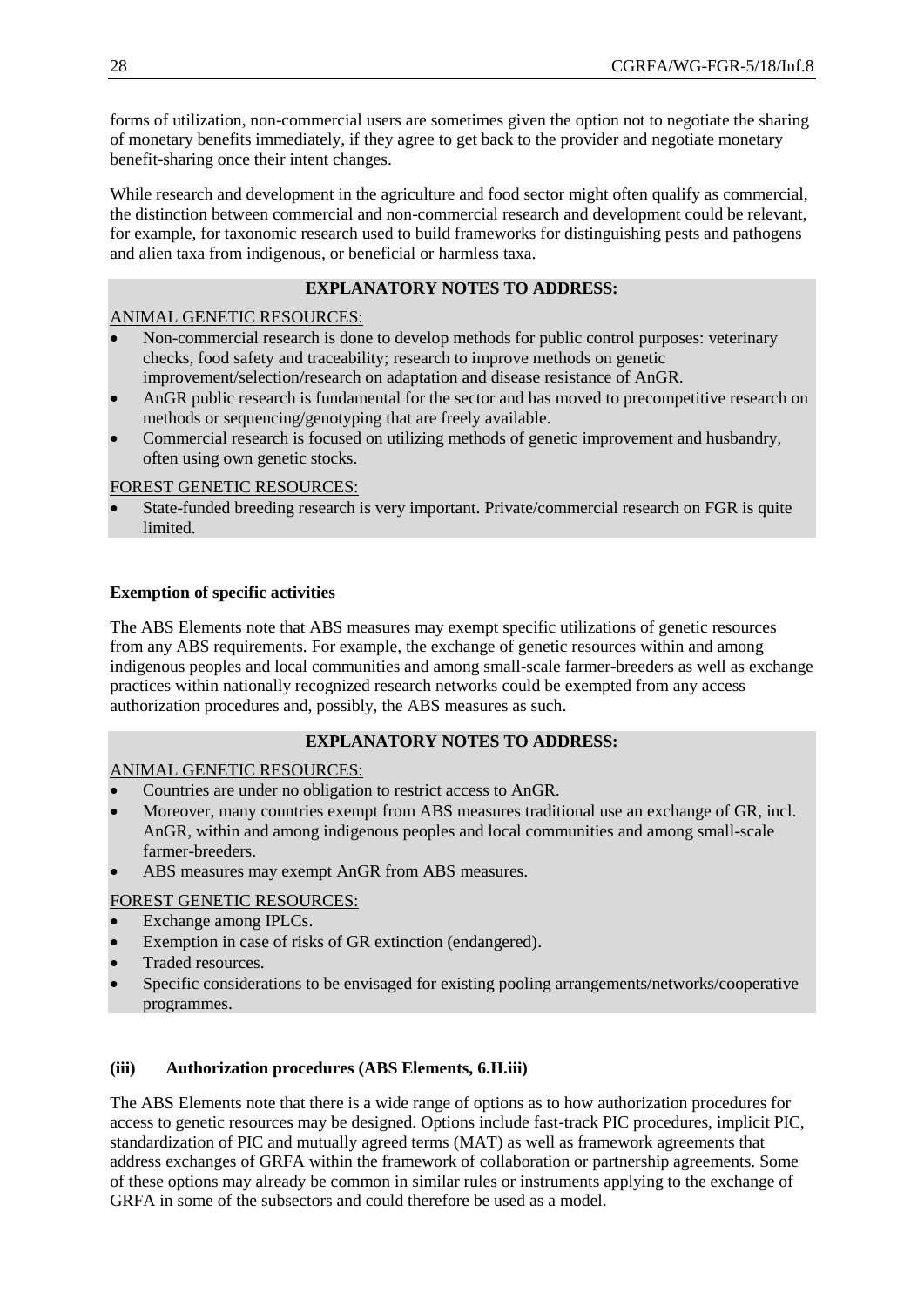# **EXPLANATORY NOTES TO ADDRESS:**

## ANIMAL GENETIC RESOURCES:

- Related to 1.5 and 4.1.
- Private sales contracts may contain conditions like in MAT; conditions are as diverse as the contracts. These contracts are binding for their parties only.
- If a country chooses not to exempt AnGR, the authorization depends on who is the owner/provider of AnGR.
- To improve efficiency, some degree of standardization of PIC and MAT is suggested for this subsector.

## FOREST GENETIC RESOURCES:

 Specific considerations to be envisaged for existing pooling arrangements/ networks/ cooperative programmes and possibly translated in framework agreements.

# **4.3 Access to traditional knowledge associated with GRFA (ABS Elements, 6.III)**

In accordance with domestic law, each Party of the Nagoya Protocol shall take measures, as appropriate, with the aim of ensuring that traditional knowledge associated with genetic resources is accessed with the PIC or approval and involvement of the indigenous peoples and local communities holding such traditional knowledge, and that MAT have been established. It is important to note that these requirements apply for traditional knowledge associated with genetic resources irrespective of whether genetic resources are being made available at the same time.

The Protocol requires that, in accordance with domestic law, Parties take into consideration indigenous peoples' and local communities' customary laws, community protocols and procedures with respect to traditional knowledge associated with genetic resources. National focal points shall provide for applicants, where possible, information on procedures for obtaining PIC or approval and involvement, as appropriate, of indigenous peoples and local communities.

The ABS Elements note that "further guidance may well be required as to how PIC or approval and involvement by indigenous peoples and local communities may be obtained. In the case of traditional knowledge associated with GRFA, much of this knowledge may be shared by several communities and national measures need to clarify how in such cases a fully valid approval may be obtained."

## **EXPLANATORY NOTES TO ADDRESS:**

ANIMAL GENETIC RESOURCES:

- Procedures for involving IPLC in granting TK to AnGR are diverse and under development in many countries.
- Countries should involve IPLCs in decisions that concern their TK associated with AnGR and respect and support community protocols or other institutions developed by the communities.
- In cases where several communities share TK on AnGR and only one has granted PIC, a distribution mechanism for BS may be developed.
- Community protocols are useful to further *in situ* conservation of locally adapted breeds; *in situ* is prerequisite for granting access in future.

## **4.4 Fair and equitable sharing of benefits (ABS Elements, 6.IV)**

## **(i) Scope of benefit-sharing obligations (ABS Elements, 6.IV.i)**

The ABS Elements note that many GRFA have been collected long before the application of national ABS measures. For these resources, the question is therefore no longer whether or under which conditions they may be accessed as access has already occurred. The ABS Elements conclude that ABS measures should be clear as to whether they require the sharing of benefits arising from new or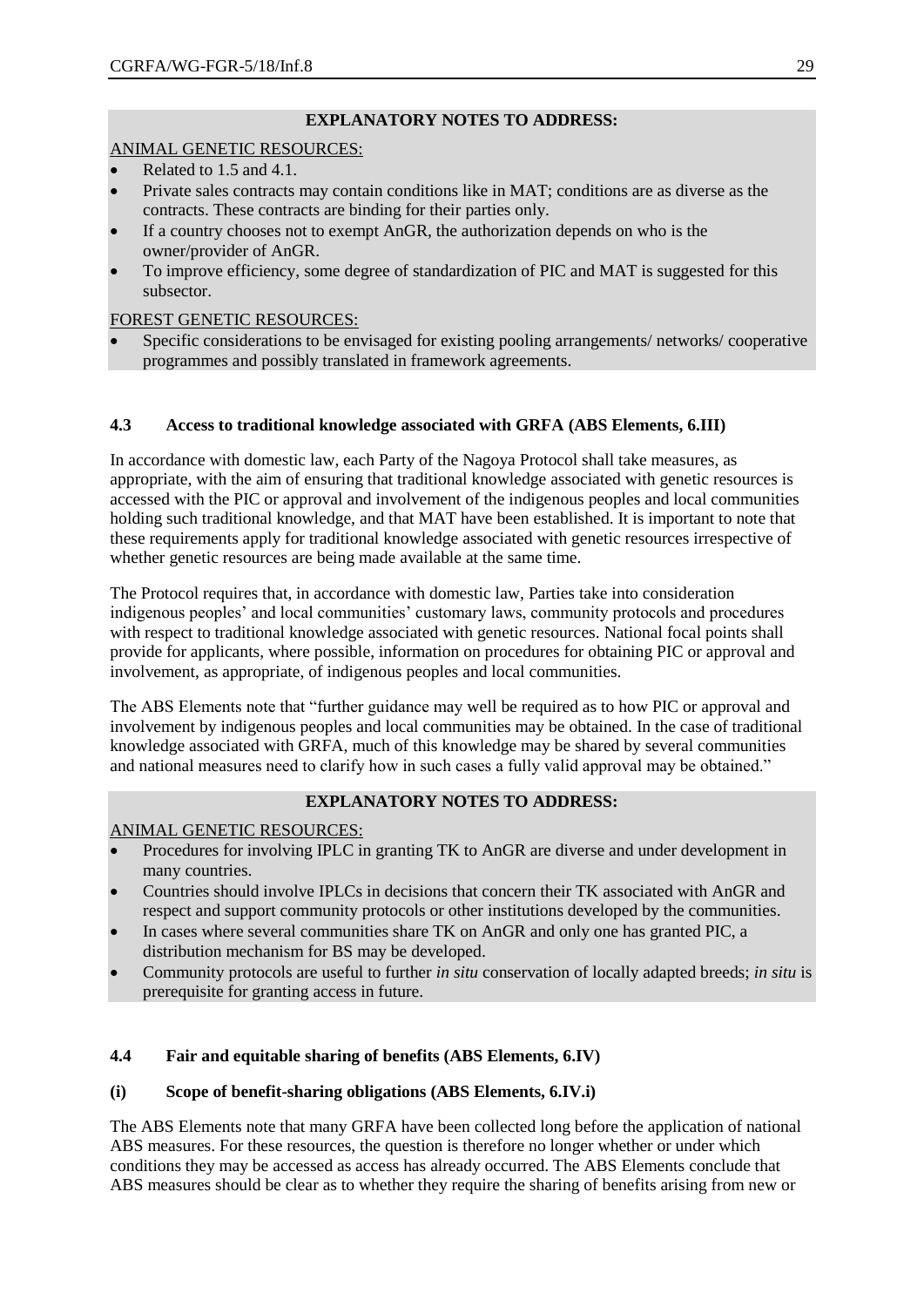continued uses of genetic resources or associated traditional knowledge accessed prior to the ABS measures having been put into place.

## **EXPLANATORY NOTES TO ADDRESS:**

# ANIMAL GENETIC RESOURCES:

- Many AnGR were not "collected" under ABS rules, but bought prior to the entry into force of any ABS rules, including for establishing national public conservation and breeding farms.
- AnGR, including DNA and blood samples, acquired prior to the entry into force of ABS regimes still exist.
- We are not aware of existing benefit-sharing arrangements for AnGR or associated traditional knowledge accessed prior to the existence of ABS measures.
- It is difficult, if not impossible, to track progeny back to times prior to the entry into force of national ABS measures or NP and is not recommended.

## **(ii) Fair and equitable (ABS Elements, 6.IV.ii)**

The ABS Elements stress that the fair and equitable sharing of benefits arising from the utilization of genetic resources is a key component of ABS measures. They also point out that

"bilateral case-by-case negotiations of MAT for GRFA may entail high transactions costs and therefore not be practical. Providers and users of GRFA may therefore wish to rely on model contractual clauses, codes of conducts, guidelines, best practices and/or standards developed for their sector or subsector".<sup>18</sup>

## **EXPLANATORY NOTES TO ADDRESS:**

## ANIMAL GENETIC RESOURCES:

 Well established practices/contracts for the exchange of AnGR among breeders/producers and the breeding industry.

## FOREST GENETIC RESOURCES:

- Some research programme have put in place some model clauses/SMTA such as Treebreedex, Trees4Future or Noveltree in Europe.
- National tree seed centre has contractual clause and SMTA.
- CSIRO, The Australian Tree Seed Centre
- Mexico.
- CATIE.
- SPRIG.
- DNA depository center in Austria has MTA (Evoltree).
- Inventory of ABS rules on FGR GENETREE.

## **(iii) Beneficiaries (ABS Elements, 6.IV.iii)**

The innovation process for many GRFA is usually of incremental nature and based on contributions made by many different people in different places at different points of time. Most products are not developed out of an individual genetic resource, but with the contributions of several genetic resources at different stages in the innovation process.

The ABS Elements consider various benefit-sharing options to accommodate the incremental nature of the innovation process typical to many GRFA, including the pooling of benefits in a national benefitsharing fund and multilateral solutions, e.g. the Benefit-sharing Fund under the Treaty. The feasibility of such benefit-sharing options may vary from subsector to subsector.

 $\overline{a}$ 

<sup>18</sup> ABS Elements, paragraph 68.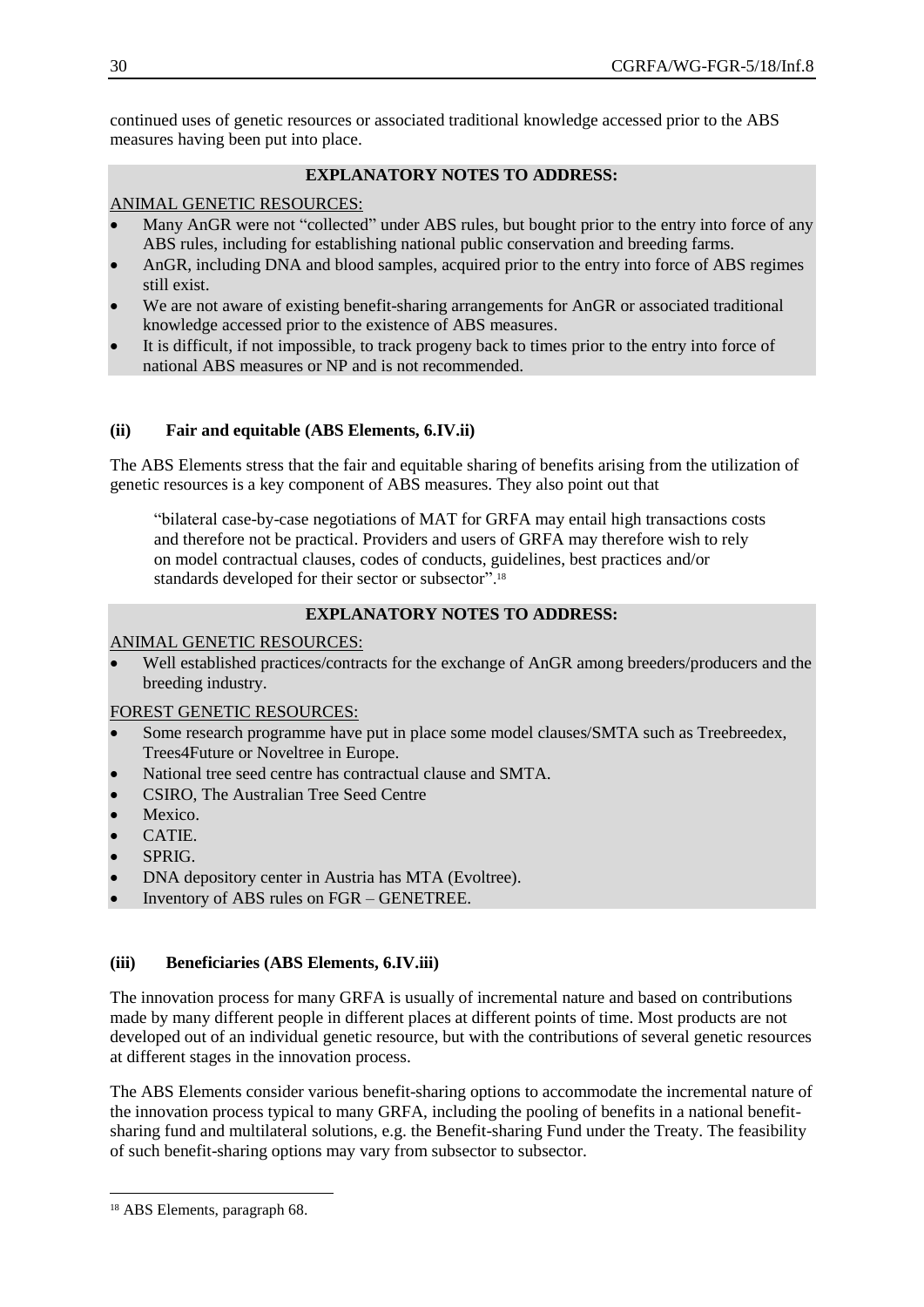# **EXPLANATORY NOTES TO ADDRESS:**

## ANIMAL GENETIC RESOURCES:

- Incremental nature and based on contributions made by many different people in different places at different points of time. Benefits of this exchange accrued to many owners at each step in the breeding process.
- High producing AnGR are available on a commercial basis; this supports food security. Need for increased access, availability and affordability of adapted and improved genetics for small-scale farmers. Example of benefit-sharing mechanism at national level: government returns improved and good sanitary state animals to the original breeders.
- Benefit-sharing at global level: Funding Strategy for the implementation of the Global Plan of Action for Animal Genetic Resources and possibly additional instruments to support communitybased conservation

# FOREST GENETIC RESOURCES:

- No use of IPR for protection of forest trees
- Subsidized Canadian forest research projects have to justify their benefit sharing strategy, technology transfer and benefit sharing pools.
- Several forest breeding cooperatives throughout the world.

# **(iv) Monetary and non-monetary benefits (ABS Elements, 6.IV.iv)**

The ABS Elements acknowledge the importance of sharing monetary and non-monetary benefits and note that the terms and conditions of such benefit-sharing will often depend on the particularities and specificities of the subsector, the species, the concrete intended use, etc.

Considering the importance of so-called non-monetary benefits of GRFA, such as characterization data, genetic information, research results, capacity-building and technology transfer, ABS measures for GRFA could identify non-monetary benefits that are of particular relevance to specific subsectors of GRFA and should therefore form part of a benefit-sharing agreement.

## **EXPLANATORY NOTES TO ADDRESS:**

## ANIMAL GENETIC RESOURCES:

- Cooperation in research, information for management of genetic material sold, improved genetics, characterization data, estimated breeding value, information on husbandry practices, capacity development, extension and technology transfer, improved conditions for *in situ* conservation (access to grazing for pastoralists).
- Many of the knowledge products and data are readily available

## FOREST GENETIC RESOURCES:

- Long-term storage provided as a benefit for local communities.
- Common access to information within Treebredex and Tree4future public research institute driven.
- Non-monetary benefits derived from the use of FGR benefit other sectors (spillover effects) than the forest sector (pollination, water regulation, soil development, carbon sequestration and mitigation of climate change). Ecosystem services are often the major benefits derived from use of FGR. Need for better integration of this with ABS considerations.
- Characterization data are often produced at the continental scale (Treebreedex).
- National funding programmes (e.g. Genome Canada) list different kinds of monetary and nonmonetary benefits that could be provided back (sharing of knowledge, sharing of technology): target groups beneficiaries could be local or global.
- Sharing of data is essential given the long duration of research and the fact that the one who accessed the material may be different from the one who will be conducting the research. Open access is crucial.
- Benefits beyond biodiversity conservation but also to all functions of forests (e.g. eco-tourism).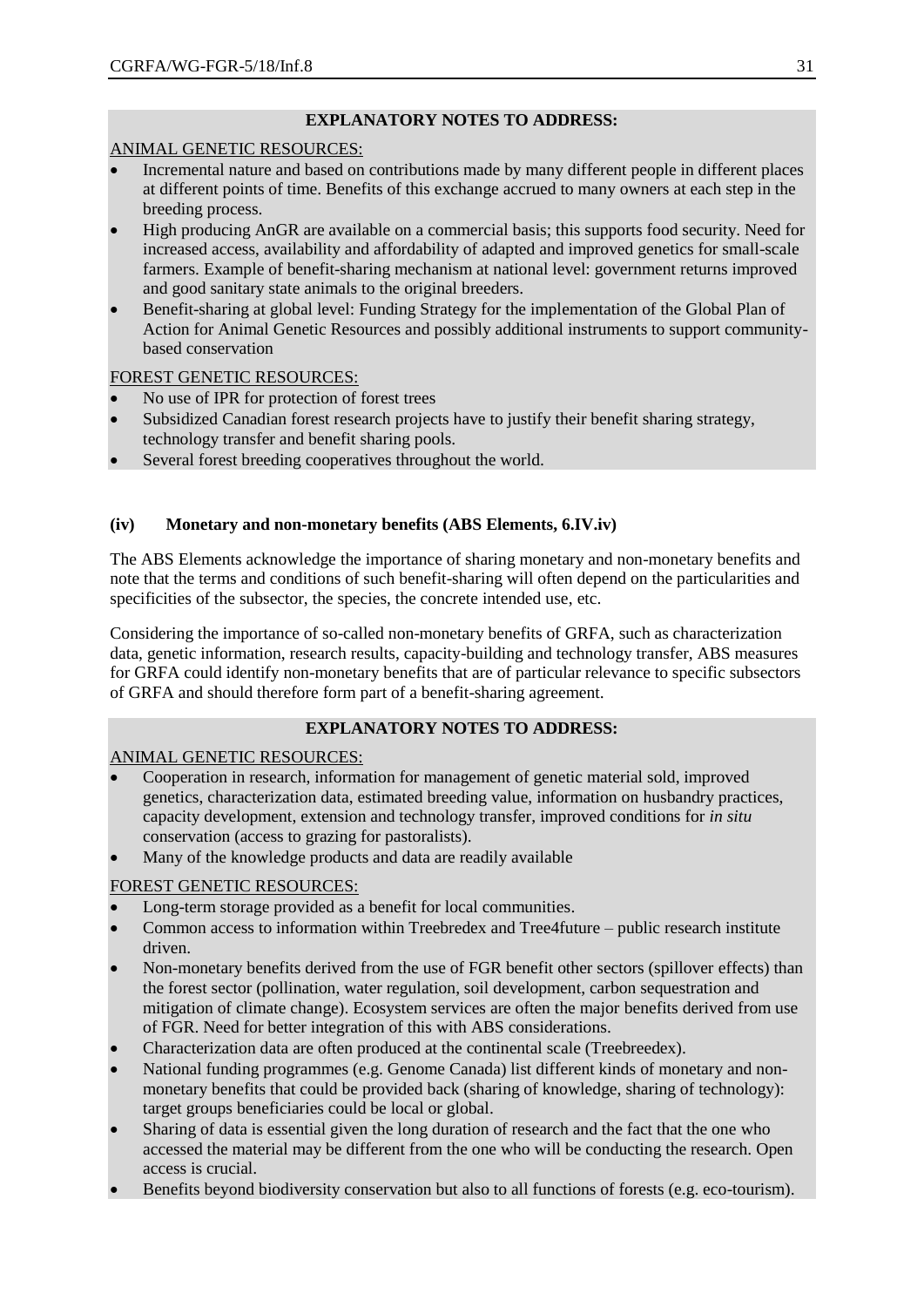- Conservation as a benefit.
- Agro-forestry benefits for farmers to integrate new species in their farms.
- Trade without royalties and exclusive rights of forest reproductive material from selected and tested GR.

## **(v) Sharing benefits through partnerships (ABS Elements, 6.IV.v)**

The ABS Elements note that GRFA are often exchanged in the framework of working collaborations and partnerships, with many stakeholders acting in the value chain being neither the original providers nor the end users of the GRFA. ABS measures could therefore allow for benefit-sharing arrangements tailor-made to the subsector's collaboration and partnership practices.

## **EXPLANATORY NOTES TO ADDRESS:**

## ANIMAL GENETIC RESOURCES:

 A number of global consortia were established to further AnGR research and knowledge exchange, e.g. characterization, HapMap consortia, EUGENA, Center for Tropical Livestock Genetics and Animal Health etc.

## FOREST GENETIC RESOURCES:

- Breeding cooperative projects between public research institutions.
- Research programme at continental level, national, sub-national often organized by species
- Regional network on FGR.
- The small size of the community dealing, the high involvement of the public sector and the importance of publicly owned/managed forests make it more amenable to come up with collective arrangements in the FGR sector (within a regional network, transnational species network, local multi-stakeholder/commons network) to deal more efficiently with ABS.
- Publicly-owned and collectively managed.

## PLANT GENETIC RESOURCES:

- Such partnerships exist within countries and among countries and often cover ABS aspects.
- They also exist for crops outside of the MLS of the Treaty.
- Also regional genebanks exist, such as the Nordic genebank in Scandinavia.

## **(vi) Global multilateral benefit-sharing mechanism (ABS Elements, 6.IV.vi)**

According to Article 10 of the Nagoya Protocol, "Parties shall consider the need for and modalities of a global multilateral benefit-sharing mechanism to address the fair and equitable sharing of benefits derived from the utilization of genetic resources and traditional knowledge associated with genetic resources that occur in transboundary situations or for which it is not possible to grant or obtain prior informed consent". The discussions on this issue may be relevant to benefit-sharing for GRFA. Parties to the Nagoya Protocol, at their second meeting, noted "that further information and experience is needed with the implementation of the Nagoya Protocol, including that which is necessary in order to inform deliberations under Article 10 [of the Nagoya Protocol]", and requested the Subsidiary Body on Implementation to explore the need for such a mechanism and make recommendations for consideration by the third meeting of the Parties to the Nagoya Protocol.

## **EXPLANATORY NOTES TO ADDRESS:**

#### ANIMAL GENETIC RESOURCES:

- Revised GPA-AnGR and Funding Strategy for the Implementation of the GPA-AnGR could be considered as multilateral benefit-sharing mechanism.
- Need for and modalities of support for conservation of AnGR by indigenous peoples and local communities may be considered.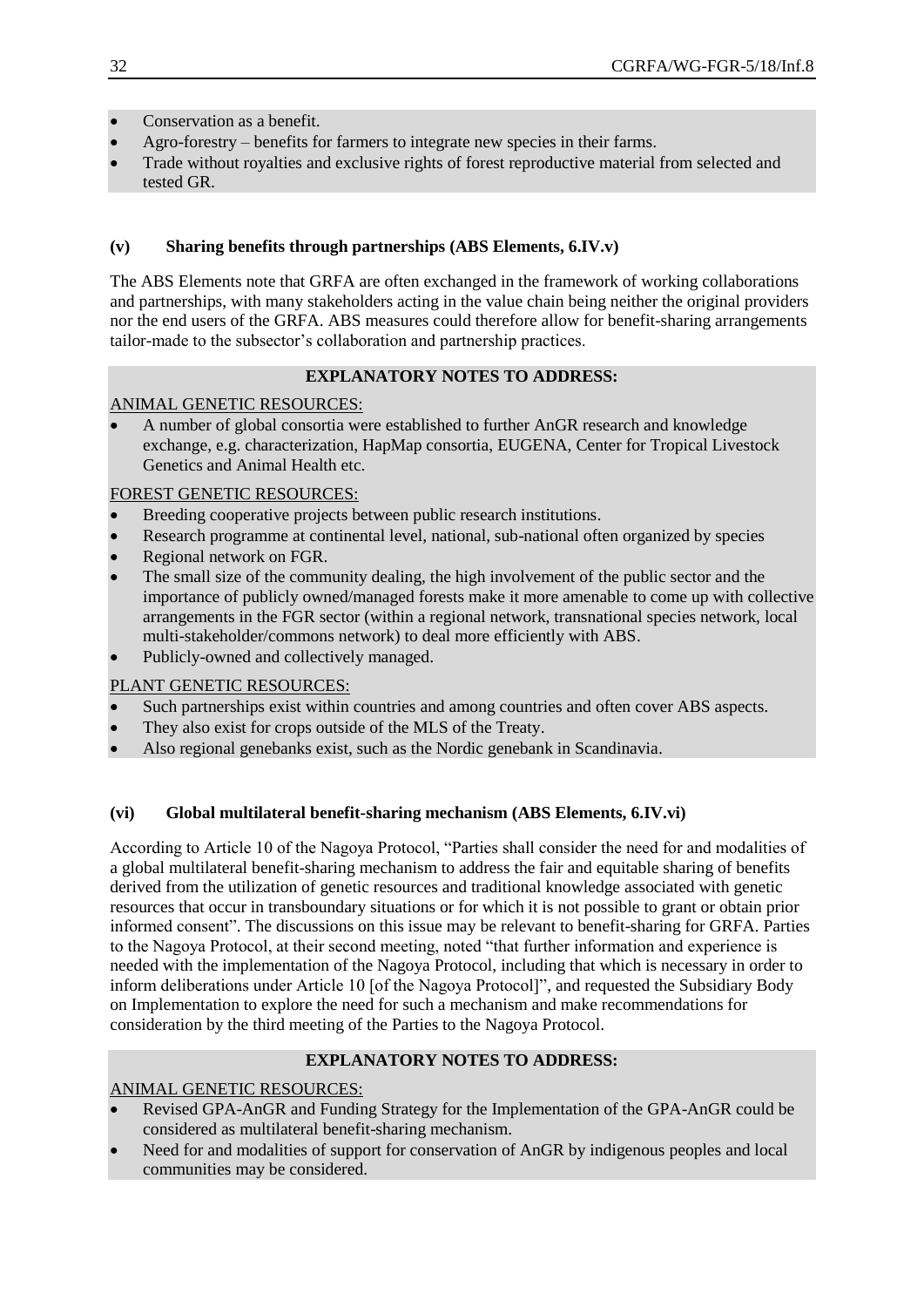#### FOREST GENETIC RESOURCES:

 No experience at global level but juxtaposition of smaller pooling arrangement (as referred to above) on which we can build.

## **4.5 Compliance and monitoring (ABS Elements, 6.V)**

The ABS Elements refer to the different types of compliance measures in the area of ABS, including: compliance of countries with an international instrument, such as: the Treaty or the Nagoya Protocol; compliance of users with PIC and MAT; and compliance with domestic legislation of the providing country. With regard to the third type of compliance, the Nagoya Protocol requires each Party to take appropriate, effective and proportionate legislative, administrative or policy measures to provide that genetic resources utilized within its jurisdiction have been accessed in accordance with PIC and that MAT have been established, as required by the domestic ABS legislation or regulatory requirements of the other Party.

The ABS Elements note that compliance measures may pose challenges to the food and agriculture sector if the ABS status of GRFA used in breeding is unknown to users.

## **EXPLANATORY NOTES TO ADDRESS:**

## ANIMAL GENETIC RESOURCES:

 It is known where the animal was bought. Unclear status can occur in old collections in genebanks and *in situ* farms.

## FOREST GENETIC RESOURCES:

- Due diligence concept already used by company trading timber product.
- Good traceability system to trace forest reproductive material but a lot less for FGR used in research. All countries will have to improve traceability to cope with ABS obligations.

## PLANT GENETIC RESOURCES:

- Clarity is needed for plant breeders and other users.
- Date when access occurred needs clarification.
- Unknown origin occurs very often in plants and that has implications.
- Databases of collection holders need attention to detail and correctness.
- Information systems (GLIS) can help to resolve that but only if decentralized documentation exists and is reliable.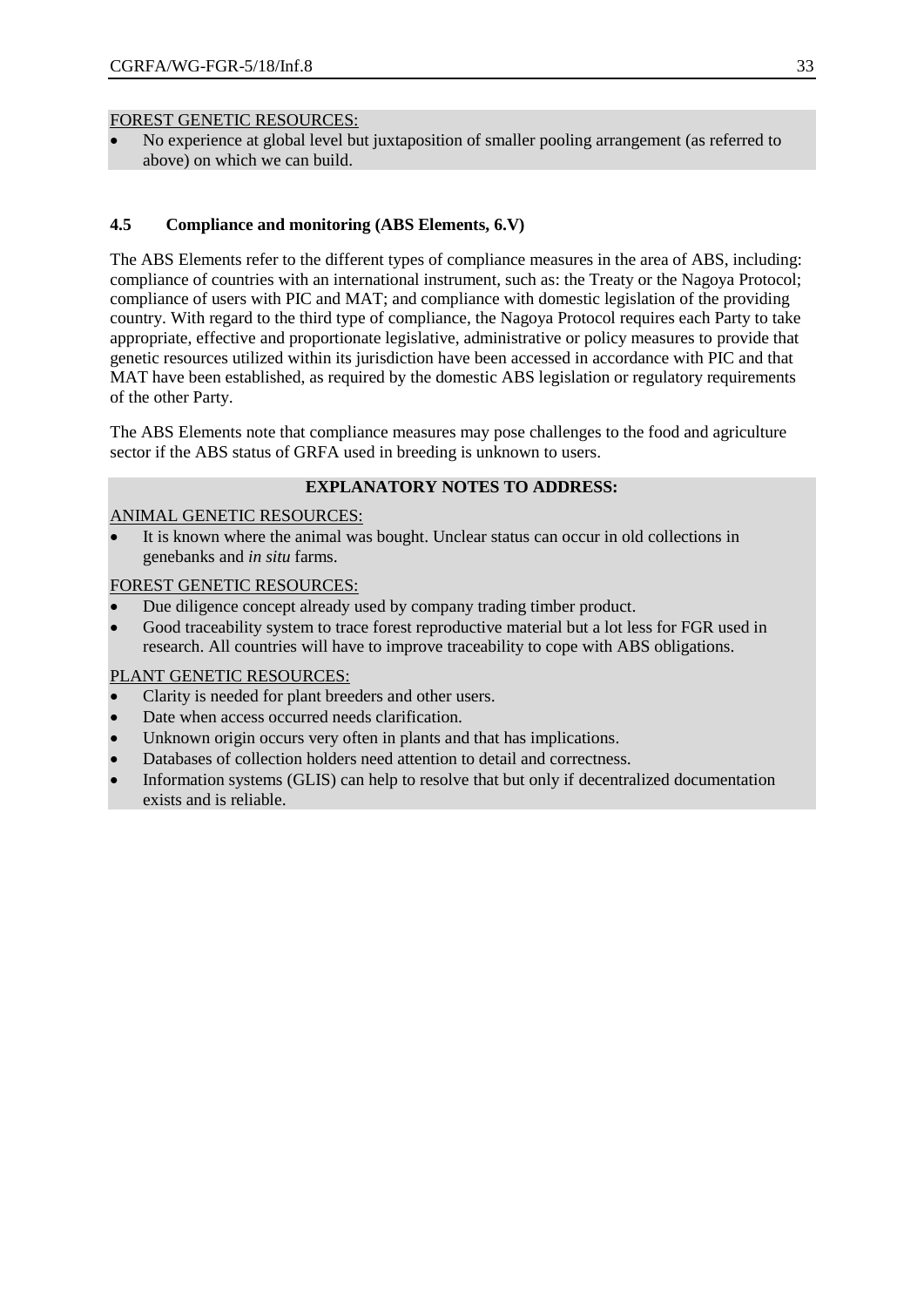#### *APPENDIX III*

#### **LIST OF PARTICIPANTS**

## **MEMBERS OF THE COMMISSION ÉTATS MEMBRES DE LA COMMISSION ESTADOS MIEMBROS DE LA COMISIÓN**

#### **AUSTRALIA - AUSTRALIE**

Head of Delegation Mr Brad SHERMAN Australian Research Council Laureate Fellow Professor of Law University of Queensland St Lucia QLD 4072 Phone: +61 7 3365 3319 Email: b.sherman@law.uq.edu.au

#### **BHUTAN - BHOUTAN - BHUTÁN**

Head of Delegation Ms Tashi Yangzome DORJI Program Director National Biodiversity Centre Ministry of Agriculture and Forests Serbithang, Thimphu Phone: +975 2 351417 / 351219 Fax: +975 2323841 Email: tyangzome@moaf.gov.bt

### **BRAZIL - BRÉSIL - BRASIL**

Head of Delegation Ms Larissa Maria LIMA COSTA Alternate Permanent Representative Second Secretary Permanent Delegation of Brazil to the Food and Agriculture Organization of the United Nations and related International **Organizations** Via di Santa Maria dell'Anima 32 00186 Rome, Italy Phone: +39 066789353 Email: rebrasfao@itamaraty.gov.br

Alternate(s) Mr Diego DOS SANTOS BAYMA AMORIM Alternate Permanent Representative Attaché Permanent Delegation of Brazil to the Food and Agriculture Organization of the United Nations and related International **Organizations** Via di Santa Maria dell'Anima 32 00186 Rome, Italy Phone: +39 066789353 Email: rebrasfao@itamaraty.gov.br

Mr Henry-Philippe IBAÑEZ DE NOVION Director Genetic Heritage Department Vice-President Genetic Heritage Management Council Ministry of the Environment SEPN 505 Norte, Bloco B, Edifício Marie Prendi Cruz, Brasilia Email: henry.novion@mma.gov.br

Mr Sérgio Ricardo SODRÉ CARDOSO Researcher Research Department Botanical Garden of Rio de Janeiro Rua Pacheco Leão 915/sl 409 Rio de Janeiro Phone: +55 21 32042091 Fax: +55 21 32042071 Email: sergio@jbrj.gov.br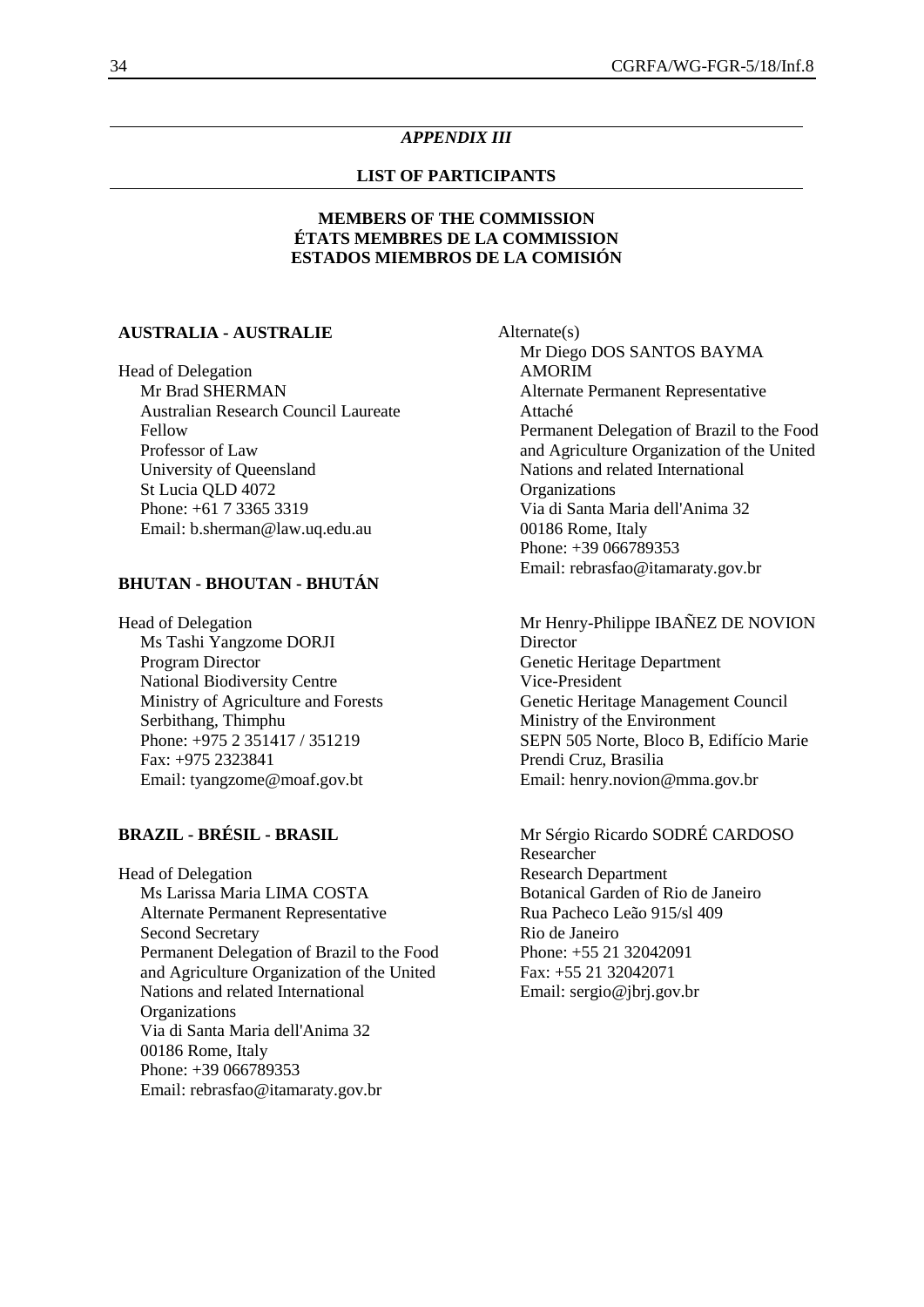#### **BURKINA FASO**

Chef de délégation M. Alassane GUIRE Directeur Général des Productions Végétales Ministère de l'agriculture et des amenagements hydrauliques 03 B.P. 7005 Ouagadougou 03 Phone : +226 70254299 Email : guire\_alassane@yahoo.com

M. Jean BIHOUN Point focal des ressources phytogénétiques Ministère de l'agriculture et des aménagements hydrauliques 03 B.P. 7005 Ouagadougou 03 Phone : +226 70711285 Email : jebihoun@yahoo.com

#### **CAMEROON – CAMEROUN – CAMERÚN**

Chef de délégation M. Divine NGALA TOMBUH Directeur adjoint de l'aquaculture Ministère de l'élevage, des pêches et des industries animales Yaoundé Phone : +237 663330000 Email: dntombuh@yahoo.co.uk

## **CANADA – CANADÁ**

Head of Delegation Mr Axel DIEDERICHSEN Research Scientist, Curator Plant Gene Resources of Canada 107 Science Place Saskatoon, SK, S7N0X2 Phone: +1 306 385 9465 Email: axel.diederichsen@agr.gc.ca Alternate(s) Ms Tannis BEARDMORE Canadian Forest Service Natural Resources Canada 1350 Regent Street Fredericton, NB E3B 5P7 Phone: +1 506 452 3881 Email: Tannis.Beardmore@NRCan-RNCan.gc.ca

#### **CHILE – CHILI**

Jefe de delegación Sra. Teresa AGÜERO TEARE Encargada Asuntos ambientales, recursos genéticos y bioseguridad Oficina de Estudios y Políticas Agrarias (ODEPA) Ministerio de Agricultura Teatinos 40, 8º piso Santiago Phone: +56 2 23973039 Email: taguero@odepa.gob.cl

Suplente(s) Sra. Tamara VILLANUEVA Primer Secretario Representante Alterno ante la FAO Embajada de la República de Chile Viale Liegi, 21 00198 Roma, Italia Phone: +39 06 844091 Fax : +39 06 8841452 Email : tvillanueva@minrel.gob.cl

Sr. Andrés FRANCE IGLESIAS Ingeniero Agrónomo/Investigador Instituto de Investigaciones Agropecuarias (INIA) Ministerio de Agricultura Director – Colección Chilena de Recursos Genéticos Microbianos Av. Vicente Méndez 515 Chillán Phone : +56 42 2206792 ; 2206773 Email : afrance@inia.cl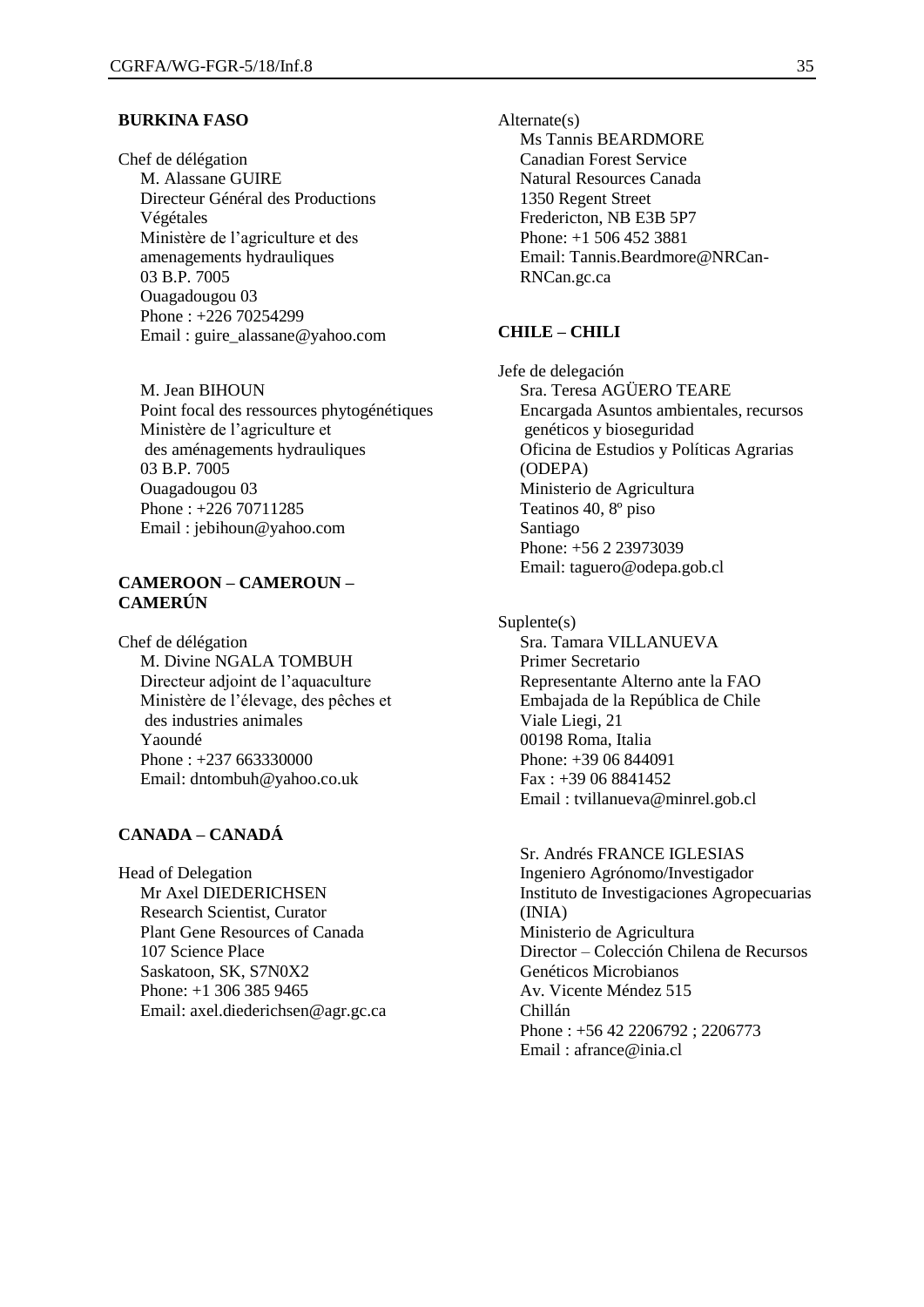# **COOK ISLANDS – ÎLES COOK – ISLAS COOK**

Head of Delegation Mr William WIGMORE **Director** Research and Development Division Ministry of Agriculture P.O.Box 96 Rarotonga Phone: +682 25403 Email: william.wigmore@agriculture.gov.ck

#### **DOMINICAN REPUBLIC – RÉPUBLIQUE DOMINICAINE – REPÚBLICA DOMINICANA**

Jefe de delegación Sra. Diana INFANTE QUIÑONES Consejera Representante Permanente Alterna de la República Dominicana ante la FAO Representación Permanente de la República Dominicana ante la FAO Lungotevere sei Sangallo, 1 00186 Roma, Italia Phone: +39 3802504006 Email: mision@rdroma.org

## **ECUADOR - ÉQUATEUR**

Jefe de delegación Sr. César Guillermo TAPIA BASTIDAS Responsable del Departamento Nacional de Recursos Fitogenéticos Estación Experimental Santa Catalina Instituto Nacional de Investigaciones Agropecuarias Panamericana Sur Km. 1 vía Tambillo Cantón Mejía, Provincia de Pichincha Mejía Phone: +593 2 3006089 Email: cesar.tapia@iniap.gob.ec

## **EGYPT - ÉGYPTE - EGIPTO**

Head of Delegation Ms Neveen Abd El-Fattah HASSAN Director National Gene Bank Agriculture Research Center Ministry of Agriculture and Land Reclamation 9 Gamaa St. Giza 12619 Phone: +202 1143485555 Email: niveen2020@hotmail.com

# **ERITREA - ÉRYTHRÉE**

Head of Delegation Mr Amanuel MAHDERE ZEREZGHI **Director** Genetic Resources Division National Agricultural Research Institute Ministry of Agriculture P.O. Box 4627 Asmara Phone: +291 1 800001 Email: amanuelmazer@gmail.com

#### **FINLAND - FINLANDE - FINLANDIA**

Head of Delegation Ms Mari RUSANEN Forest Geneticist Natural Resources Institute Latokartanonkaari 9, 00790 Helsinki Phone: +358 40 8015477 Email: mari.rusanen@luke.fi

#### **FRANCE - FRANCIA**

Chef de délégation M. Pierre BOUILLON Adjoint à la Cheffe du BGeD Bureau Gestion Durable de la forêt et du bois Ministère de l'agriculture et de l'alimentation 3 Rue Barbet de Jouy 75349 Paris 07 SP Phone: +33 1 49555126 Email: pierre.bouillon@agriculture.gouv.fr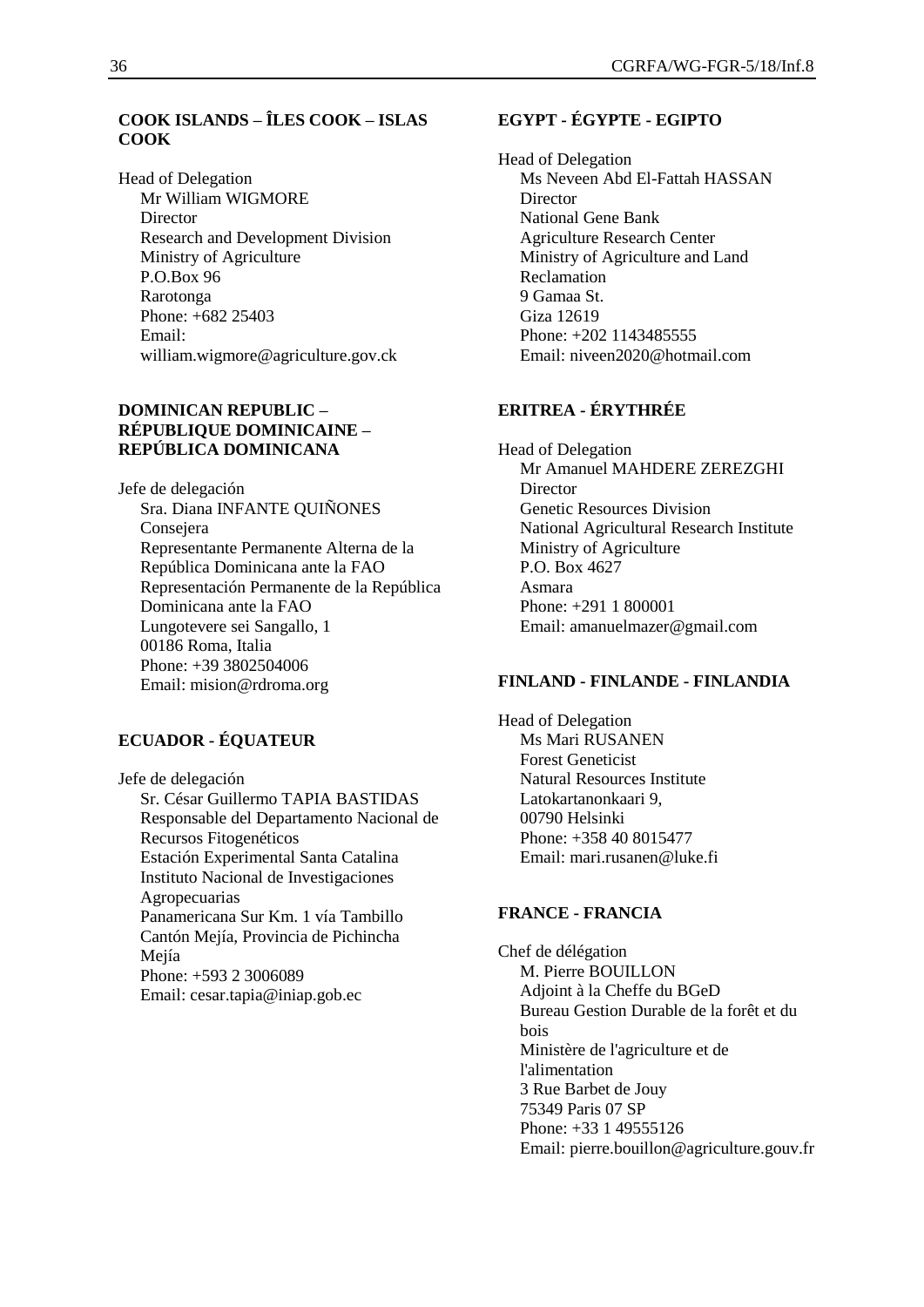Suppléant(s) M. Jean LANOTTE Adjoint au chef du bureau du changement climatique et de la biodiversité MAA/DGPE/BCCB Ministère de l'agriculture et de l'alimentation Direction générale de la performance économique 3 rue Barbet de Jouy 75349 Paris Cedex 17 Phone: +33 1 49554955 Email: jean.lanotte@agriculture.gouv.fr

#### **GERMANY - ALLEMAGNE - ALEMANIA**

Head of Delegation Mr Thomas MEIER Deputy Head of Div. 522 Biological Diversity and Biopatents Federal Ministry of Food and Agriculture Rochusstr. 1 D-53123 Bonn Email: Thomas.Meier@bmel.bund.de

Alternate(s) Mr Stefan SCHRÖDER Federal Office for Agriculture and Food Deichmanns Aue 29 D-53179 Bonn Email: Stefan.Schroeder@ble.de

Ms Marliese VON DEN DRIESCH Advisor Federal Office for Agriculture and Food Deichmannsaue 29 D-53179 Bonn Email: marliese.vondendriesch@ble.de

Mr Karl MOOSMANN Advisor Sector Project Sustainable Agriculture German International Cooperation (GIZ) Friedrich-Ebert-Allee 36 D-53113 Bonn Email: karl.moosmann@giz.de

#### **GHANA**

Head of Delegation Mr Lawrence Misa ABOAGYE Director Council for Scientific and Industrial Research Plant Genetic Resources Research Institute P.O. Box M.32 Accra Phone: +233 277766955 Email: aboagyelawrencemisa@yahoo.com

#### **HUNGARY - HONGRIE - HUNGRÍA**

Head of Delegation Mr Zsigmond JENEY Head of Fish Genetics Department Research Institute for Fisheries and Aquaculture 5540 Szarva Anna-liget 8 Phone: +36 205817643 Email: zsigmond.jeney@gmail.com

#### **INDIA - INDE**

Head of Delegation Mr Arvind Nath SINGH Director National Seed Research and Training Centre Ministry of Agriculture and Farmers Welfare G.T. Road, Collectory Farm Varanasi 221106 (Uttar Pradesh) Phone: +91 542 2370222; 9450725652 Fax: +91 542 2370298 Email: arvindnathsingh@gmail.com

#### **INDONESIA - INDONÉSIE**

Head of Delegation Mr Yusral TAHIR Agriculture Attaché Embassy of the Republic of Indonesia Via Campania, 55 00187 Rome, Italy Phone: +39 06 4200911 Fax: +39 06 4880280 Email: yusraltahir@pertanian.go.id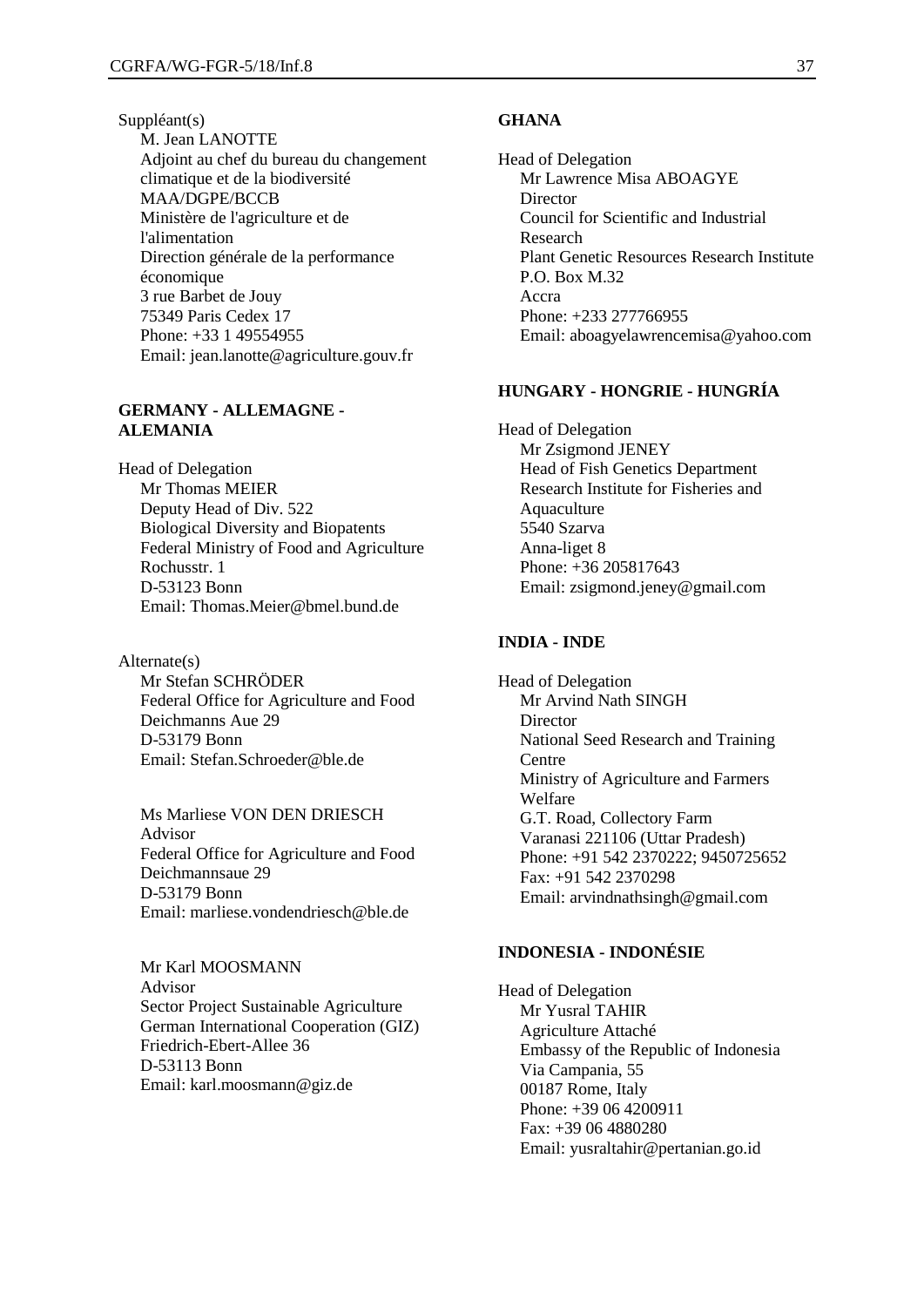#### **IRAN (ISLAMIC REPUBLIC OF) - IRAN (RÉPUBLIQUE ISLAMIQUE D') - IRÁN (REPÚBLICA ISLÁMICA DEL)**

Head of Delegation Mr Javad MOZAFARI Professor, Plant Biotechnology National Plant Gene-Bank of Iran (NPGBI) Director General Academic Relations and International Affairs Agricultural Research, Education and Extension Organization (AREEO) Yemen St, Chamran Freeway Tehran Phone: +98 2122402013 Email: jmozafar@yahoo.com

## **IRAQ**

Head of Delegation Mr Francis Oraha Janno ALKER Assistant General Manager Directorate Seed Testing and Certification Ministry of Agriculture, Baghdad c/o Embassy of the Republic of Iraq Via della Camilluccia, 355 00135 Rome, Italy Phone: +964 7505009170 Email: francisjanno@yahoo.com

Alternate(s) Mr Hussain Ali Soaud AL-JUMAILI Adviser for Animal Resources Ministry of Agriculture, Baghdad c/o Embassy of the Republic of Iraq Via della Camilluccia, 355 00135 Rome, Italy Email: hussain.soaud@hotmail.com

## **ITALY - ITALIE - ITALIA**

Head of Delegation Ms Petra ENGEL Consiglio per la Ricerca in Agricultura e l'Analisi dell'Economia Agraria Fruit Tree Research Centre (CREA) Plant Genetic Resources Office Via di Fioranello, 52 00134 Rome, Italy Phone: +39 06 79348109 Email: petra.engel@crea.gov.it

Alternate(s) Mr Giulio CARDINI International Relations Office Ministry of Agriculture, Food and Forestry **Policy** Via XX Settembre, 20 00187 Rome, Italy Phone: +39 06 46655143 Email: g.cardini@politicheagricole.it

Ms Elisabetta LANZELLOTTO Ministry of Agriculture, Food and Forestry Policy Directorate General of International and European Union Policies Via XX Settembre, 20 00187 Rome, Italy Phone: +39 06 46654109 Email: e.lanzellotto@politicheagricole.it

Mr Vincenzo MONTALBANO Ministry of Agriculture, Food and Forestry Policy Directorate General of Rural Development Via XX Settembre, 20 00187 Rome, Italy Phone: +39 06 46655064 Email: v.montalbano@mpaaf.gov.it

#### **JAPAN - JAPON - JAPÓN**

Head of Delegation Mr Tomotaro NISHIKAWA Assistant Director for Genetic Resources Research Policy Planning Division Agriculture, Forestry and Fisheries Research Council Secretariat Ministry of Agriculture, Forestry and Fisheries 1-2-1 Kasumigaseki Chiyodaku Tokyo 100-8950 Phone: +81 3 35027436 Fax: +81 3 35078794 Email: tomotaro\_nishikaw570@maff.go.jp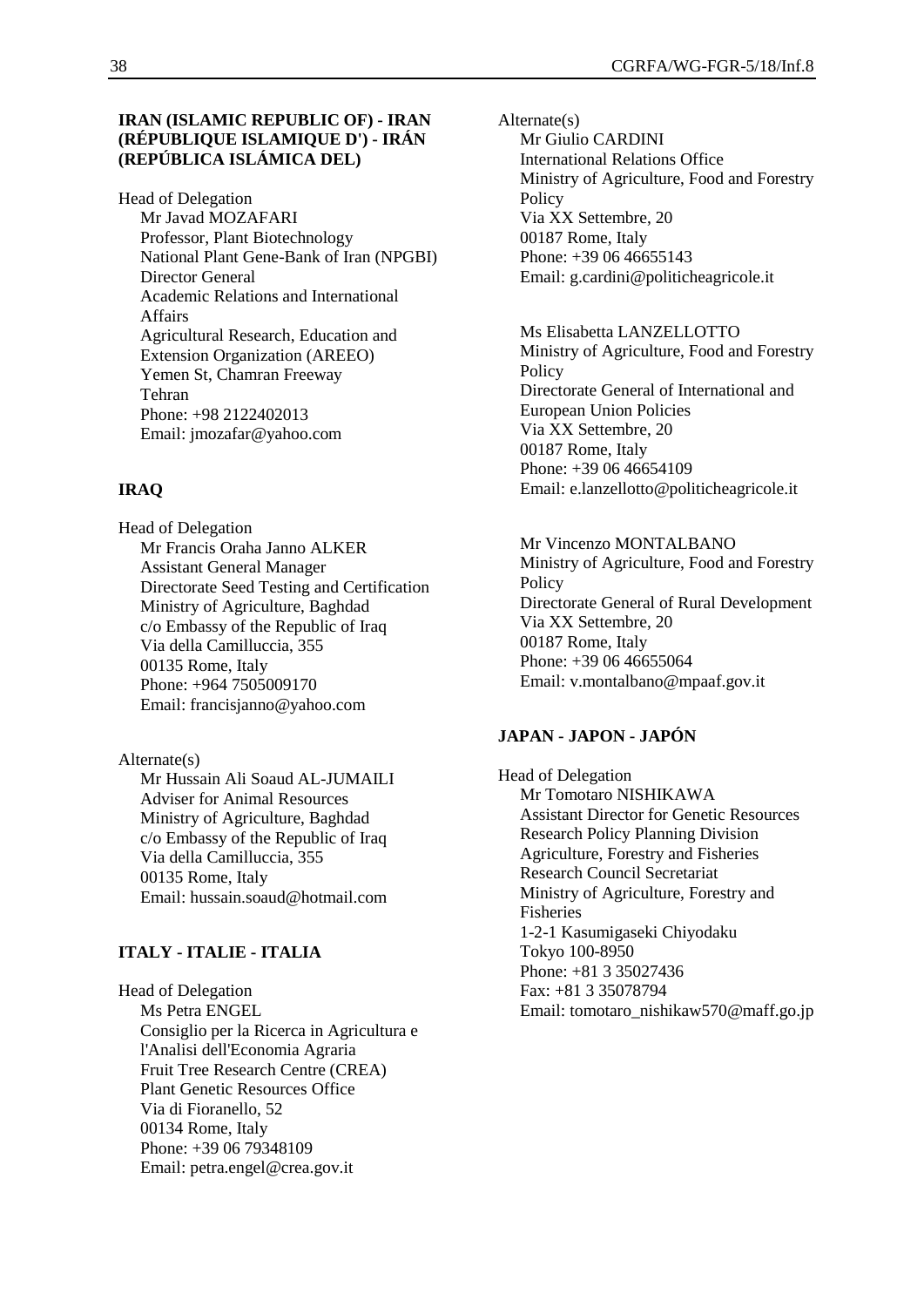Alternate(s) Mr Akio YAMAMOTO Researcher Genetic Resources Center National Agriculture and Food Research Organization 2-1-2 Kannondai, Tsukuba Ibaraki 305-8602 Phone: +81 298388707 Email: yamaaki@affrc.go.jp

## **KUWAIT - KOWEÏT**

Head of Delegation Ms Fadila AL SALAMEEN Research Scientist and Acting Program Manager Biotechnology Program Environmental and Life Science Research Centre Kuwait Institute of Scientific Research P.O. Box 24885 Safat 13109 Phone: +965 24989157 Email: fslamian@kisr.edu.kw

## **LEBANON - LIBAN - LÍBANO**

Head of Delegation Ms Lamis CHALAK Professor Head of Plant Production Department Faculty of Agronomy The Lebanese University Head of the National Committee for Plant Genetic Resources Beirut Email: lamis.chalak@gmail.com

#### **MADAGASCAR**

Head of Delegation Mr. Suzelin RATOHIARIJAONA RAKOTOARISOLO Permanent Representation of the Republic of Madagascar to FAO Embassy of the Republic of Madagascar Via Riccardo Zandonai, 84/A 00194 Rome, Italy Phone : +39 06 66620089 Fax : +39 06 66621905 Email : ambamad@hotmail.com

#### **MALAYSIA – MALAISIE – MALASIA**

Head of Delegation Mr Mohd FARIDUDDIN OTHMAN Fisheries Research Institute Freshwater Fisheries Research Division Glami Lemi, 71650, Jelebu Negeri Sembilan Phone: +60 137323190; 66133000 Email: fariduddin@dof.gov.my

#### **MEXICO – MEXIQUE – MÉXICO**

Suplente(s) Sra. María de los Angeles GOMEZ AGUILAR Alternate Permanent Representative Permanent Mission of Mexico to the United Nation Agencies in Rome Via Bartolomeo Eustachio 15 00161 Roma, Italia Phone: +39 06 441606220 Email: mision.italia@sre.gob.mx

Sra. Elleli HUERTA OCAMPO Coordinadora de Recursos Biológicos y Genéticos Comisión Nacional para el Conocimiento y Uso de la Biodiversidad Liga Periférico – Insurgentes Sur 4903 Parques del Pedregal, Del. Tlalpan Ciudad de México. C.P. 14010 Phone: +52 55 50044958 Email: elleli.huerta@conabio.gob.mx

#### **NAMIBIA – NAMIBIE**

Head of Delegation Ms Deidre JANUARIE Chief Agricultural Scientific Officer Ministry of Agriculture, Water and Forestry Government Office Park Luther Street, Ground Floor Room 008 Private Bag 13184 Windhoek Phone: +264 612087034 Fax: +264 612087031 Email: deidre.januarie@gmail.com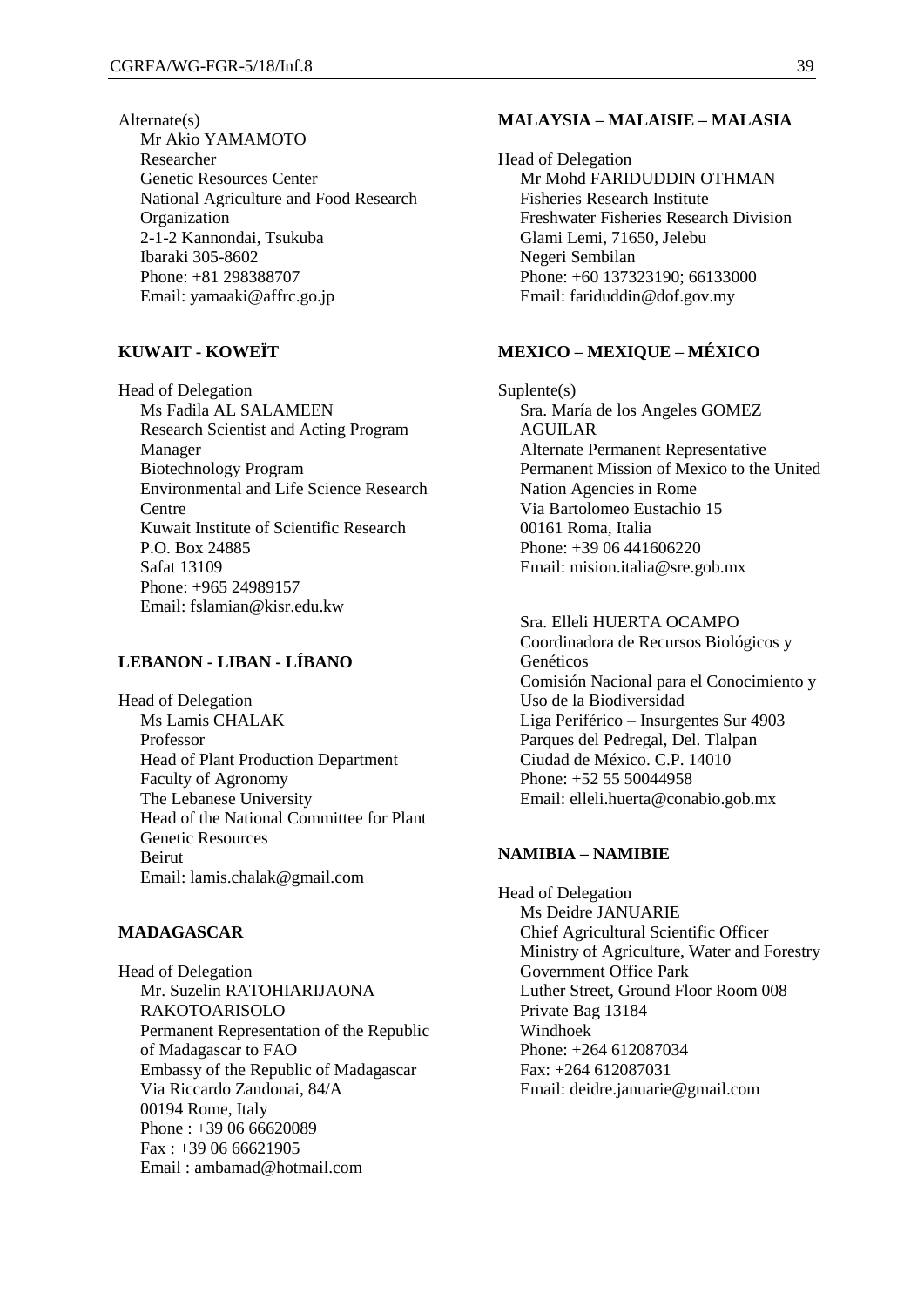Alternate(s) Mr Petrus DU PLESSIS ABS Africa Group Negotiator Ministry of Environment and Tourism Phillip Troskie Bulding Private Bag 13306 Windhoek Phone: +264 612842111 Email: pierre.sadc@gmail.com

Mr Henrique EIMAN Lecturer-Microbiology and Molecular Biology Department of Biological Sciences Faculty of Science University of Namibia Private Bag 13301 340 Mandume Ndemufayo Avenue Pionierspark, Windhoek Phone: +264 061 2063790 Fax : +264 061 2063791 Email : heiman@unam.na

## **NETHERLANDS – PAYS-BAS – PAÍSES BAJOS**

Head of Delegation Ms Kim VAN SEETERS Senior Policy Officer European Agricultural Policy and Food Safety Division European Agricultural Policy and Food Security Department Ministry of Economic Affairs The Hague Email: k.vanseeters@minez.nl

Alternate(s) Mr Martin BRINK Centre for Genetic Resources Wageningen University and Research Centre Verbindingsweg, 6703 HC Wageningen Email: Martin.Brink@wur.nl

Mr Sipke-Joost HIEMSTRA Head Animal Genetic Resources Group Centre for Genetic Resources Wageningen University and Research **Centre** Verbindingsweg, 6703 HC Wageningen Email: Sipkejoost.hiemstra@wur.nl

Ms Johannette KLAPWIJK Regulatory Affairs Specialist Entomology Koppert Biological Systems P.O. Box 155 2650 AD Berkel en Rodenrijs Phone: +31 10 5140444 Email: jklapwijk@koppert.nl

# **NORWAY – NORVÈGE – NORUEGA**

Head of Delegation Ms Svanhild-Isabelle Batta TORHEIM Senior Adviser Department of Forest and Natural Resource Policy Ministry of Agriculture and Food Teatergata 9 (R6) P.O. Box 8007 Dep N-0033 Oslo 1 Email: Svanhild-Isabelle-Batta.Torheim@lmd.dep.no

Alternate(s) Ms Nina SÆTHER **Director** Norwegian Genetic Resource Centre Norwegian Institute of Bioeconomy Research Pb 115, NO-1431 Ås Phone : +47 99389469 Email : nina.sather@nibio.no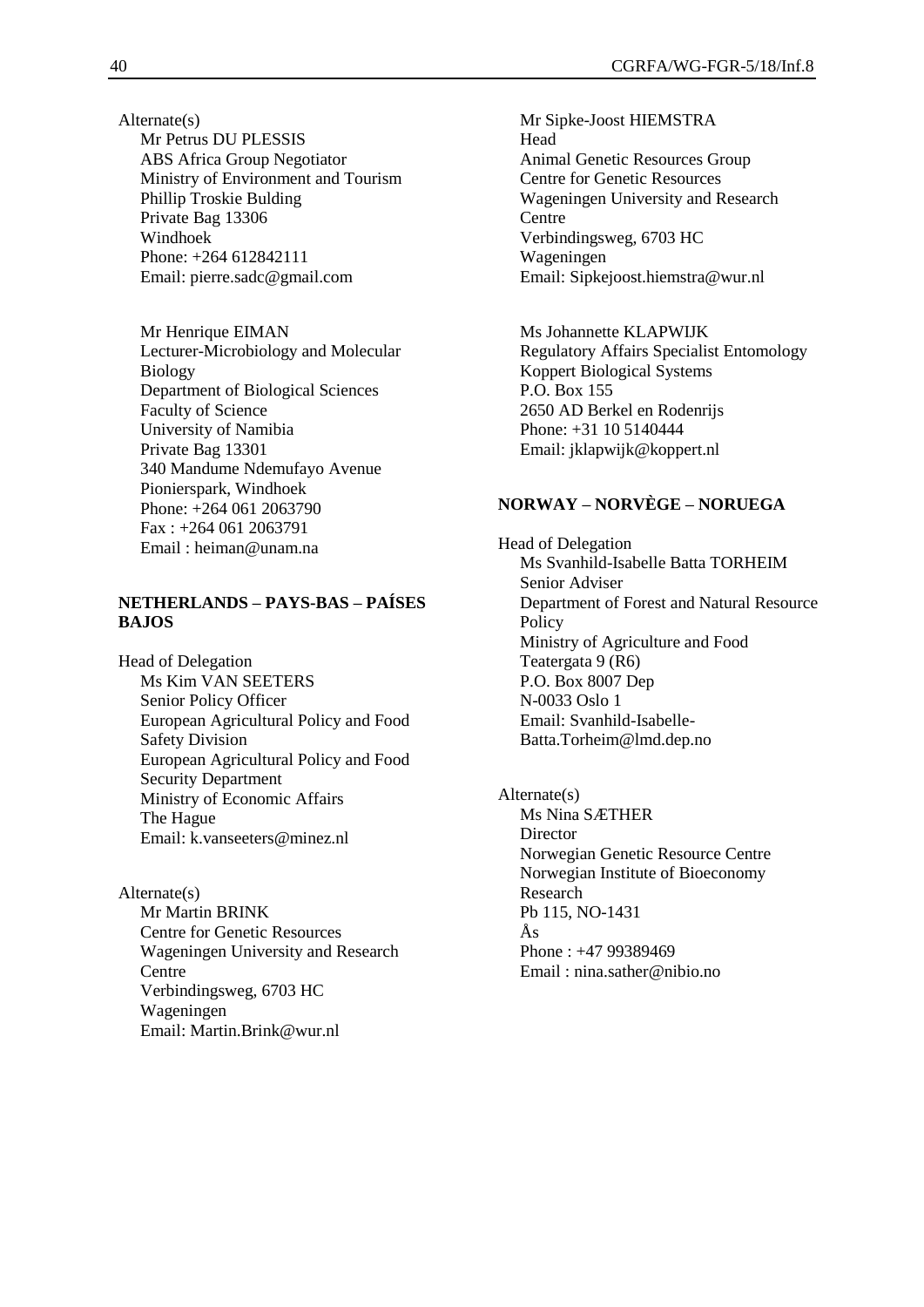#### **OMAN – OMÁN**

Head of Delegation Ms Fadia ALJAMAL Liaison Officer to the UN Agencies in Rome Permanent Representative of the Sultanate of Oman to FAO Embassy of the Sultanate of Oman Via della Camilluccia, 625 00135 Rome, Italy Phone: +39 06 36300545 Email: aljamalfadia@gmail.com

#### **PALAU - PALAOS**

Head of Delegation Mr Percy RECHELLUUL Senior Fisheries Officer Bureau of Marine Resources P.O. Box 359 Koror State, PW 96940 Phone: +680 7792326 Email: pbrechelluul@gmail.com

## **PANAMA - PANAMÁ**

Jefe de delegación Sr. Axel Ivan VILLALOBOS CORTÉS Director General Instituto de Investigación Agropecuaria de Panamá Calle Carlos Lara 157 Ciudad de Panamá Email: Axel.Villalobos@idiap.gob.pa

Suplente(s) Sr. Marco MENDIZABAL Director General de Investigación y Desarrollo Autoridad de los Recursos Acuáticos de Panamá Edificio La Riviera Avenida Justo Arosemena y Calle 45 Bella Vista, Veracuz Phone: +507 5116000 Email: mmendizabal@arap.gob.pa

## **PERU - PÉROU - PERÚ**

Jefe de delegación Sra. Diana CALDERÓN VALLE Representación Permanente de la República del Perú ante la FAO Embajada de la República del Perú Via Francesco Siacci, 2/B, int. 5 00197 Roma, Italia Phone: +39 06 80691510/534 Email: embperu@ambasciataperu.it

Suplente(s) Sra. Claudia E. GUEVARA DE LA JARA Representación Permanente de la República del Perú ante la FAO Embajada de la República del Perú Via Francesco Siacci, 2/B, int. 5 00197 Roma, Italia Phone: +39 06 80691510/534 Email: embperu@ambasciataperu.it

#### **PHILIPPINES - FILIPINAS**

Head of Delegation Ms Rosario MONSALUD Head, Philippine National Collection of **Microorganisms** Director, National Institute of Molecular Biology (BIOTECH) University of the Philippines Los Baños College Laguna 403 Los Baños Phone: +63 9985697243 Email: rgm\_pncm@yahoo.com

Alternate(s) Ms Aurora PASTORES Development Management Officer Food, Agriculture and Fisheries Policy Division Department of Agriculture 4F DA Annex Bldg Elliptical Road, Diliman Quezon City 1100 Metro Manila Phone: +63 9215811497 Email: gracefpastores@yahoo.com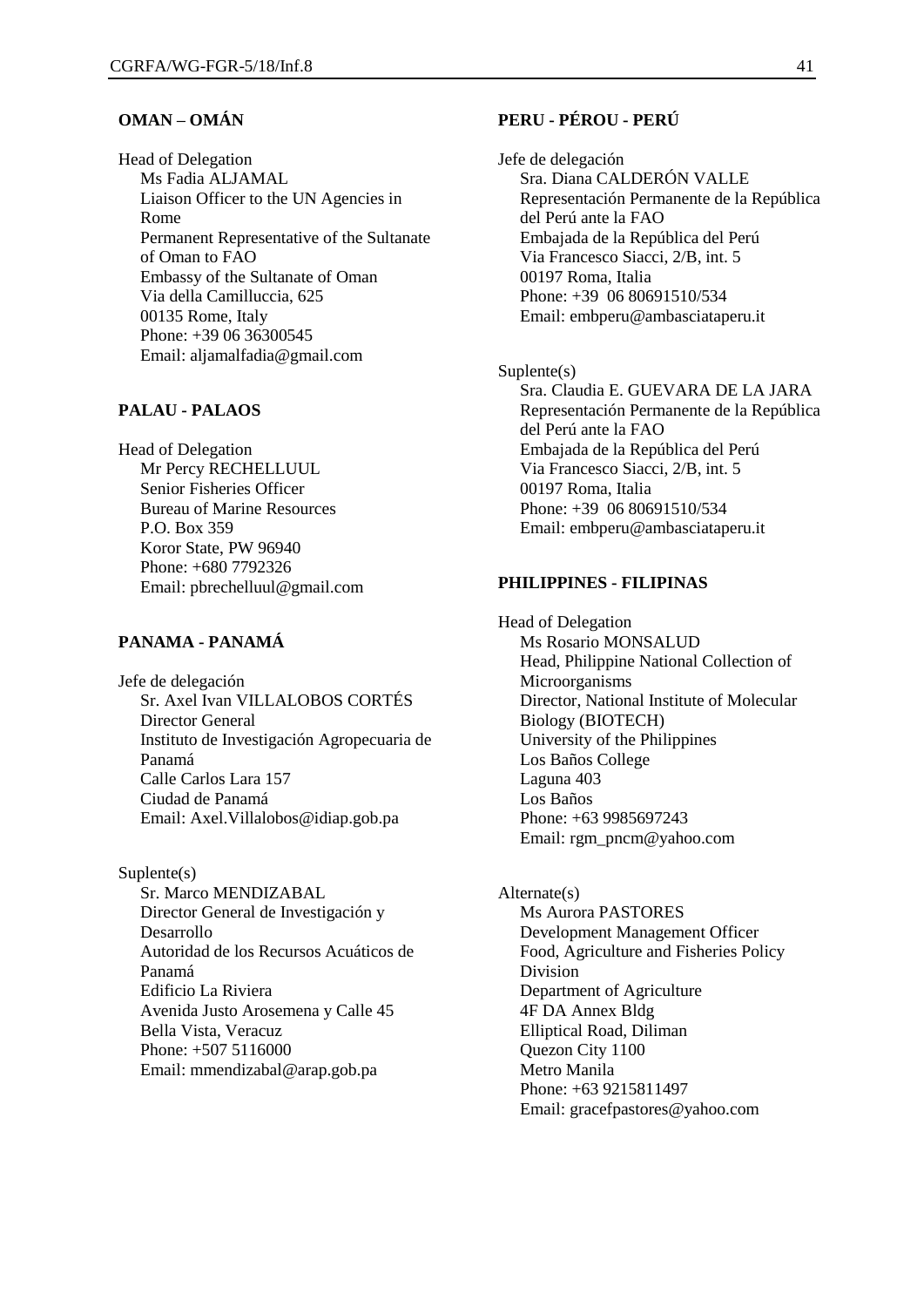Ms Maria Luisa GAVINO Agriculture Assistant Embassy of the Republic of the Philippines Viale delle Medaglie d'Oro, 112-114 00136 Rome, Italy Phone: +39 3403204045 Fax: +39 06 39740872 Email: maris.gavino@gmail.com

#### **POLAND - POLOGNE - POLONIA**

Head of Delegation Ms Elzbieta MARTYNIUK Professor Warsaw University of Life Sciences National Research Institute of Animal Production Wspólna Street No. 30 00 930 Warsaw Phone: +48 22 6231714 Fax: +48 22 6231056 Email: elzbieta\_martyniuk@sggw.pl

Alternate(s) Ms Grazyna POLAK Assistant to National Coordinator for Animal Genetic Resources National Research Institute of Animal Production Wspólna Street No. 30 00 930 Warsaw Phone: +48 22 6231056 Fax: +48 22 6231714 Email: grazyna.polak@izoo.krakow.pl

#### **REPUBLIC OF KOREA - RÉPUBLIQUE DE CORÉE - REPÚBLICA DE COREA**

Head of Delegation Ms Jajung KU National Institute of Forest Science Forest Genetic Resources Department Forest Genetic Resources Division 39, Onjeong-ro, Gwonseon-gu Suwon-si 16631 Gyeonggi-do Email: jajungku@korea.kr

#### **SAMOA**

Head of Delegation Mr Tolo IOSEFA Assistant Chief Executive Officer Crops Division Ministry of Agriculture and Fisheries P.O. Box 1874 Apia Phone: +685 20605; 22561 Fax: +685 24576 Email: tolo.iosefa@maf.gov.ws

#### **SRI LANKA**

Head of Delegation Mr Somasena MAHADIULWEWA Minister Counsellor Embassy of the Democratic Socialist Republic of Sri Lanka Permanent Representation to FAO Via Salaria, 322 00198 Rome, Italy Phone: +39 06 8554560 Fax: +39 06 84241670 Email: embassy@srilankaembassyrome.org

#### **SUDAN - SOUDAN - SUDÁN**

Head of Delegation Mr Abubaker Adam Mohamed IDREES Director Animal Genetic Resources Ministry of Livestock, Fisheries and Rangelands P.O. Box 293 Khartoum Phone: +249 904766625 Email: abubakerja56@gmail.com

Alternate(s) Ms Saadia Elmubarak Ahmed DAAK Agricultural Counsellor Permanent Representation of the Republic of the Sudan to FAO Embassy of the Republic of the Sudan Via Panama,48 00198 Rome, Italy Phone: +39 06 33222138 Email: permrepoffice\_sudanembassyrome@yahoo. it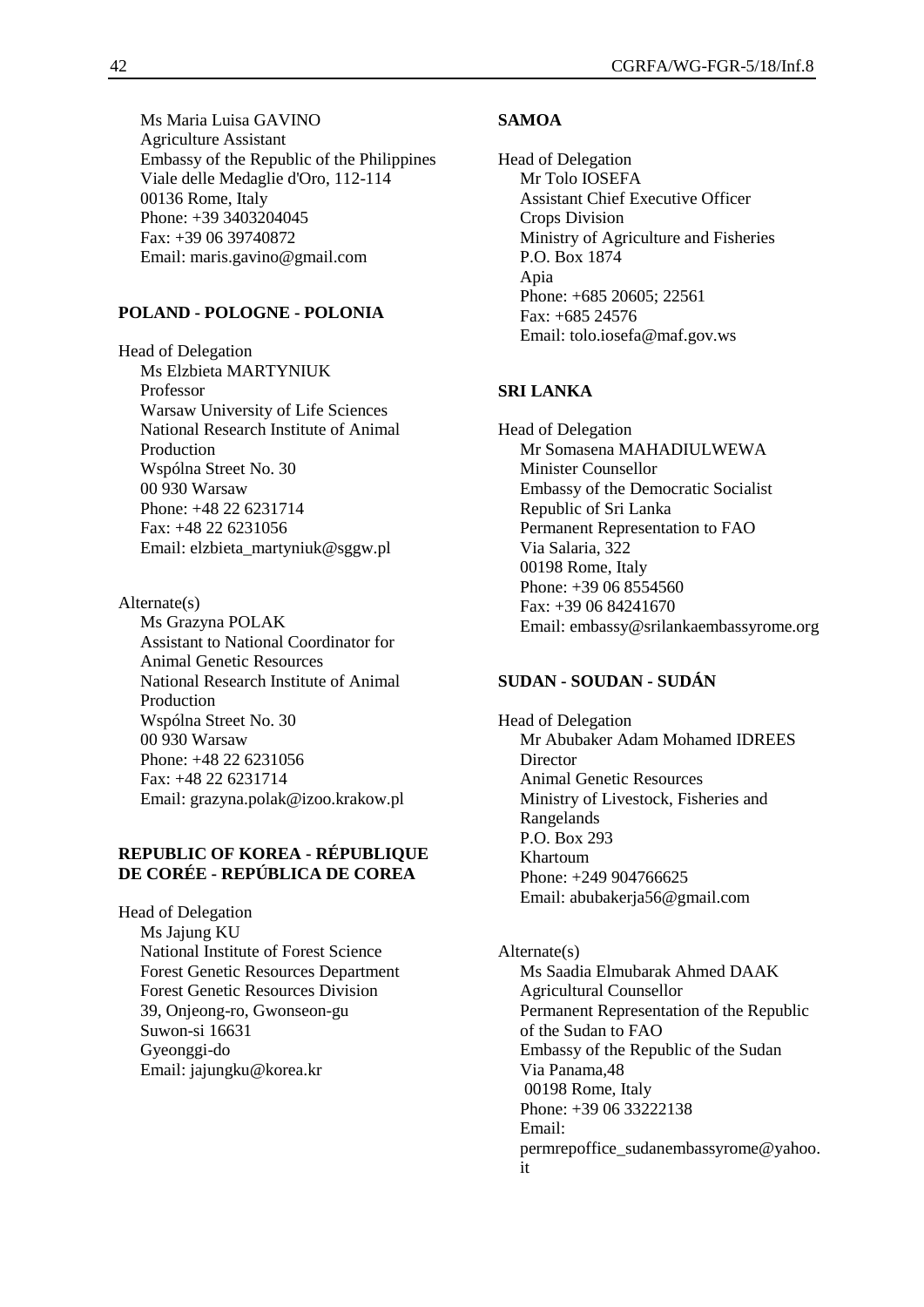### **SWITZERLAND - SUISSE - SUIZA**

Chef de délégation M. Alwin KOPSE Responsable du Secteur Affaires internationales, développement durable, systèmes alimentaires Office fédéral de l'agriculture Mattenhofstrasse 5 CH-003 Berne Email: alwin.kopse@blw.admin.ch

## **SYRIAN ARAB REPUBLIC - RÉPUBLIQUE ARABE SYRIENNE - REPÚBLICA ÁRABE SIRIA**

Head of Delegation Mr Mouwafak JBOUR Deputy Director General General Commission for Scientific Agricultural Research Quatli Street P.O. Box 113 Douma, Damascus Phone: +963 11 2216901 Fax: +963 11 2254884 Email: jbour150274@gmail.com

#### **THAILAND - THAÏLANDE - TAILANDIA**

Head of Delegation Mr Chumnarn PONGSRI Deputy Director General Department of Fisheries Ministry of Agriculture and Cooperatives Rajdamnoen Nok Road Bangkok-10200 Phone: +66 2 5620600 Email: chumnarnp@gmail.com

# Alternate(s)

Mr Somsong CHOTECHUEN Rice Genetic Expert Bureau of Experts, Rice Department Ministry of Agriculture and Cooperatives Rajdamnoen Nok Road Bangkok-10200 Phone: +66 81 9340183 Email: somsongch@hotmail.com

Mr Wisanuporn RATANATRIVONG Senior Expert in Fish Genetic Department of Fisheries Ministry of Agriculture and Cooperatives Rajdamnoen Nok Road Bangkok-10200 Phone: +66 2 5620600 Email: wisanupornr@gmail.com

Ms Ratchanok SANGPENCHAN Alternate Permanent Representative Permanent Representation of the Kingdom of Thailand to FAO Office of Agricultural Affairs Royal Thai Embassy Via Cassia, 929 Villino M 00189 Rome, Italy Phone: +39 06 30363687 Fax: +39 06 30312700 Email: thagri.rome@gmail.com

Ms Jirapa TROCHIM Alternate Permanent Representative Permanent Representation of the Kingdom of Thailand to FAO Office of Agricultural Affairs Royal Thai Embassy Via Cassia, 929 Villino M 00189 Rome, Italy Phone: +39 06 303687 Fax: +39 06 30312700 Email: thagri.rome@gmail.com

# **TUNISIA - TUNISIE - TÚNEZ**

Chef de délégation M. Mnaouer DJEMALI Professeur Institut National Agronomique de Tunis (INAT) 43 Avenue Charles Nicolle 1082 Tunis Phone: +261 1 289683 / 289431 Email: mdjemali@webmails.com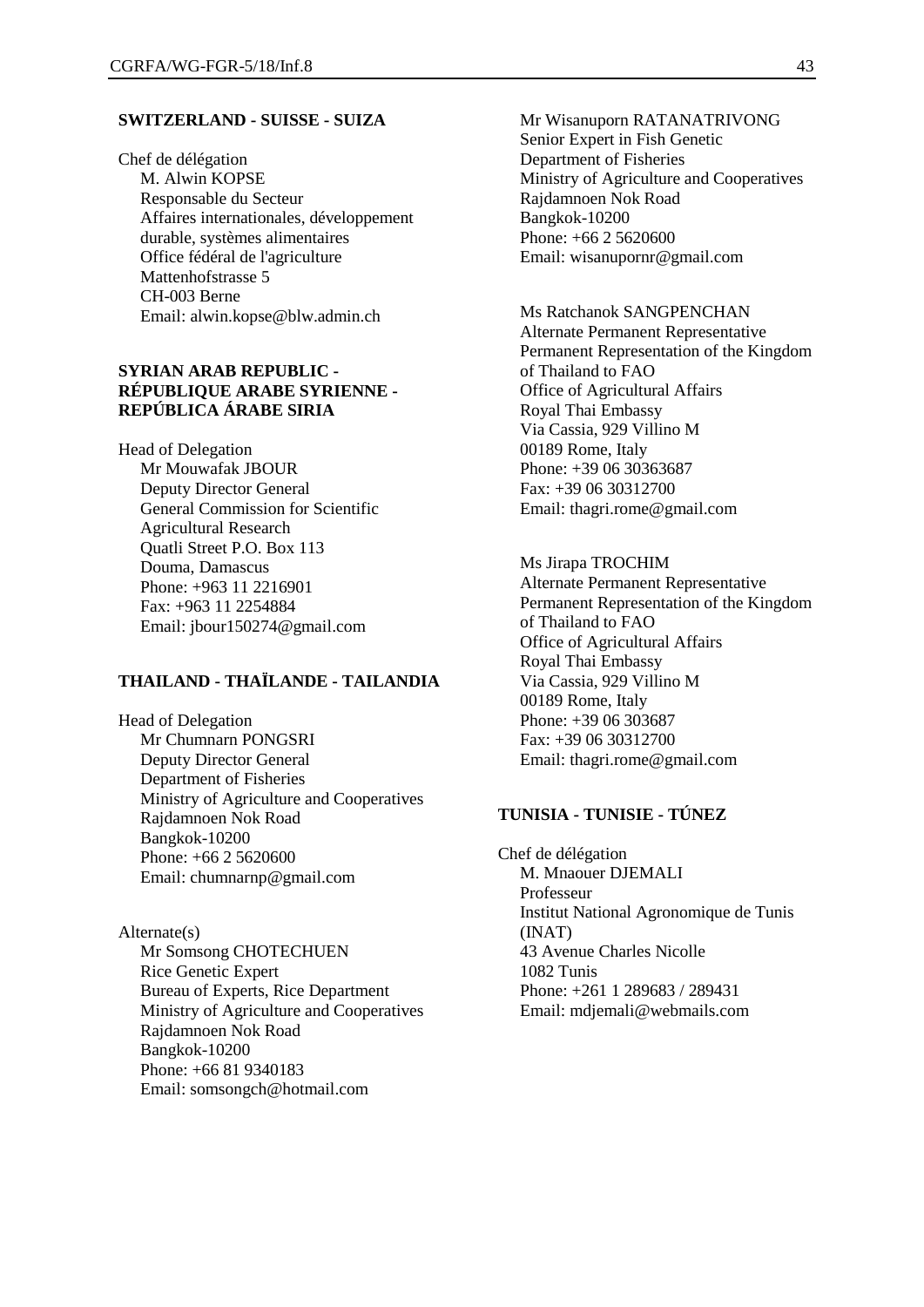#### **UNITED ARAB EMIRATES - ÉMIRATS ARABES UNIS - EMIRATOS ÁRABES UNIDOS**

Head of Delegation Ms Halima YOUSIF HASSAN Genetic Engineering Researcher Ministry of Climate Change and Environment Al Ruwayyah 2 Area P.O. Box 1509 Dubai Phone: +971 42148424 Email: hyhassan@moccae.gov.ae

#### **UNITED STATES OF AMERICA - ÉTATS-UNIS D'AMÉRIQUE - ESTADOS UNIDOS DE AMÉRICA**

Head of Delegation Mr Harvey BLACKBURN Coordinator National Animal Germplasm Program USDA-ARS-PA-CARR Fort Collins, CO 80521 Phone: +1 970 4927511 Email: Harvey.Blackburn@ars.usda.gov

## Alternate(s)

Mr Kevin HACKETT Senior National Program Leader, Crop Entomology USDA Agricultural Research Service (USDA-ARS) 5601 Sunnyside Ave., Room 4-2222 George Washington Carver Center Beltsville, MD Phone: +1 301 5044680 Email: Kevin.Hackett@ars.usda.gov

Ms Neha LUGO Attorney Adviser Office of the Legal Adviser Oceans, Environment and Science (L/OES) U.S. Department of State Harry Truman Building 2201 C Street NW Washington, DC 20520 Phone: +1 202 4851647 Email: LugoNS@state.gov

#### **VANUATU**

Head of Delegation Mr Hanington TAMLA **Director** Department of Forests PMB 9064 Port Vila Phone: +678 23171 Email: htate@vanuatu.gov.vu

#### **VENEZUELA (BOLIVARIAN REPUBLIC OF) - VENEZUELA (RÉPUBLIQUE BOLIVARIENNE DU) - VENEZUELA (REPÚBLICA BOLIVARIANA DE)**

Jefe de delegación Sr. Luis Geronimo REYES VERDE Primer Secretario Representación Permanente de la República Bolivariana de Venezuela ante la FAO Via G. Antonelli, 47 00197 Roma, Italia Phone: +39 06 8081407 Email: luisgrv@gmail.com

## **YEMEN - YÉMEN**

Head of Delegation Mr Maeen Ali Ahmed AL JARMOUZI Director General National Genetic Resources Center Agriculture Research and Extension Authority Ministry of Agriculture and Irrigation Dhamar Phone: +967 772555669 Fax: +967 6 423917 Email: maeen669@gmail.com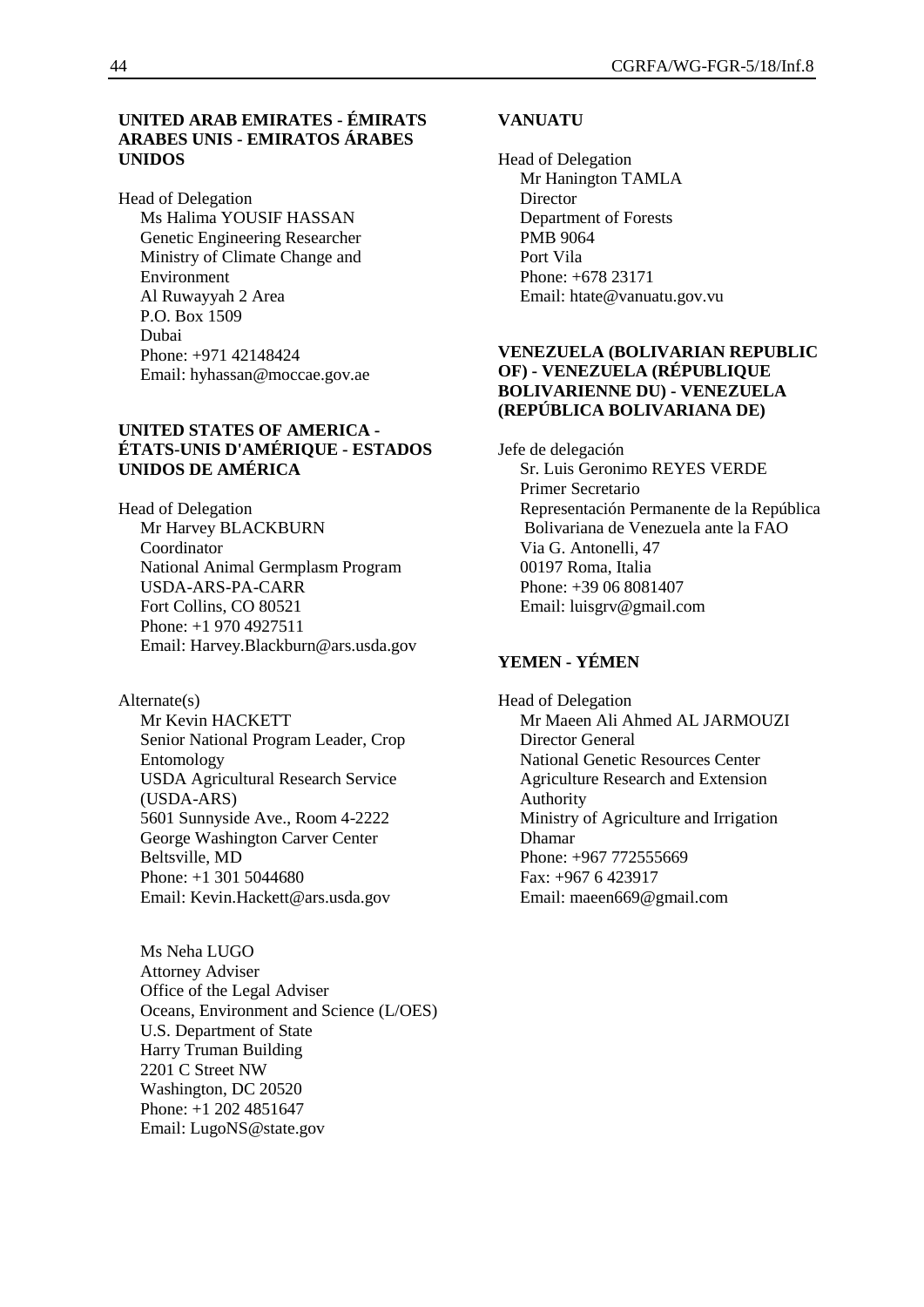#### **ZIMBABWE**

Head of Delegation Mr Godfrey MAGWENZI Ambassador Permanent Represantative of the Republic of Zimbabwe to FAO Embassy of the Republic of Zimbabwe Via Virgilio, 8 00193 Rome, Italy Phone: +39 06 68308282 Fax: +39 06 68308324 Email: zimrome-wolit@tiscali.it

Alternate(s) Ms Placida Shuvai CHIVANDIRE Alternate Permanent Representative of the Republic of Zimbabwe to FAO Embassy of the Republic of Zimbabwe Via Virgilio, 8 00193 Rome, Italy Phone: +39 06 68308282 Fax: +39 06 68308324 Email: zimrome-wolit@tiscali.it

Mr Joseph SIKOSANA **Director** Division of Livestock and Pastures Research Department of Research and Specialist Services P.O. Box CY594, Causeway Harare Phone: +269 4704531-9 Email: jlnsikosana@drss.gov.zw

#### **REPRESENTATIVES OF UNITED NATIONS AND SPECIALIZED AGENCIES REPRÉSENTANTS DES NATIONS UNIES ET INSTITUTIONS SPÉCIALISÉES REPRESENTANTES DE NACIONES UNIDAS Y ORGANISMOS ESPECIALIZADOS**

#### **CONVENTION ON BIOLOGICAL DIVERSITY CONVENTION SUR LA DIVERSITÉ BIOLOGIQUE CONVENIO SOBRE LA DIVERSIDAD BIOLÓGICA**

Ms Kathryn GARFORTH Programme Officer Nagoya Protocol Unit Secretariat of the Convention on Biological Diversity 413 St. Jacques Street West, Suite 800 Montreal, QC, H2Y 1N9 Canada Phone: +1 514 2877030 Email: kathryn.garforth@cbd.mt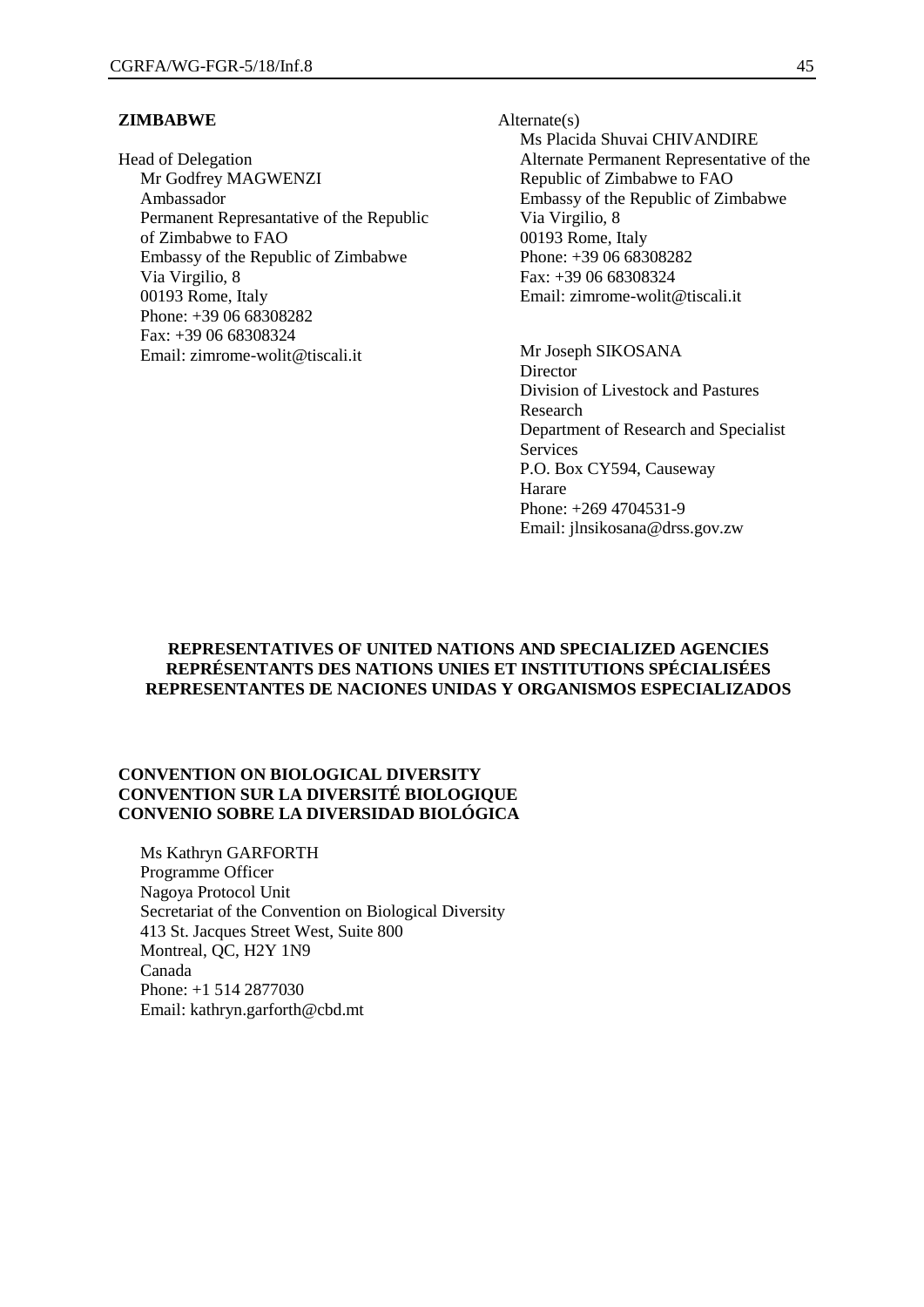#### **INTERNATIONAL SEED TESTING ASSOCIATION ASSOCIATION INTERNATIONALE D'ESSAIS DE SEMENCES**

Mr Andreas WAIS Secretary General Zuerichstrasse 50 8303 Bassersdorf CH-Switzerland Phone: +41 44 8386006 Fax: +41 44 8386001 Email: andreas.wais@ista.ch

#### **UNITED NATIONS DEVELOPMENT PROGRAMME PROGRAMME DES NATIONS UNIES POUR LE DÉVELOPPEMENT PROGRAMA DE LAS NACIONES UNIDAS PARA EL DESARROLLO**

Mr Santiago CARRIZOSA Global Adviser on Access to Genetic Resources and Benefit Sharing (ABS) UNDP-Global Environmental Finance Unit Bureau for Policy and Programme Support Casa de las Naciones Unidas, Edificio #129 Ciudad del Saber Ciudad de Panamá Panamá Phone: +507 67473126 Email: santiago.carrizosa@undp.org

#### **OBSERVERS FROM INTERGOVERNMENTAL ORGANIZATIONS OBSERVATEURS DES ORGANISATIONS INTERGOUVERNEMENTALES OBSERVADORES DE LAS ORGANIZACIONES INTERGUBERNAMENTALES**

#### **BIOVERSITY INTERNATIONAL**

Mr Michael HALEWOOD Head of Policy Unit Via dei Tre Denari, 472/a 00054 Maccarese (Fiumicino) Italy Phone: +39 06 61181 Email: m.halewood@cgiar.org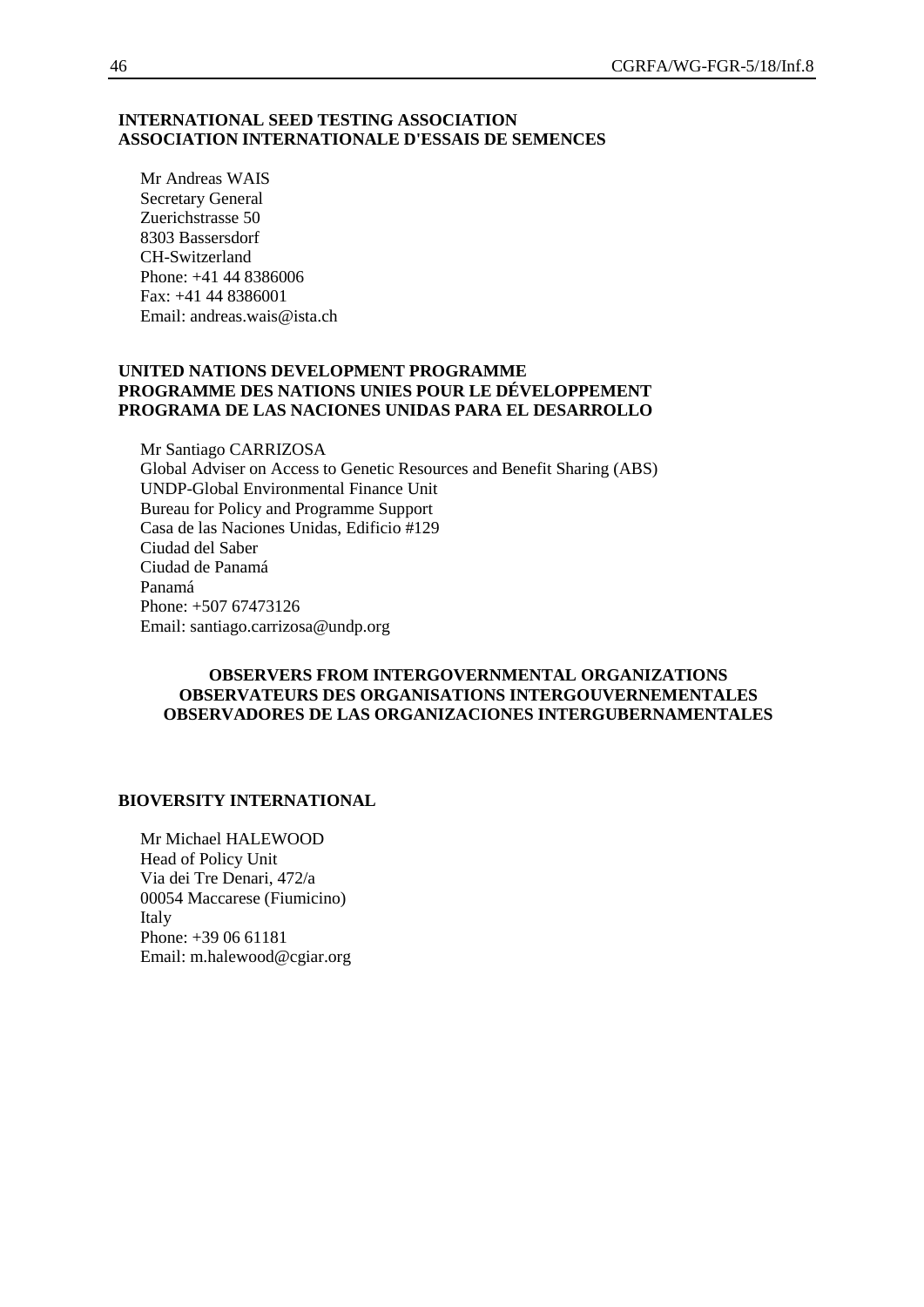# **DEUTSCHE GESELLSCHAFT FÜR INTERNATIONALE ZUSAMMENARBEIT GMBH**

Mr Hartmut MEYER Advisor ABS Capacity Development Initiative Division Climate Change, Environment and Infrastructure GloBe-Department Sector and Global Programmes The Deutsche Gesellschaft für Internationale Zusammenarbeit GmbH P.O.Box 5180 65726 Eschborn **Germany** Phone: +49 6196793285 Fax: +49 619679803285 Email: hartmut.meyer@giz.de

#### **INTERNATIONAL CENTER FOR AGRICULTURAL RESEARCH IN THE DRY AREAS**

Mr Ahmed AMRI Head of Genetic Resources Section (GRS) Deputy Director Biodiversity and Integrated Gene Management Program (BIGM) Av. Mohamed Belarbi Alaoui BP 6299 Al Irfane - Rabat Morocco Phone: +212 537681659 Email: a.amri@cgiar.org

#### **INTERNATIONAL LIVESTOCK RESEARCH INSTITUTE**

Ms Linda OPATI IP and Legal Counsel P.O.Box 30709 00100 Nairobi Phone: +254 204223625 Email: L.opati@cgiar.org

## **INTERNATIONAL POTATO CENTRE**

Mr David ELLIS Head of the Genebank Program Leader-Conserving Bioversity for the Future Apartado 1558 Lima 12 Perú Phone: +51 1 3175302 Fax: +51 941890261 Email: D.Ellis@cgiar.org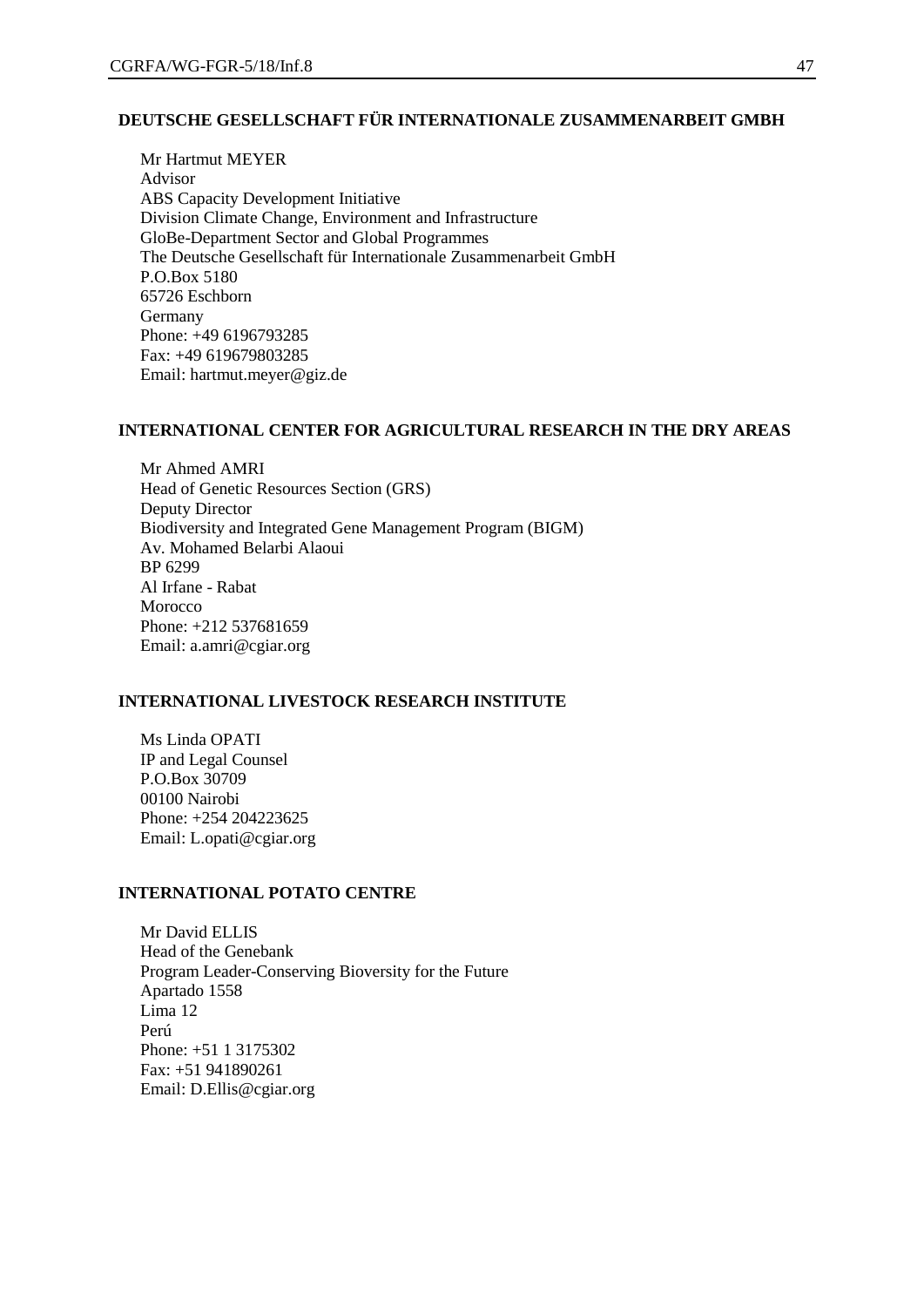#### **WORLD AGROFORESTRY CENTRE**

Ms Alice MUCHUGI Genetic Resources Unit Manager United Nations Avenue P.O.Box 30677 Gigiri, Nairobi 00100 Kenya Phone: +254 20 7224272 Email: a.muchugi@cgiar.org

#### **WORLD FISH CENTER CENTRO MUNDIAL DE PESCA**

Mr John BENZIE Principal Scientist Sustainable Aquaculture Jalan Batu Maung 11960 Bayan Lepas Penang Malaysia Email: J.Benzie@cgiar.org

> **Non-Governmental Organizations Organisations non gouvernementales Organizaciónes no gubernamentales**

#### **FRIDTJOF NANSEN INSTITUTE**

Mr Christian PRIP Senior Policy Analyst Fridtjof Nansen Institute P.O.Box 326 1326 Lysaker Norway Phone: +47 47476508 Email: cp@fni.no

#### **NORDIC GENETIC RESOURCE CENTRE**

Ms Lise LYKKE STEFFENSEN Managing Director Box 41, SE-230 53 Alnarp Sweden Phone: +46 738171215 Email: lise.lykke.steffensen@nordgen.org